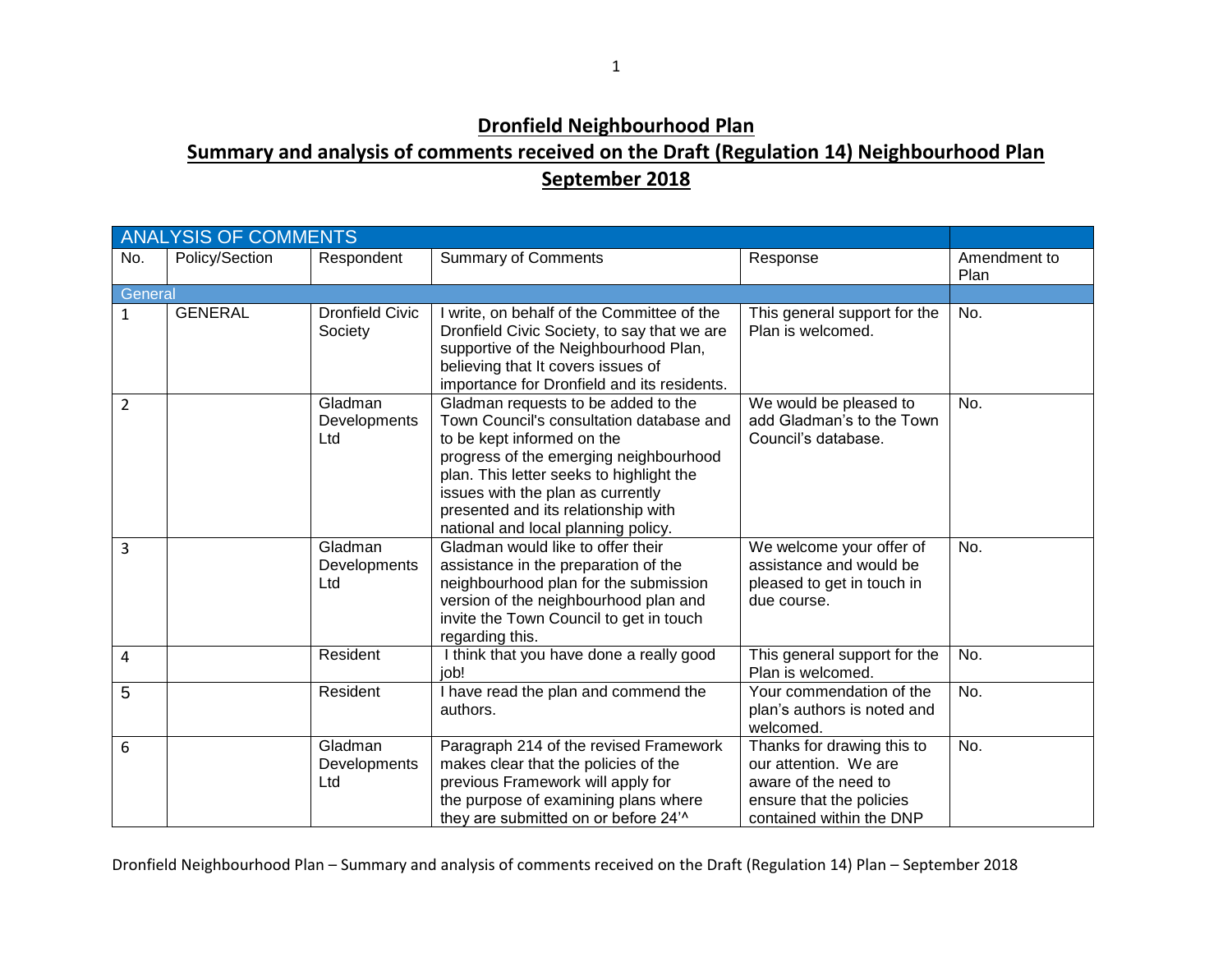|   |              | January 2019. As such the Town              | are consistent with the    |     |
|---|--------------|---------------------------------------------|----------------------------|-----|
|   |              | Council will need to ensure that the        | appropriate version of the |     |
|   |              | policies contained within the DNP are       | NPPF.                      |     |
|   |              |                                             |                            |     |
|   |              | consistent with the appropriate version     |                            |     |
|   |              | of the NPPF. Further, the Town Council      |                            |     |
|   |              | will need to be aware that the revised      |                            |     |
|   |              | NPPF is considered a material               |                            |     |
|   |              | consideration which will need to be taken   |                            |     |
|   |              | into account in dealing with any planning   |                            |     |
|   |              | applications.                               |                            |     |
| 7 | Gladman      | It is clear from the requirements of the    | Thank you for this         | No. |
|   | Developments | previous Framework that neighbourhood       | guidance, which is duly    |     |
|   | Ltd          | plans should be prepared in                 | noted.                     |     |
|   |              | conformity with the strategic requirements  |                            |     |
|   |              | for the wider area as confirmed in an       |                            |     |
|   |              | adopted development plan.                   |                            |     |
|   |              | The requirements of the previous            |                            |     |
|   |              | Framework have now been supplemented        |                            |     |
|   |              | by the publication of Planning              |                            |     |
|   |              | Practice Guidance (PPG). On 11th            |                            |     |
|   |              | February 2016, the Secretary of State       |                            |     |
|   |              | (SoS) published a series of updates to the  |                            |     |
|   |              | neighbourhood planning chapter of the       |                            |     |
|   |              | PPG. In summary, these update a number      |                            |     |
|   |              | of component parts of the evidence base     |                            |     |
|   |              | that are required to support an emerging    |                            |     |
|   |              | neighbourhood plan.                         |                            |     |
|   |              | On 19th May 2016, the Secretary of State    |                            |     |
|   |              | published a further set of updates to the   |                            |     |
|   |              | neighbourhood planning                      |                            |     |
|   |              | PPG. These updates provide further          |                            |     |
|   |              | clarity on what measures a qualifying       |                            |     |
|   |              | body should take to review the              |                            |     |
|   |              | contents of a neighbourhood plan where      |                            |     |
|   |              | the evidence base for the plan policy       |                            |     |
|   |              | becomes less robust. As such it             |                            |     |
|   |              | is considered that where a qualifying body  |                            |     |
|   |              | intends to undertake a review of the        |                            |     |
|   |              | neighbourhood plan, it should               |                            |     |
|   |              | include a policy relating to this intention |                            |     |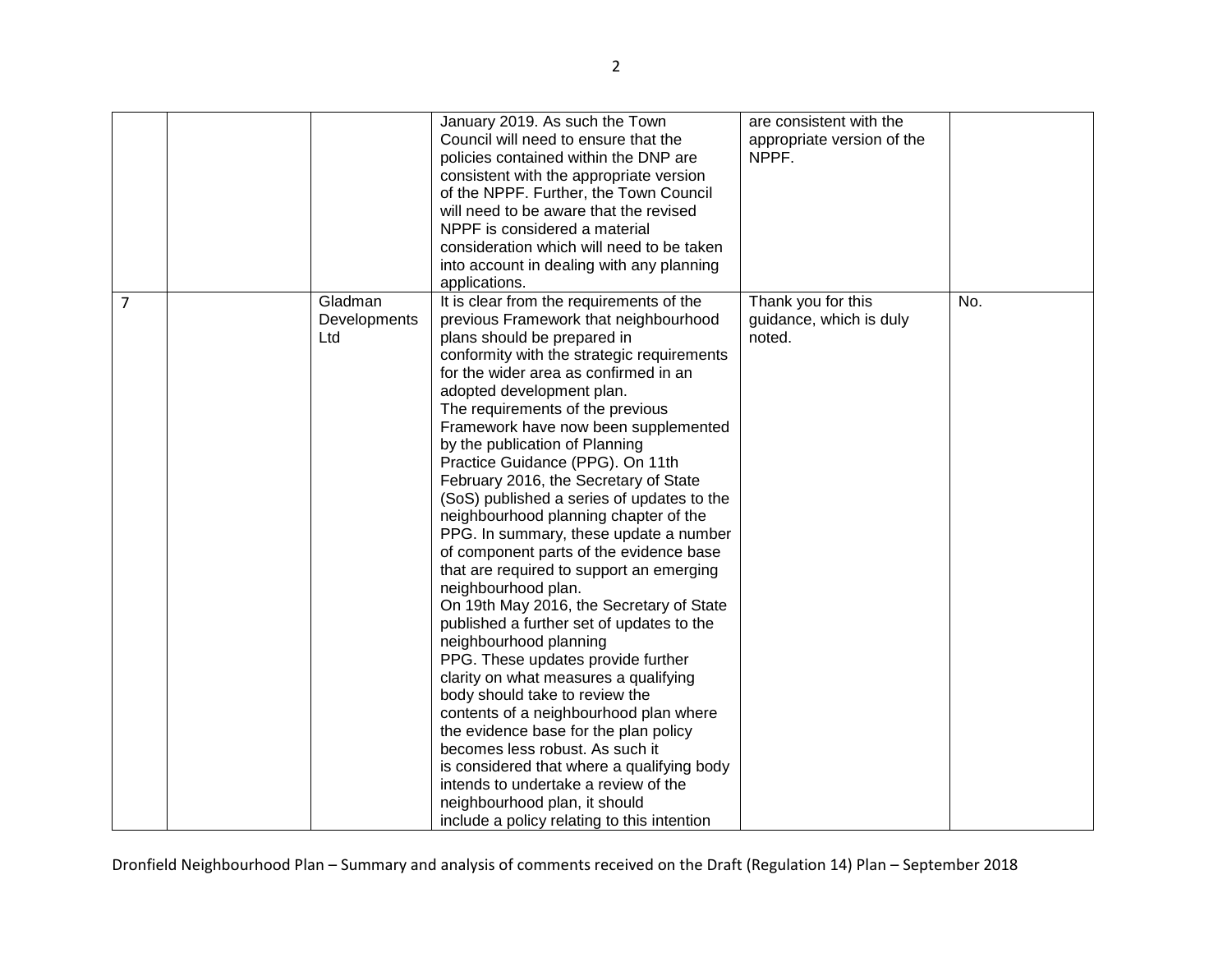|   |              | which includes a detailed explanation          |                              |     |
|---|--------------|------------------------------------------------|------------------------------|-----|
|   |              | outlining the qualifying bodies                |                              |     |
|   |              | anticipated timescales in this regard.         |                              |     |
|   |              |                                                |                              |     |
|   |              | Further, the PPG makes clear that              |                              |     |
|   |              | neighbourhood plans should not contain         |                              |     |
|   |              | policies restricting housing development       |                              |     |
|   |              | in settlements or preventing other             |                              |     |
|   |              | settlements from being expanded.               |                              |     |
| 8 | Gladman      | To meet the requirements of the                | This is noted. The Group     | No. |
|   | Developments | Neighbourhood Plan Basic Conditions,           | recognise the development    |     |
|   | Ltd          | neighbourhood plans should be                  | of the NP is complicated by  |     |
|   |              | prepared to conform to the strategic policy    | delays in preparation of the |     |
|   |              | requirements set out in the adopted            | NEDLP.                       |     |
|   |              | Development Plan. The adopted                  |                              |     |
|   |              | Development Plan relevant to the               |                              |     |
|   |              | preparation of the Dronfield                   |                              |     |
|   |              | Neighbourhood Plan consists of the             |                              |     |
|   |              | saved policies of the adopted North East       |                              |     |
|   |              | Derbyshire Local Plan, saved with a            |                              |     |
|   |              | Direction from the Secretary of                |                              |     |
|   |              | State in 2008. It is important to note that    |                              |     |
|   |              | work is progressing on the North East          |                              |     |
|   |              | Derbyshire Local Plan. The NEDLP               |                              |     |
|   |              | Proposed Submission was submitted for          |                              |     |
|   |              | examination on                                 |                              |     |
|   |              |                                                |                              |     |
|   |              | 24th May 2018, with North East                 |                              |     |
|   |              | Derbyshire District Council hopeful of         |                              |     |
|   |              | being able to adopt the plan by the end        |                              |     |
|   |              | of 2018. This document is seeking to           |                              |     |
|   |              | ensure that in compliance with the             |                              |     |
|   |              | Framework an up to date Local Plan is          |                              |     |
|   |              | in place for North East Derbyshire. The        |                              |     |
|   |              | Town Council should be mindful as to the       |                              |     |
|   |              | progress of the NEDLP                          |                              |     |
|   |              | examination, ensuring appropriate              |                              |     |
|   |              | flexibility and adaptability is drafted within |                              |     |
|   |              | the DNP, so it can positively                  |                              |     |
|   |              | respond to changes in circumstances            |                              |     |
|   |              | which may arise as part of the                 |                              |     |
|   |              | examination process.                           |                              |     |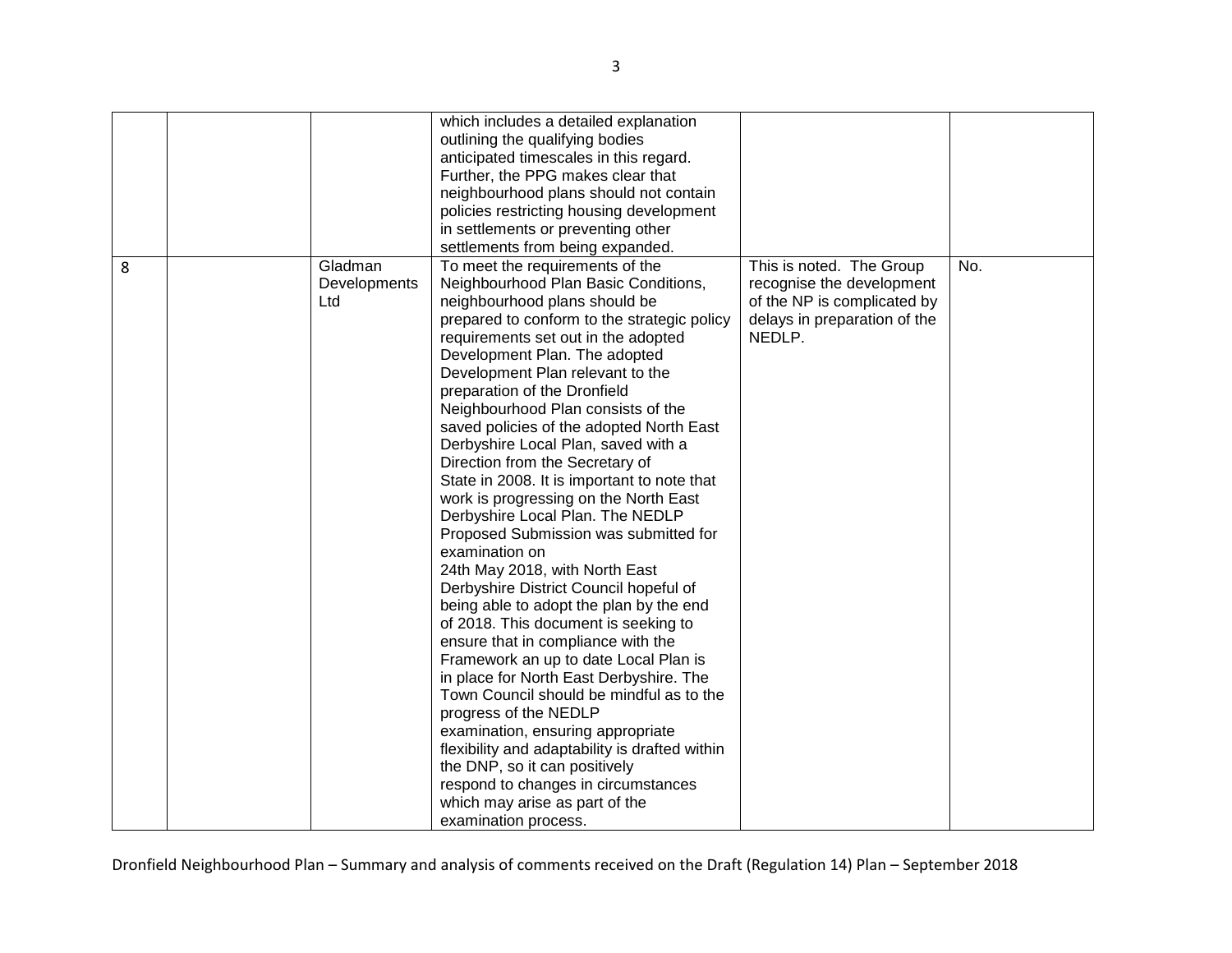| 9  | Gladman<br>Developments<br>Ltd                      | Gladman make a general objection to the<br>wording within the DNP and suggest that<br>this does not take a positive approach to<br>planning in the neighbourhood area. This<br>is highlighted by the use of the terms<br>'protecting' and 'maintain'. We suggest the<br>overall wording of the plan is revisited to<br>ensure a positive approach to planning in<br>the neighbourhood area             | It is agreed that the overall<br>wording of the plan is<br>revisited to ensure a<br>positive approach to<br>planning in the<br>neighbourhood area                                                                          | Yes. |
|----|-----------------------------------------------------|--------------------------------------------------------------------------------------------------------------------------------------------------------------------------------------------------------------------------------------------------------------------------------------------------------------------------------------------------------------------------------------------------------|----------------------------------------------------------------------------------------------------------------------------------------------------------------------------------------------------------------------------|------|
| 10 | Natural<br>England                                  | We have reviewed the attached plan<br>however Natural England does not have<br>any specific comments on this draft<br>neighbourhood plan.                                                                                                                                                                                                                                                              | That Natural England does<br>not have any specific<br>comments on the draft<br>plan is noted.                                                                                                                              | No.  |
| 11 | Coal Authority                                      | As you will be aware the Neighbourhood<br>Plan area lies within the current defined<br>coalfield. According to the Coal Authority<br>Development High Risk Area Plans, there<br>are<br>recorded risks from past coal mining<br>activity. We note that the Neighbourhood<br>Plan does not allocate any sites for<br>development and therefore we have no<br>specific comments to make.                  | That the Coal Authority<br>does not have any specific<br>comments on the plan is<br>noted.                                                                                                                                 | No.  |
| 12 | Unstone<br>Parish Council                           | The matter was discussed at the last UPC<br>meeting on 19 <sup>*</sup> July. Cllrs had no<br>comment to make, on the matter.                                                                                                                                                                                                                                                                           | <b>That Unstone Parish</b><br>Council does not have any<br>comments on the draft plan<br>is noted.                                                                                                                         | No.  |
| 13 | Resident                                            | Overall we support the Draft<br>Neighbourhood Plan.                                                                                                                                                                                                                                                                                                                                                    | This support for the Plan is<br>welcomed.                                                                                                                                                                                  | Yes. |
| 14 | North East<br>Derbyshire<br><b>District Council</b> | Overall, the draft Plan is well presented,<br>and in the main, scoped appropriately,<br>dealing with relevant local issues, relying<br>on surveys from the local populace to<br>highlight local concerns, and create the<br>policies and objectives of the plan. There<br>are, however, some significant areas of<br>concern areas where changes will be<br>needed to be compliant with regulations in | We are pleased and<br>welcome that the plan is<br>well presented, and in the<br>main, scoped appropriately,<br>dealing with relevant local<br>issues. We note that you<br>have significant concerns<br>with aspects of it. | Yes. |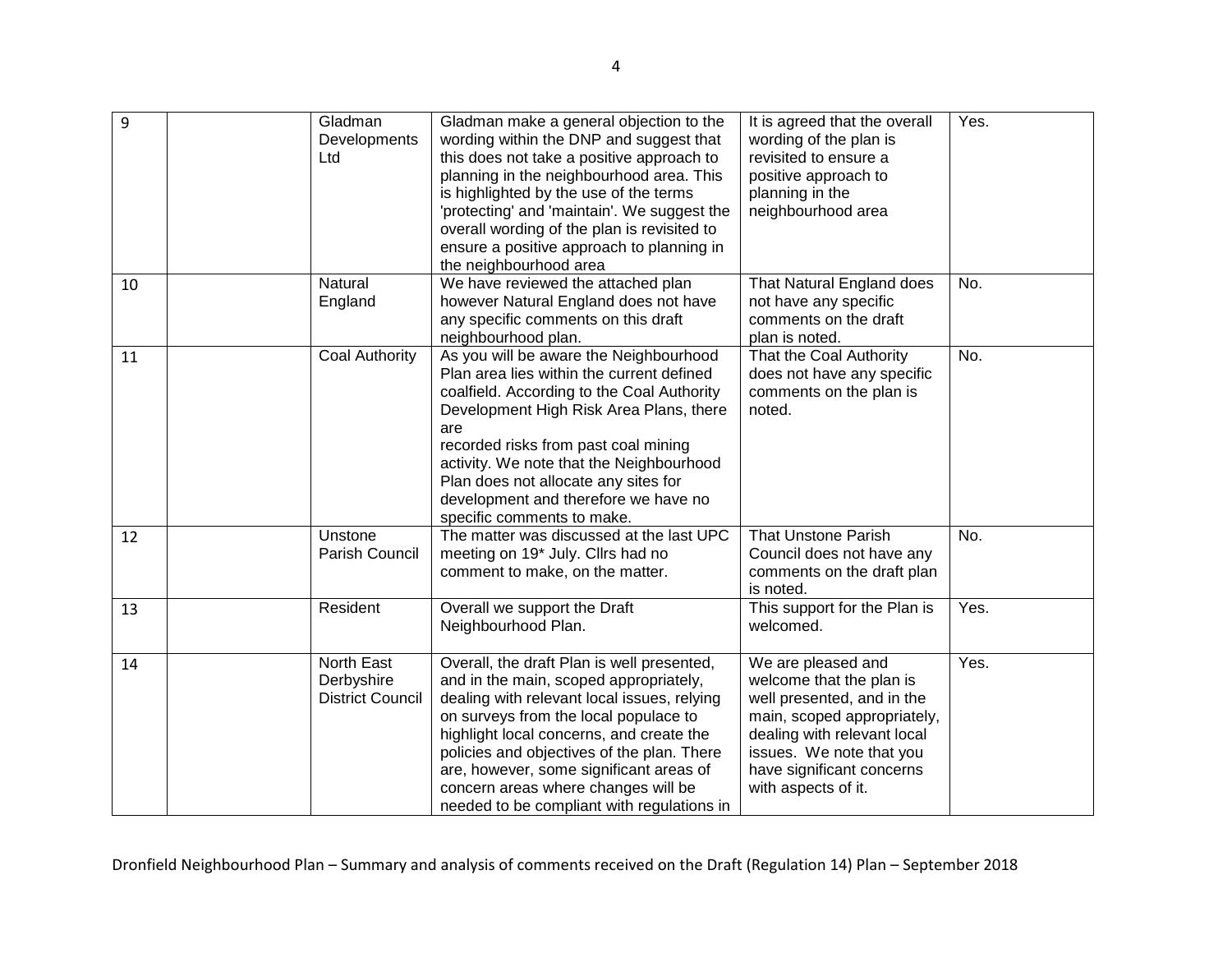|    |                                                     | general and to be in conformity with the<br>Local Plan.                                                                                                                                                                                                                                                                                                                                                                                                                                                                                                                                                                                                                                                                                                                                                                                                                                                                |                                                                                                                                                                                                                                                                                                                                                                                                                                                                                                                              |      |
|----|-----------------------------------------------------|------------------------------------------------------------------------------------------------------------------------------------------------------------------------------------------------------------------------------------------------------------------------------------------------------------------------------------------------------------------------------------------------------------------------------------------------------------------------------------------------------------------------------------------------------------------------------------------------------------------------------------------------------------------------------------------------------------------------------------------------------------------------------------------------------------------------------------------------------------------------------------------------------------------------|------------------------------------------------------------------------------------------------------------------------------------------------------------------------------------------------------------------------------------------------------------------------------------------------------------------------------------------------------------------------------------------------------------------------------------------------------------------------------------------------------------------------------|------|
| 15 | North East<br>Derbyshire<br><b>District Council</b> | As described in para. 8 below, the Plan<br>must either demonstrate general<br>conformity with, or take account of the<br>emerging Local Plan policies. It should not<br>therefore contain views or make<br>statements that run counter to the<br>emerging Local Plan. The Town Council is<br>advised that on submitting the Plan it will<br>need to provide a statement explaining<br>how the Plan meets basic conditions'<br>which include that the Plan "is in general<br>conformity with the strategic policy of the<br>development plan for the area or any part<br>of that area". This has to be demonstrated<br>in order for the Plan to progress to<br>consultation and examination.                                                                                                                                                                                                                            | It is noted and that NEDDC<br>consider that the Plan<br>should contain views or<br>make statements that run<br>counter to the emerging<br>Local Plan. It is agreed to<br>review any views and<br>statements to ensure this.                                                                                                                                                                                                                                                                                                  | Yes. |
| 16 | North East<br>Derbyshire<br><b>District Council</b> | There are also several instances where<br>the plan goes beyond its remit with<br>statements that are inappropriate in what<br>is to be a development plan document. In<br>particular the text is peppered with<br>categorical statements or remarks which<br>are a view of the Town Council which are<br>critical of or depart from the District<br>Council's emerging Planning strategy and<br>policy. It is recognised that issues are<br>raised which are of significant concern to<br>the Town Council and evidenced in the<br>community consultation evidence<br>presented. However, many of these are<br>matters for the Local Plan, and to be the<br>subject of the forthcoming Local Plan<br>Examination. In particular, in paragraph<br>S3 certain issues are set out, and such<br>views contradict the Submission Draft<br>Local Plan, thus will need to be removed<br>in the next draft Neighbourhood Plan. | It is noted and that NEDDC<br>considers that the Plan<br>several instances where<br>the plan goes beyond its<br>remit with statements that<br>are inappropriate in what is<br>to be a development plan<br>document. In particular the<br>text is peppered with<br>categorical statements or<br>remarks which are a view<br>of the Town Council which<br>are critical of or depart from<br>the District Council's<br>emerging Planning strategy<br>and policy, In particular,<br>Section S3. It is agreed to<br>review these. | Yes. |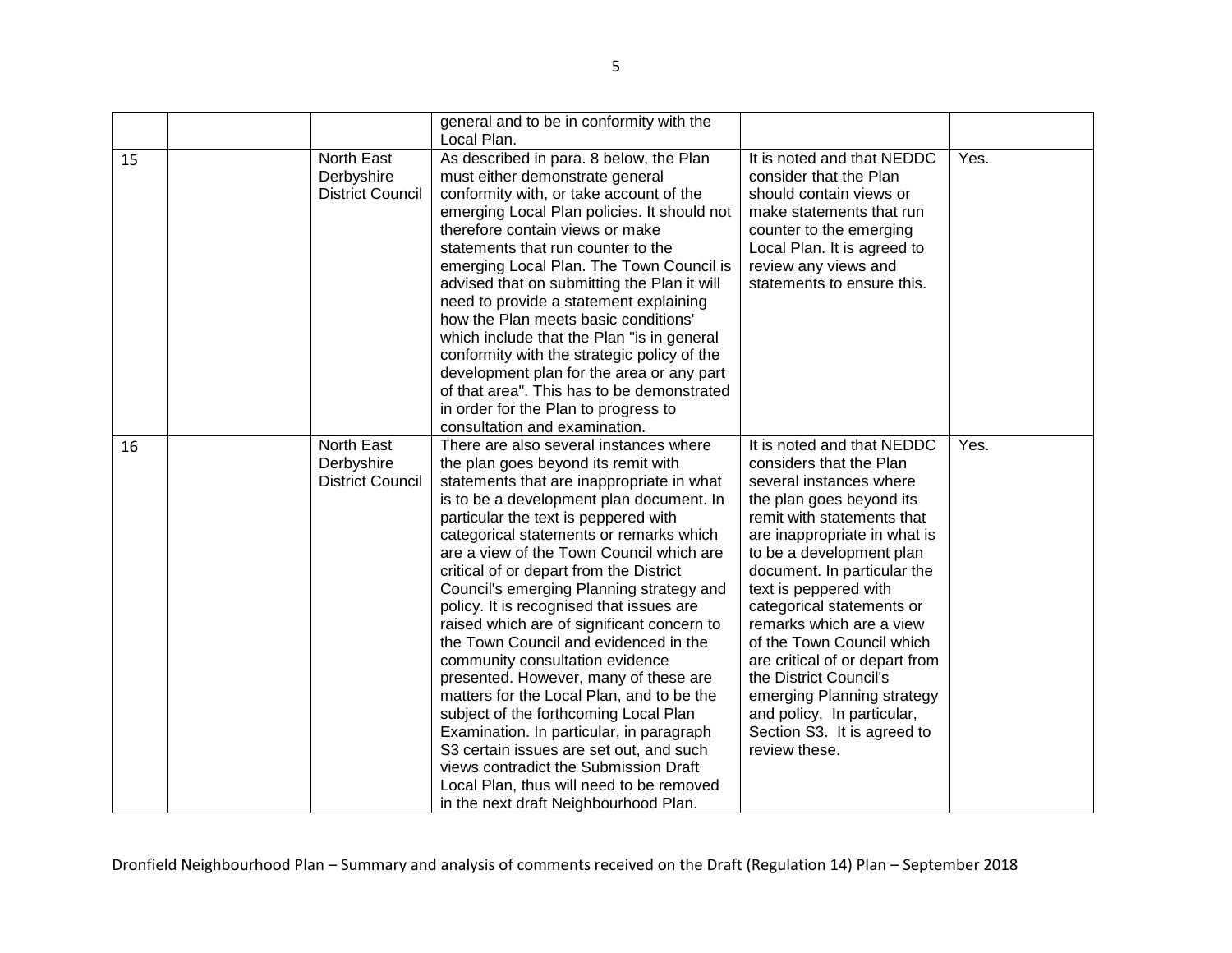| 17 | North East<br>Derbyshire<br><b>District Council</b> | There are also statements in the Plan<br>which go beyond the scope of a<br>neighbourhood plan. Examples of these<br>are:- On page 20, paragraph 53, which<br>page 34, where paragraphs 123 & 124<br>include misleading statements that are<br>also contrary to the strategic policies of<br>both the adopted and emerging Local<br>Plans, in para 137 the Plan describes<br>'weak enforcement' of conservation<br>policies; a statement both critical and<br>inappropriate in a development plan<br>document, which relates to planning<br>policy rather than development<br>management practice. In para 138 the<br>Plan requests that NEDDC undertakes a<br>conservation area review, again,<br>beyond the remit of a Neighbourhood<br>Plan | We disagree that these go<br>beyond the scope of the<br>NP. They reflect local<br>preferences and priorities,<br>provide context for the Plan<br>and the policies it contains<br>and relates to development.<br>It is agreed to review the<br>specific statements | Yes. |
|----|-----------------------------------------------------|-----------------------------------------------------------------------------------------------------------------------------------------------------------------------------------------------------------------------------------------------------------------------------------------------------------------------------------------------------------------------------------------------------------------------------------------------------------------------------------------------------------------------------------------------------------------------------------------------------------------------------------------------------------------------------------------------------------------------------------------------|-------------------------------------------------------------------------------------------------------------------------------------------------------------------------------------------------------------------------------------------------------------------|------|
| 18 | North East<br>Derbyshire<br><b>District Council</b> | The Plan would benefit from a clearer<br>demarcation of the Policies as currently<br>they are not distinct from the wider plan<br>text.                                                                                                                                                                                                                                                                                                                                                                                                                                                                                                                                                                                                       | It is agreed that the Policies<br>could be more clearer<br>demarked.                                                                                                                                                                                              | Yes. |
| 19 | North East<br>Derbyshire<br><b>District Council</b> | The Draft Plan correctly states (par. 4)<br>that it has to be in general conformity with<br>the 'saved' policies of the 2005 Adopted<br>North East Derbyshire District Local Plan.<br>Also that a revised North East Derbyshire<br>Local Plan, which will replace the saved<br>policies of the 2005 Plan, is being<br>developed; the evidence base and the<br>policies contained within this emerging<br>District Local Plan has been considered in<br>preparing the Dronfield Neighbourhood<br>Plan. The Draft Plan covers the period<br>from 2016 to 2033, which aligns with the<br>(emerging) North East Derbyshire Local<br>Plan 2014-2034 and the associated<br>evidence base.                                                           | This general support for<br>these aspects of the Plan is<br>welcomed.                                                                                                                                                                                             | No.  |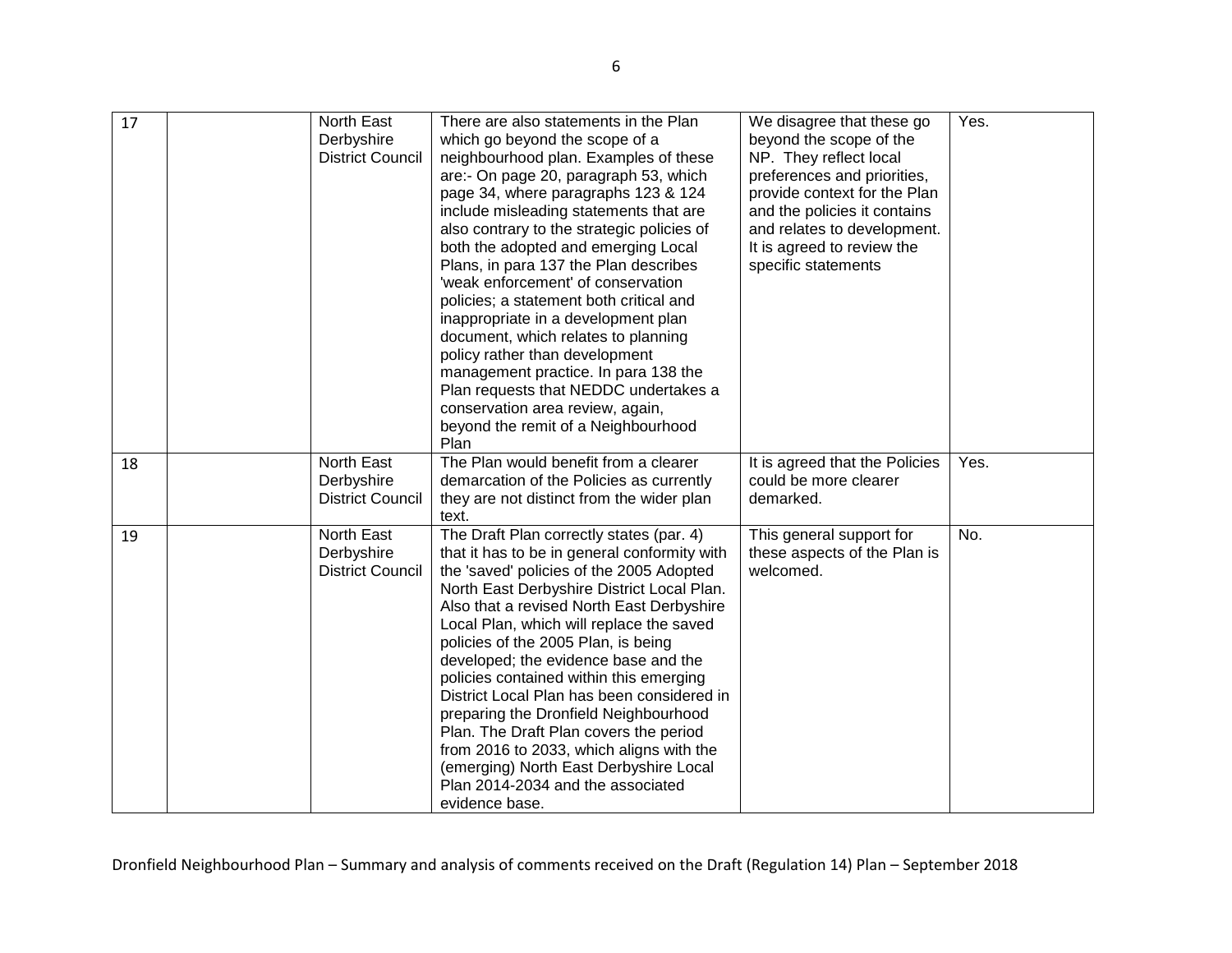| 20 | North East              | The regulations governing the preparation     | This guidance is welcomed | No. |
|----|-------------------------|-----------------------------------------------|---------------------------|-----|
|    | Derbyshire              | of a Neighbourhood Plan require it to be      | and noted.                |     |
|    | <b>District Council</b> | in general conformity with the strategic      |                           |     |
|    |                         | policies of the (adopted) Local Plan; which   |                           |     |
|    |                         | in this case is the 2005 North East           |                           |     |
|    |                         | Derbyshire Local Plan. However, at the        |                           |     |
|    |                         | time of this consultation NEDDC has           |                           |     |
|    |                         | already prepared and submitted their          |                           |     |
|    |                         | Publication Draft Local Plan to the           |                           |     |
|    |                         | Secretary of State for examination with       |                           |     |
|    |                         | adoption expected within the next 6           |                           |     |
|    |                         | months. The timing of the Neighbourhood       |                           |     |
|    |                         | Plan's submission and examination will        |                           |     |
|    |                         | therefore affect which strategic policies It  |                           |     |
|    |                         | will be examined against, with the            |                           |     |
|    |                         | following possible scenarios: If the          |                           |     |
|    |                         | Neighbourhood Plan is examined prior to       |                           |     |
|    |                         | the adoption of the emerging Local Plan, it   |                           |     |
|    |                         | will need to demonstrate general              |                           |     |
|    |                         | conformity with the saved policies of 2005    |                           |     |
|    |                         | Local Plan, where these are consistent        |                           |     |
|    |                         | with national guidance in the NPPF. It will   |                           |     |
|    |                         | also need to take account of the emerging     |                           |     |
|    |                         | Local Plan policies and the evidence that     |                           |     |
|    |                         | underpins it if it is to remain in conformity |                           |     |
|    |                         | with the new Local Plan once it is            |                           |     |
|    |                         | adopted. If the Neighbourhood Plan is         |                           |     |
|    |                         | examined after the adoption of the new        |                           |     |
|    |                         | Local Plan, it will only be required to       |                           |     |
|    |                         | demonstrate general conformity with that      |                           |     |
|    |                         | document.                                     |                           |     |
|    |                         | To ensure both scenarios are adequately       |                           |     |
|    |                         | covered the Council's comments on             |                           |     |
|    |                         | conformity have been prepared with            |                           |     |
|    |                         | reference to both the Adopted Local Plan      |                           |     |
|    |                         | and its emerging                              |                           |     |
|    |                         | replacement, the Publication Draft Local      |                           |     |
|    |                         | Plan as submitted. In doing so it is          |                           |     |
|    |                         | acknowledged that elements of this may        |                           |     |
|    |                         | change through the Local Plan                 |                           |     |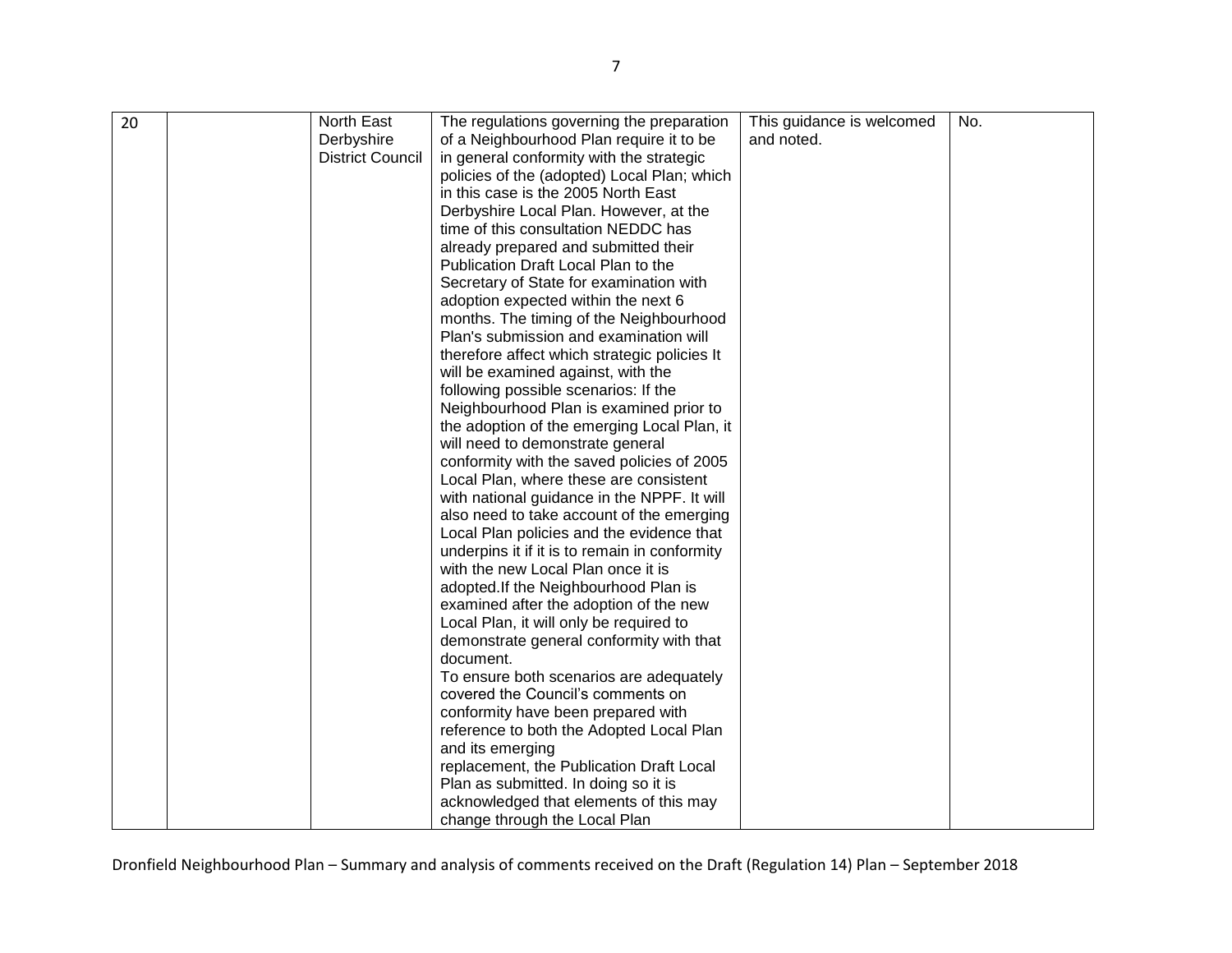|    |                                                            | Examination as part of the                                                                                                                                                                                                                                                                                                                                                                                               |                                                                                                                                                                                                                     |      |
|----|------------------------------------------------------------|--------------------------------------------------------------------------------------------------------------------------------------------------------------------------------------------------------------------------------------------------------------------------------------------------------------------------------------------------------------------------------------------------------------------------|---------------------------------------------------------------------------------------------------------------------------------------------------------------------------------------------------------------------|------|
| 21 | North East<br>Derbyshire<br><b>District Council</b>        | modifications process.<br>In general, the repetition of Local Plan or<br>National (NPPF) policies in the<br>Neighbourhood Plan is not necessary, as<br>a Neighbourhood Plan policy is most<br>effective where it provides a local input,<br>and any conflict will be resolved by<br>reference to the higher level policy.                                                                                                | This is agreed. The Plan<br>has sought to avoid<br>unnecessary repetition of<br>local or national planning<br>policies.                                                                                             | Yes. |
| 22 | North East<br>Derbyshire<br><b>District Council</b>        | Reference to the NPPF should be for the<br>2012 version, in view of the anticipated<br>timetable for this Neighbourhood Plan                                                                                                                                                                                                                                                                                             | It is agreed that where the<br>Plan refers to the NPPF, it<br>should refer to the 2012<br>version. As you will<br>appreciate, the draft was<br>prepared prior to the<br>release of the 2018 version<br>of the NPPF. | Yes. |
| 23 | North East<br>Derbyshire<br><b>District Council</b>        | Where policies identify features or areas<br>without reference to external listings (such<br>as listed buildings), evidence for the<br>selection of those features is needed. This<br>is essential to underpin the policy, justify<br>the selection, and to demonstrate to<br>consultees and the Examiner that the<br>Plan is based on evidence.                                                                         | This is noted. The Plan<br>has sought to provide<br>sufficient evidence to justify<br>any designations it may<br>have.                                                                                              | Yes. |
| 24 | <b>North East</b><br>Derbyshire<br><b>District Council</b> | The Plans (Figs 1 & 3) need to clearly<br>define the Dronfield Neighbourhood Plan<br>Area. The Green Belt map (Map 1)<br>illustrates the Green Belt boundaries in<br>the Adopted Local Plan. This should be<br>explained by way of a footnote in the Draft<br>Plan. It is also highlighted that the Map<br>will be superseded if the current proposals<br>in the emerging Local Plan are carried<br>through to adoption, | It is agreed to more clearly<br>define the description to the<br>Green Belt map (Map 1) as<br>you suggest.                                                                                                          | Yes. |
| 25 | North East<br>Derbyshire<br><b>District Council</b>        | Page 5 - Para. 3. Says that "the Plan<br>covers the whole of Dronfield as shown<br>on Map 8." Map 8 is properly titled<br>Dronfield Neighbourhood Plan Area and<br>this should be used as the description;                                                                                                                                                                                                               | It is agreed to make this<br>clearer including the<br>description of the Plan area<br>(Map 8) as you suggest.                                                                                                       | Yes. |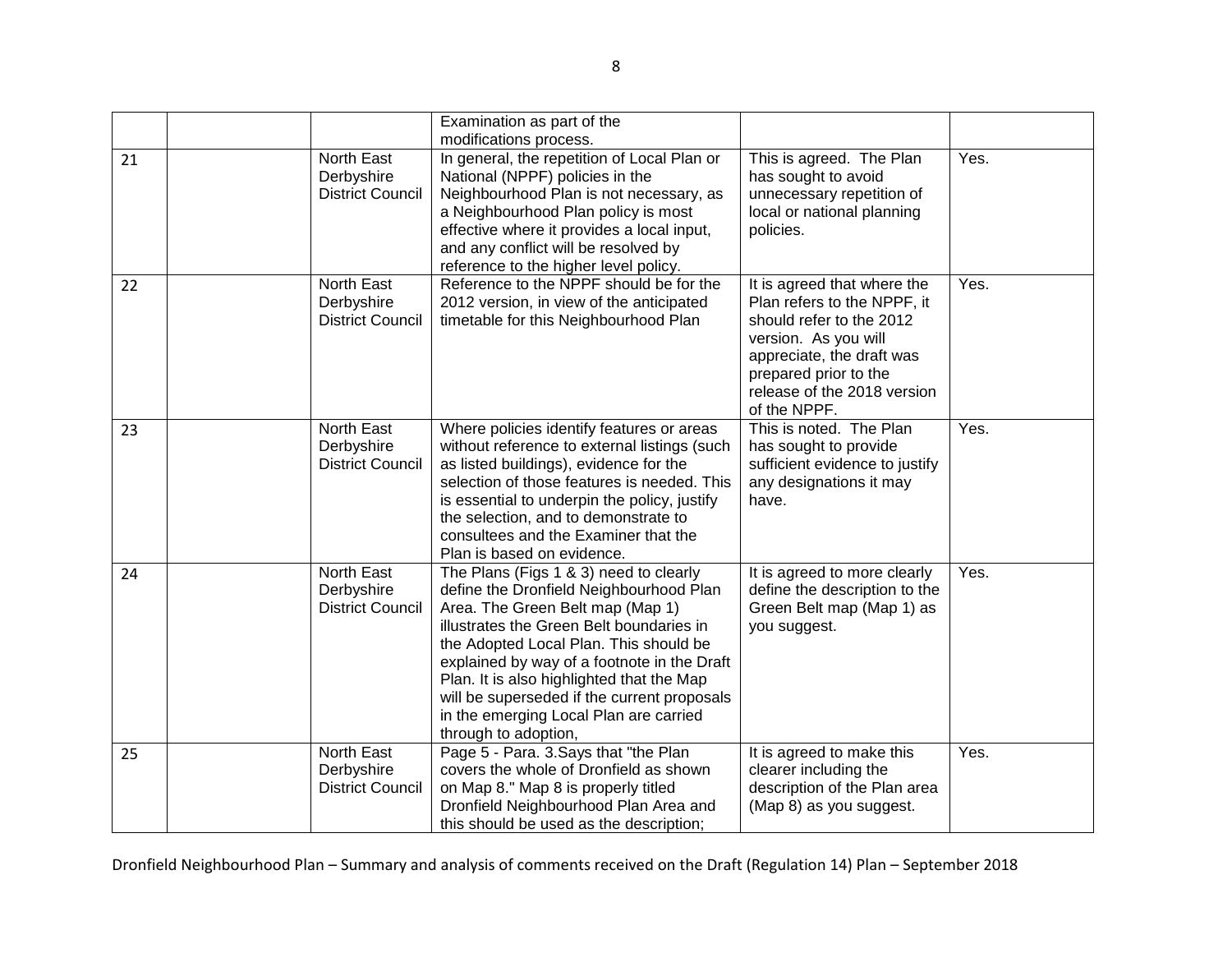|    |                                                                                          |                                                     | this should be the case throughout the<br>draft Plan. Recommended text: "the Plan<br>covers the Dronfield Neighbourhood Plan<br>Area as shown on Map 8." And "The<br>terms 'Dronfield, The Town' and Dronfield<br>Parish are interchangeable. They all<br>correspond to the Dronfield<br>Neighbourhood Plan Area as shown on<br>Map 8 and covered by the parish of<br>Dronfield, unless specifically stated<br>otherwise."                                                                                                                                                                                                                                                                                                                           |                                                                                                                   |      |
|----|------------------------------------------------------------------------------------------|-----------------------------------------------------|------------------------------------------------------------------------------------------------------------------------------------------------------------------------------------------------------------------------------------------------------------------------------------------------------------------------------------------------------------------------------------------------------------------------------------------------------------------------------------------------------------------------------------------------------------------------------------------------------------------------------------------------------------------------------------------------------------------------------------------------------|-------------------------------------------------------------------------------------------------------------------|------|
|    | <b>COMMUNITY ASSETS</b>                                                                  |                                                     |                                                                                                                                                                                                                                                                                                                                                                                                                                                                                                                                                                                                                                                                                                                                                      |                                                                                                                   |      |
| 26 | POLICY C1:<br><b>PROTECTION</b><br>OF IMPORTANT<br><b>COMMUNITY</b><br><b>FACILITIES</b> | North East<br>Derbyshire<br><b>District Council</b> | It is unclear what is meant by 'reasonable<br>efforts' in criteria b of Policy CI (page 11),<br>the policy would be strengthened by being<br>more specific, with this policy requiring<br>marketing at an appropriate price for an<br>appropriate period of time such as 12<br>months, (See Ashover NP Exam report -<br>para 100 as an example) Suggested<br>rewording for criterion b): It can be<br>demonstrated through a viability<br>assessment that the current use is<br>economically unviable and all reasonable<br>efforts have been made to let or sell the<br>current use over a 12 month<br>and that there is no demand for the facility<br>as evidenced through unsuccessful<br>marketing of the<br>facility for a period of 12 months. | It is agreed to amend the<br>wording of the policy as you<br>suggest.                                             | Yes. |
| 27 |                                                                                          | Resident                                            | Appendices 4 - Pubs and Clubs should<br>include the Hyde Park Inn opposite to Hill<br>Top Road - a real community family pub<br>built in the mid Victoria era. A local<br>landmark which can be seen from the<br>countryside to the south of Dronfield.                                                                                                                                                                                                                                                                                                                                                                                                                                                                                              | It is agreed that the Hyde<br>Park Inn should be<br>identified as a key local<br>facility.                        | Yes. |
| 28 |                                                                                          | Resident                                            | I am surprised to find that the allotments<br>within Dronfield and Coal Aston are not<br>included in the above and would like to<br>draw your attention to this oversight.                                                                                                                                                                                                                                                                                                                                                                                                                                                                                                                                                                           | That allotments were not<br>included in the list of key<br>facilities was a drafting<br>error. We agree that they | Yes. |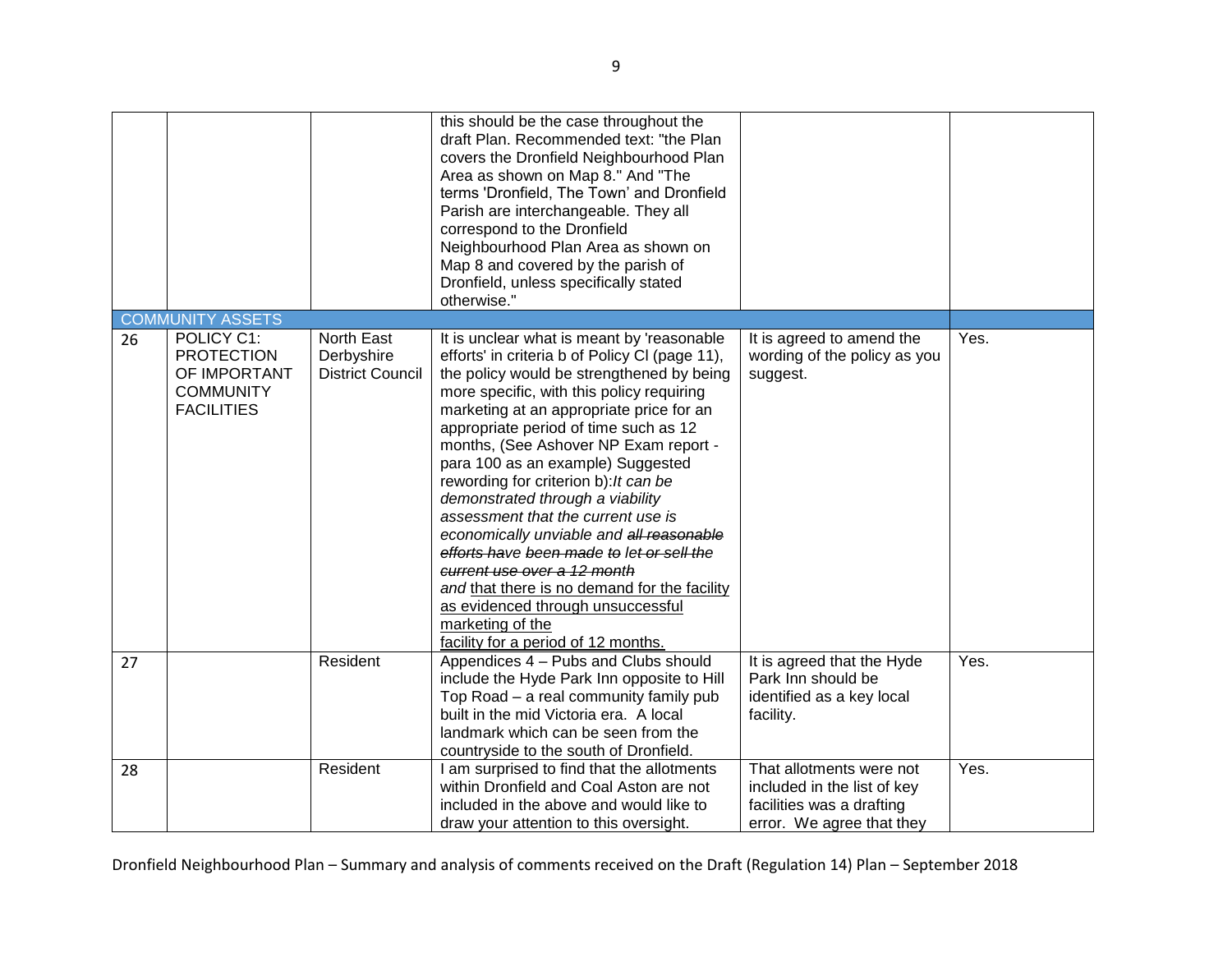|    |          | These are definitely of great benefit to the<br>community and I feel these assets should<br>be protected for present and future<br>generations and as such should be given<br>due consideration.                                                                                                                                                      | are important and much<br>prized local facilities. The<br>key ones should have been<br>included in the draft. We<br>apologise about this and<br>will ensure that they are<br>included in the subsequent<br>draft.                                                                                                                      |      |
|----|----------|-------------------------------------------------------------------------------------------------------------------------------------------------------------------------------------------------------------------------------------------------------------------------------------------------------------------------------------------------------|----------------------------------------------------------------------------------------------------------------------------------------------------------------------------------------------------------------------------------------------------------------------------------------------------------------------------------------|------|
| 29 | Resident | I consider the allotments in Coal Aston<br>and off Snape Hill Crescent important<br>green space and local amenity.                                                                                                                                                                                                                                    | The omission of these and<br>the other allotments was a<br>result of a drafting error.<br>We agree that they are<br>important and much prized<br>local facilities. The key<br>ones should have been<br>included in the draft. We<br>apologise about this and<br>will ensure that they are<br>included in the subsequent<br>draft.      | Yes. |
| 30 | Resident | As allotment holders my wife and I are<br>concerned that there is no mention of the<br>preservation of allotment sites in<br>Dronfield. We feel strongly that this is a<br>very important issue allowing and<br>encouraging people to grow their own<br>produce. This kind of activity needs to be<br>encouraged for physical and mental<br>health.   | That allotments were not<br>included in the list of key<br>facilities was a drafting<br>error. We agree that they<br>are important and much<br>prized local facilities. The<br>key ones should have been<br>included in the draft. We<br>apologise about this and<br>will ensure that they are<br>included in the subsequent<br>draft. | Yes. |
| 31 | Resident | I have searched thro the draft thoroughly<br>and cannot find any reference to the many<br>Allotments in the area. We are Allotment<br>holders in Coal Aston the ones at the rear<br>of the Village Hall. We strongly feel that<br>these Allotments should be regarded as<br>essential public assets and should be<br>given protection. They provide a | That allotments were not<br>included in the list of key<br>facilities was ta drafting<br>error. We agree that they<br>are important and much<br>prized local facilities. The<br>key ones should have been<br>included in the draft. We                                                                                                 | Yes. |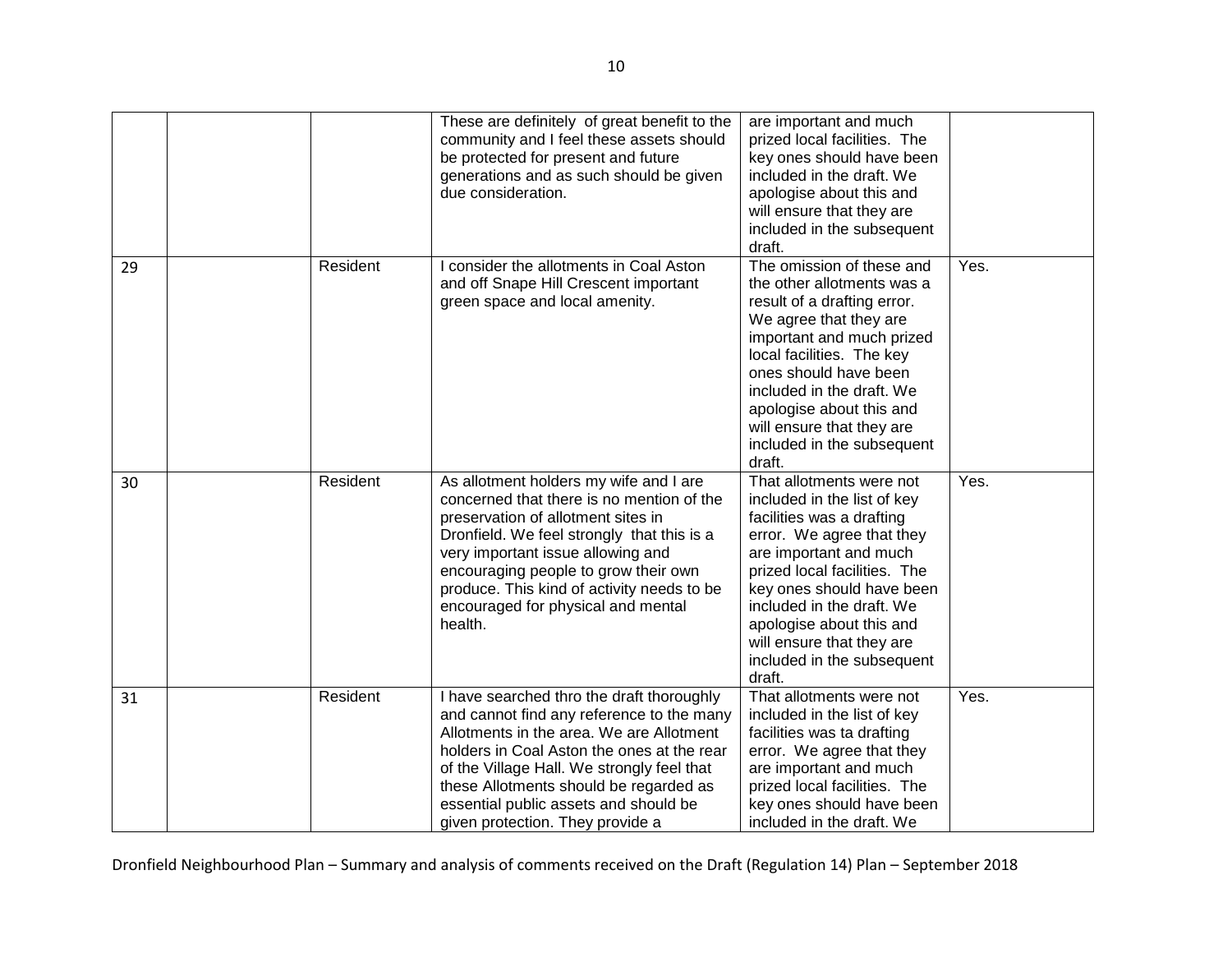|    |          | wonderful community service and great        | apologise about this and     |      |
|----|----------|----------------------------------------------|------------------------------|------|
|    |          | friendship and support amongst all the       | will ensure that they are    |      |
|    |          | Allotment holders. This precious area        | included in the subsequent   |      |
|    |          | must be reserved. I trust that our           | draft.                       |      |
|    |          | wonderful little community will be           |                              |      |
|    |          | protected for the future.                    |                              |      |
| 32 | Resident | I am very concerned that allotments are      | That allotments were not     | Yes. |
|    |          | not listed in Appendix 4, or indeed          | included in the list of key  |      |
|    |          | anywhere else, as Assets of Community        | facilities was a drafting    |      |
|    |          | Value that should be protected. However      | error. We agree that they    |      |
|    |          | you look at allotments they can be           | are important and much       |      |
|    |          | convincingly argued to provide benefits to   | prized local facilities. The |      |
|    |          | the health of the community, particularly    | key ones should have been    |      |
|    |          | to the 25% of residents who are in the       | included in the draft. We    |      |
|    |          | "older" age category. It is interesting,     | apologise about this and     |      |
|    |          | however, that there are also several         | will ensure that they are    |      |
|    |          | younger allotmenteers taking up plots. I     | included in the subsequent   |      |
|    |          | see them gardening there with their          | draft.                       |      |
|    |          | children, surely very worthy of support      |                              |      |
|    |          | within the plan. As well as the obvious      |                              |      |
|    |          | physical benefits to health they also        |                              |      |
|    |          | support mental and social wellbeing and      |                              |      |
|    |          | the social interests of the community. It is |                              |      |
|    |          | notable that, on page 15 of the plan, the    |                              |      |
|    |          | mention of Dronfield as a green town is      |                              |      |
|    |          | suported by a photograph showing just        |                              |      |
|    |          | such an allotment but the term is used       |                              |      |
|    |          | only once in the entire document! At a       |                              |      |
|    |          | time when virtually all newly built housing  |                              |      |
|    |          | in the Dronfield area has little or no       |                              |      |
|    |          | garden space, allotments provide the only    |                              |      |
|    |          | opportunity for residents to stay in direct  |                              |      |
|    |          | contact with food production and the         |                              |      |
|    |          | natural world. I urge Councillors to insist  |                              |      |
|    |          | upon the addition of allotments to the list  |                              |      |
|    |          | of Assets of Community Value in              |                              |      |
|    |          | Appendix 4.                                  |                              |      |
| 33 | Resident | Please advise the position regarding the     | That allotments were not     | Yes. |
|    |          | allotment sites in Dronfield as although     | included in the list of key  |      |
|    |          | there is mention of the word allotment and   | facilities was a drafting    |      |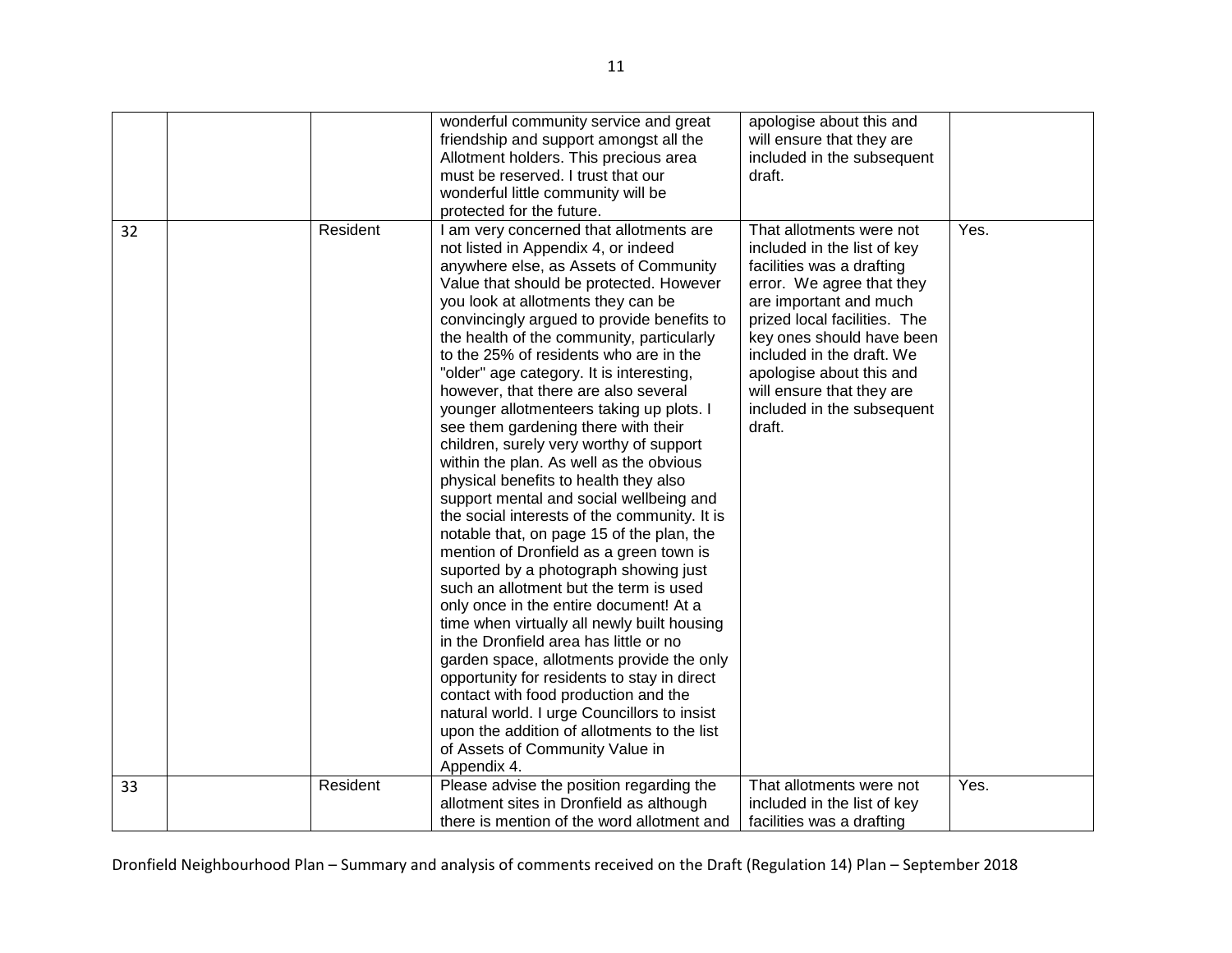|    |          | a picture of one of the sites they do not<br>appear to be specifically mentioned in the<br>plan? Can you confirm these valuable<br>green/recreation areas do feature and will<br>be included within the plan? They provide<br>green spaces, healthy activity for all ages,<br>an incentive to healthier life styles,<br>education, sharing of ideas and social<br>interaction. I note within the appendix<br>there is reference to the Dronfield<br>Freehold Land Society and assume this<br>covers the allotments.                                                                                                   | error. We agree that they<br>are important and much<br>prized local facilities. The<br>key ones should have been<br>included in the draft. We<br>apologise about this and<br>will ensure that they are<br>included in the subsequent<br>draft.                                                                                                                          |      |
|----|----------|-----------------------------------------------------------------------------------------------------------------------------------------------------------------------------------------------------------------------------------------------------------------------------------------------------------------------------------------------------------------------------------------------------------------------------------------------------------------------------------------------------------------------------------------------------------------------------------------------------------------------|-------------------------------------------------------------------------------------------------------------------------------------------------------------------------------------------------------------------------------------------------------------------------------------------------------------------------------------------------------------------------|------|
| 34 | Resident | Although there is mention of the word<br>allotment and a picture of one of the sites<br>there appears to be no specific reference<br>to the allotment sites forming part of the<br>plan going forward. Why is this or have I<br>missed something? Please confirm the<br>allotments will continue to have a place in<br>Dronfields recreation / activities / green<br>space etc going forward? They promote<br>healthy living, encourage productive<br>outdoor activity in both young and old,<br>provide social interaction and the sharing<br>of knowledge, green spaces for wildlife to<br>name but a few benefits. | That allotments were not<br>included in the list of key<br>facilities was a drafting<br>error. We agree that they<br>are important and much<br>prized local facilities. The<br>key ones should have been<br>included in the draft. We<br>apologise about this and<br>will ensure that they are<br>included in the subsequent<br>draft.                                  | Yes. |
| 35 | Resident | I have no major concerns with the overall<br>plan but cannot support it entirely as it<br>does not recognise allotments as a local<br>asset. It is vital that these amenities which<br>are so well used and produce so much<br>home grown food are recognised and<br>protected. Not only that, they are mini<br>communities in themselves which give<br>older people the opportunity to get<br>together and share information and<br>stories. I would, as every allotment holder<br>would, like the Council to make a clear<br>statement of intent to preserve the<br>allotments as they are and give                 | We are pleased that you<br>have no overall concerns<br>with the Plan. That<br>allotments were not<br>included in the list of key<br>facilities was a drafting<br>error. We agree that they<br>are important and much<br>prized local facilities. The<br>key ones should have been<br>included in the draft. We<br>apologise about this and<br>will ensure that they are | Yes. |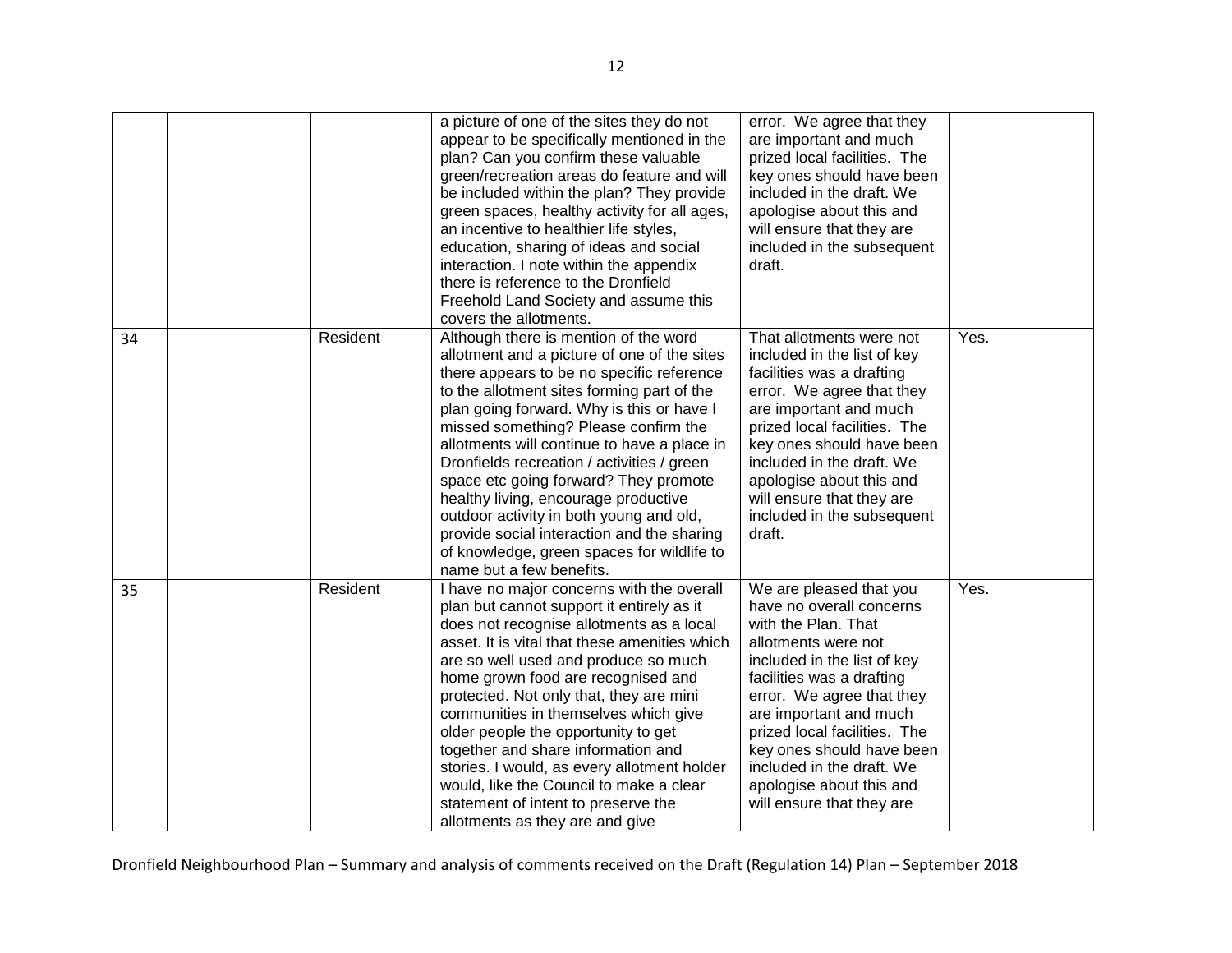|    |          | assurances that on no account would it<br>consider selling off the land for housing or<br>any other building project.                                                                                                                                                                                                                                                                                                                                                                                                                                                                                | included in the subsequent<br>draft.                                                                                                                                                                                                                                                                                                   |      |
|----|----------|------------------------------------------------------------------------------------------------------------------------------------------------------------------------------------------------------------------------------------------------------------------------------------------------------------------------------------------------------------------------------------------------------------------------------------------------------------------------------------------------------------------------------------------------------------------------------------------------------|----------------------------------------------------------------------------------------------------------------------------------------------------------------------------------------------------------------------------------------------------------------------------------------------------------------------------------------|------|
| 36 | Resident | Having looked at the Dronfield<br>neighbourhood plan I am in the main<br>supportive of its objectives but<br>disappointed that there has been no<br>mention of the allotment sites around the<br>town. Surely these are an asset that<br>should be recognised and protected in<br>and for the future.                                                                                                                                                                                                                                                                                                | That allotments were not<br>included in the list of key<br>facilities was a drafting<br>error. We agree that they<br>are important and much<br>prized local facilities. The<br>key ones should have been<br>included in the draft. We<br>apologise about this and<br>will ensure that they are<br>included in the subsequent<br>draft. | Yes. |
| 37 | Resident | I feel that there is an error in the draft in<br>that the allotments have not been listed as<br>an asset of community value that should<br>be protected. Particularly in this current<br>climate, I feel strongly that these precious<br>sites should be listed in the plan for their<br>mental and physical health benefits, much<br>as the sports centre has been. I for one<br>have seen some rare blue butterflies this<br>year on my plot at Gomersal Lane, and<br>the opportunity to be outside, growing<br>healthy food, teaching my children how to<br>do the same will have great benefits. | That allotments were not<br>included in the list of key<br>facilities was a drafting<br>error. We agree that they<br>are important and much<br>prized local facilities. The<br>key ones should have been<br>included in the draft. We<br>apologise about this and<br>will ensure that they are<br>included in the subsequent<br>draft. | Yes. |
| 38 | Resident | Please add our allotments as a<br>Community Asset.                                                                                                                                                                                                                                                                                                                                                                                                                                                                                                                                                   | That allotments were not<br>included in the list of key<br>facilities was a drafting<br>error. We agree that they<br>are important and much<br>prized local facilities. The<br>key ones should have been<br>included in the draft. We<br>apologise about this and<br>will ensure that they are<br>included in the subsequent<br>draft. | Yes. |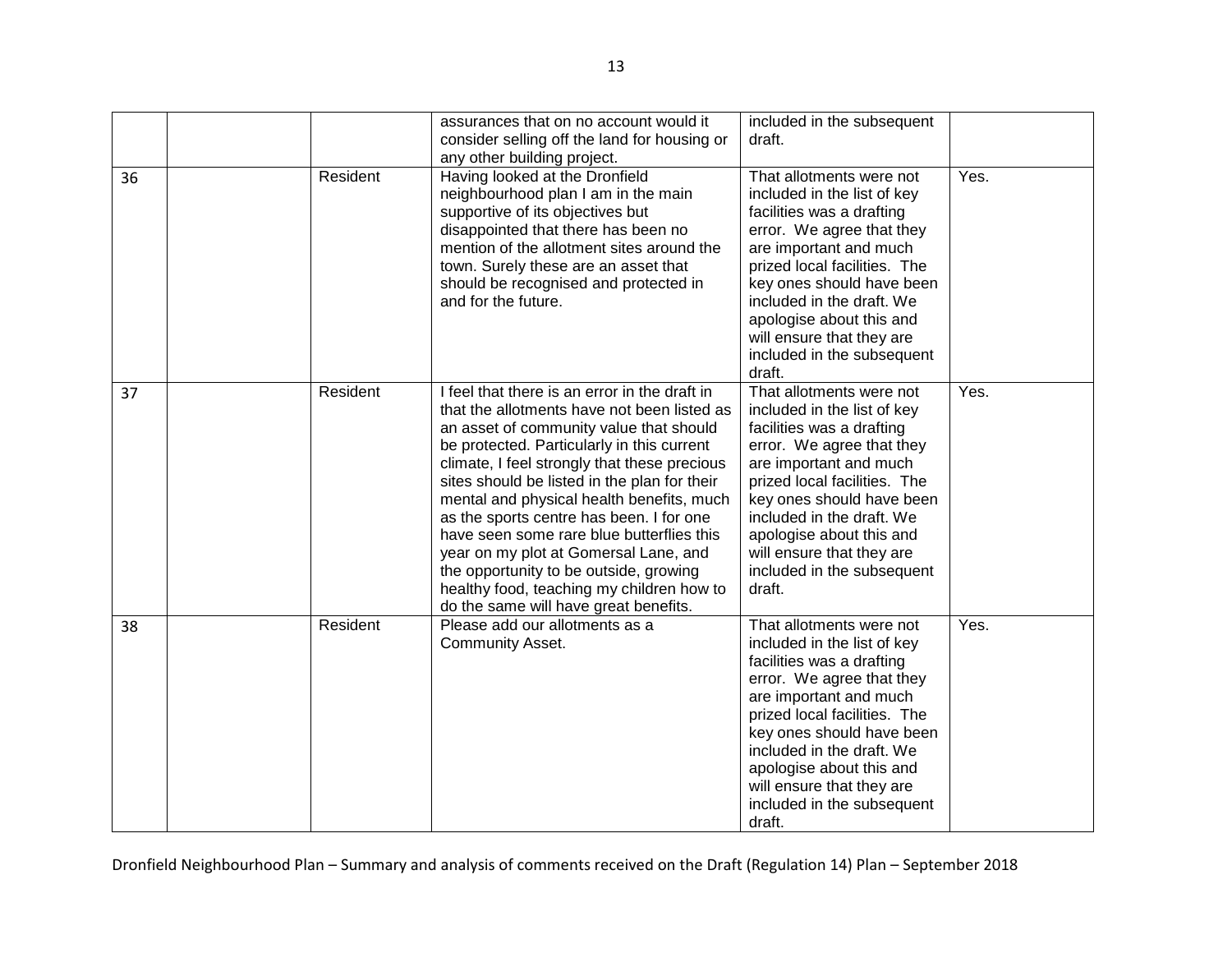| 39 | Resident | I think that the allotments should be listed<br>as a community asset                                                                                                                                                                                                                                                                                                           | That allotments were not<br>included in the list of key<br>facilities was a drafting<br>error. We agree that they<br>are important and much<br>prized local facilities. The<br>key ones should have been<br>included in the draft. We<br>apologise about this and<br>will ensure that they are<br>included in the subsequent<br>draft  | Yes. |
|----|----------|--------------------------------------------------------------------------------------------------------------------------------------------------------------------------------------------------------------------------------------------------------------------------------------------------------------------------------------------------------------------------------|----------------------------------------------------------------------------------------------------------------------------------------------------------------------------------------------------------------------------------------------------------------------------------------------------------------------------------------|------|
| 40 | Resident | I don't support the fact that allotments<br>aren't listed as a protected asset in<br>appendix 4.                                                                                                                                                                                                                                                                               | That allotments were not<br>included in the list of key<br>facilities was a drafting<br>error. We agree that they<br>are important and much<br>prized local facilities. The<br>key ones should have been<br>included in the draft. We<br>apologise about this and<br>will ensure that they are<br>included in the subsequent<br>draft. | Yes. |
| 41 | Resident | A plea for the Dronfield allotments to be<br>listed as a community asset. There have<br>been peaks and troughs over the years in<br>demand. But people must always have<br>the chance to grow healthy food and have<br>immunity from mass produced junk.<br>Added to this these area are a wildlife<br>haven as gardens become smaller and<br>concrete patios become the norm. | That allotments were not<br>included in the list of key<br>facilities was a drafting<br>error. We agree that they<br>are important and much<br>prized local facilities. The<br>key ones should have been<br>included in the draft. We<br>apologise about this and<br>will ensure that they are<br>included in the subsequent<br>draft. | Yes. |
| 42 | Resident | But we also need to safeguard our<br>allotments spaces for the health and<br>wellbeing of future generations too.                                                                                                                                                                                                                                                              | That allotments were not<br>included in the list of key<br>facilities was a drafting<br>error. We agree that they                                                                                                                                                                                                                      | Yes. |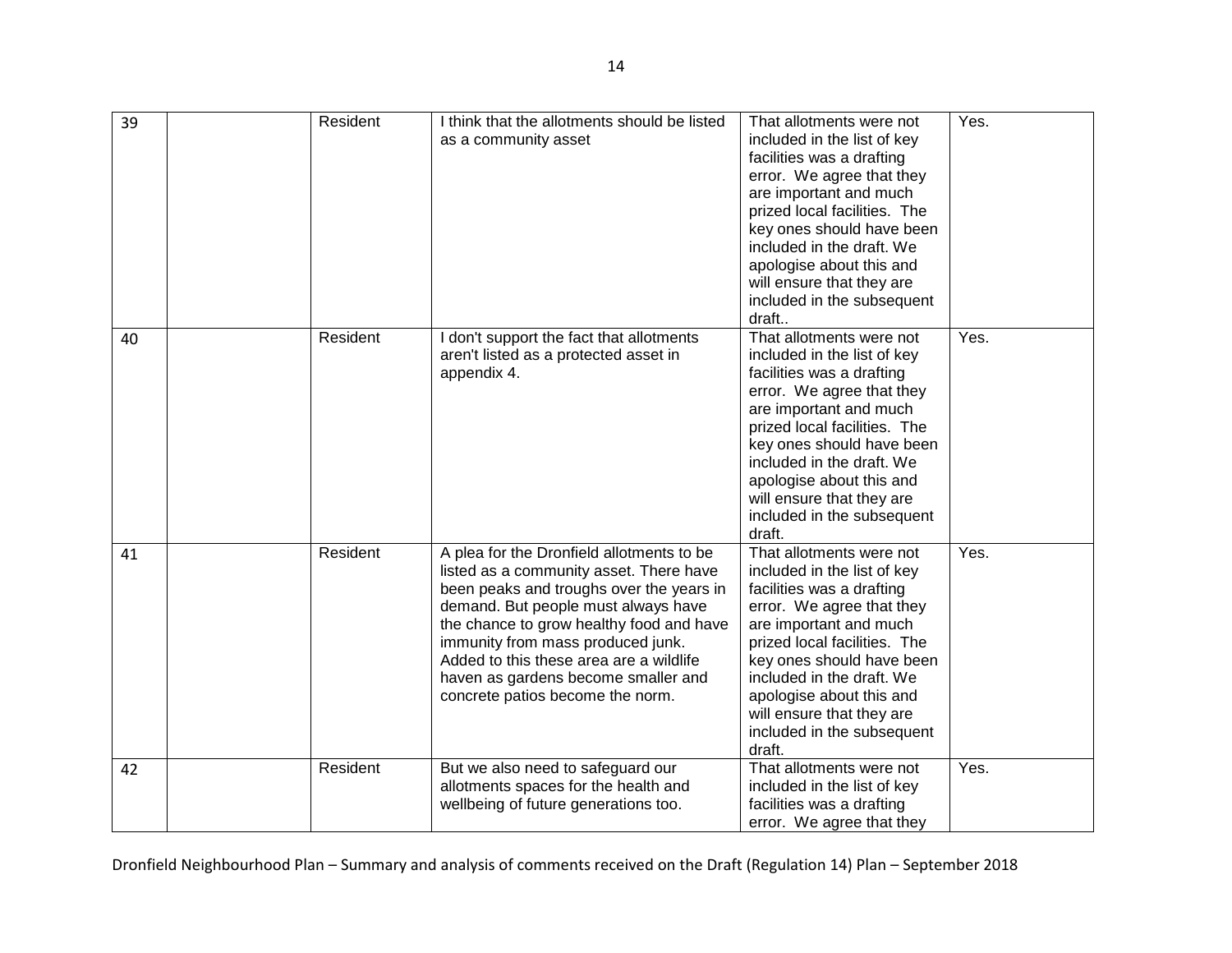|    |          |                                                                                                                                                                                                                                                                                                                                          | are important and much<br>prized local facilities. The<br>key ones should have been<br>included in the draft. We<br>apologise about this and<br>will ensure that they are<br>included in the subsequent<br>draft.                                                                                                                      |      |
|----|----------|------------------------------------------------------------------------------------------------------------------------------------------------------------------------------------------------------------------------------------------------------------------------------------------------------------------------------------------|----------------------------------------------------------------------------------------------------------------------------------------------------------------------------------------------------------------------------------------------------------------------------------------------------------------------------------------|------|
| 43 | Resident | I've just learned that the Dronfield<br>Neighbourhood Plan document makes no<br>mention of any of the town's allotments.<br>Indeed the Appendix "Protection of<br>Important Community Assets" lists a<br>variety of "assets" including bowling<br>greens, kick about areas but not a single<br>allotment. This is surely wrong?          | That allotments were not<br>included in the list of key<br>facilities was a drafting<br>error. We agree that they<br>are important and much<br>prized local facilities. The<br>key ones should have been<br>included in the draft. We<br>apologise about this and<br>will ensure that they are<br>included in the subsequent<br>draft. | Yes. |
| 44 | Resident | Our allotment sites should be listed as a<br>community asset                                                                                                                                                                                                                                                                             | That allotments were not<br>included in the list of key<br>facilities was a drafting<br>error. We agree that they<br>are important and much<br>prized local facilities. The<br>key ones should have been<br>included in the draft. We<br>apologise about this and<br>will ensure that they are<br>included in the subsequent<br>draft. | Yes. |
| 45 | Resident | In general I would support the plan but<br>there is no mention of protecting the<br>allotment sites in Dronfield. The<br>allotments provide open spaces within the<br>town were wild life can flourish and<br>provide an environmentally friendly place<br>were people can take exercise while<br>producing healthy food. The allotments | The general support for the<br>Plan is welcomed.<br>That allotments were not<br>included in the list of key<br>facilities was a drafting<br>error. We agree that they<br>are important and much                                                                                                                                        | Yes. |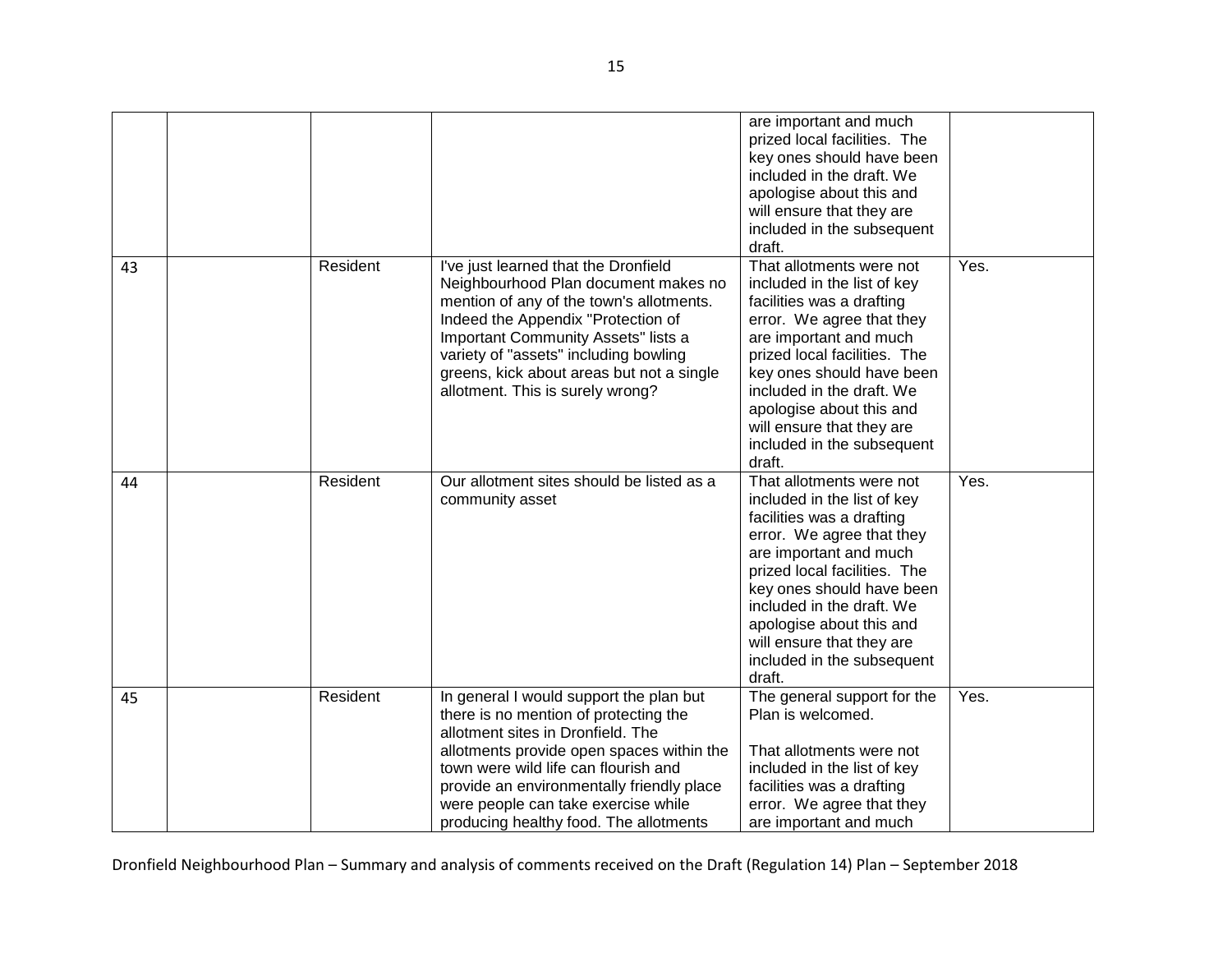|    |          | need protecting for the current and future<br>generations of residents of Dronfield as<br>gardening, especially fresh vegetables, is<br>a growing pastime and should be<br>protected.                                                                                             | prized local facilities. The<br>key ones should have been<br>included in the draft. We<br>apologise about this and<br>will ensure that they are<br>included in the subsequent<br>draft.                                                                                                                                                                                                    |      |
|----|----------|-----------------------------------------------------------------------------------------------------------------------------------------------------------------------------------------------------------------------------------------------------------------------------------|--------------------------------------------------------------------------------------------------------------------------------------------------------------------------------------------------------------------------------------------------------------------------------------------------------------------------------------------------------------------------------------------|------|
| 46 | Resident | Although I support the Neighbourhood<br>plan I feel that an important community<br>asset has been overlooked in that there is<br>no mention of the allotments around<br>Dronfield that are well used and provide a<br>valuable recreational activity to many<br>people.           | The general support for the<br>Plan is welcomed. That<br>allotments were not<br>included in the list of key<br>facilities was a drafting<br>error. We agree that they<br>are important and much<br>prized local facilities. The<br>key ones should have been<br>included in the draft. We<br>apologise about this and<br>will ensure that they are<br>included in the subsequent<br>draft. | Yes. |
| 47 | Resident | Has the importance of the allotments in<br>Dronfield and Coal Aston been taken into<br>consideration? It is increasingly<br>recognised how beneficial it is for mental<br>health and wellbeing, in fact, the NHS are<br>using working on allotments as an<br>alternative therapy. | That allotments were not<br>included in the list of key<br>facilities was a drafting<br>error. We agree that they<br>are important and much<br>prized local facilities. The<br>key ones should have been<br>included in the draft. We<br>apologise about this and<br>will ensure that they are<br>included in the subsequent<br>draft.                                                     | Yes. |
| 48 | Resident | Please incorporate allotments as being<br>important community assets.                                                                                                                                                                                                             | That allotments were not<br>included in the list of key<br>facilities was a drafting<br>error. We agree that they<br>are important and much<br>prized local facilities. The<br>key ones should have been                                                                                                                                                                                   | Yes. |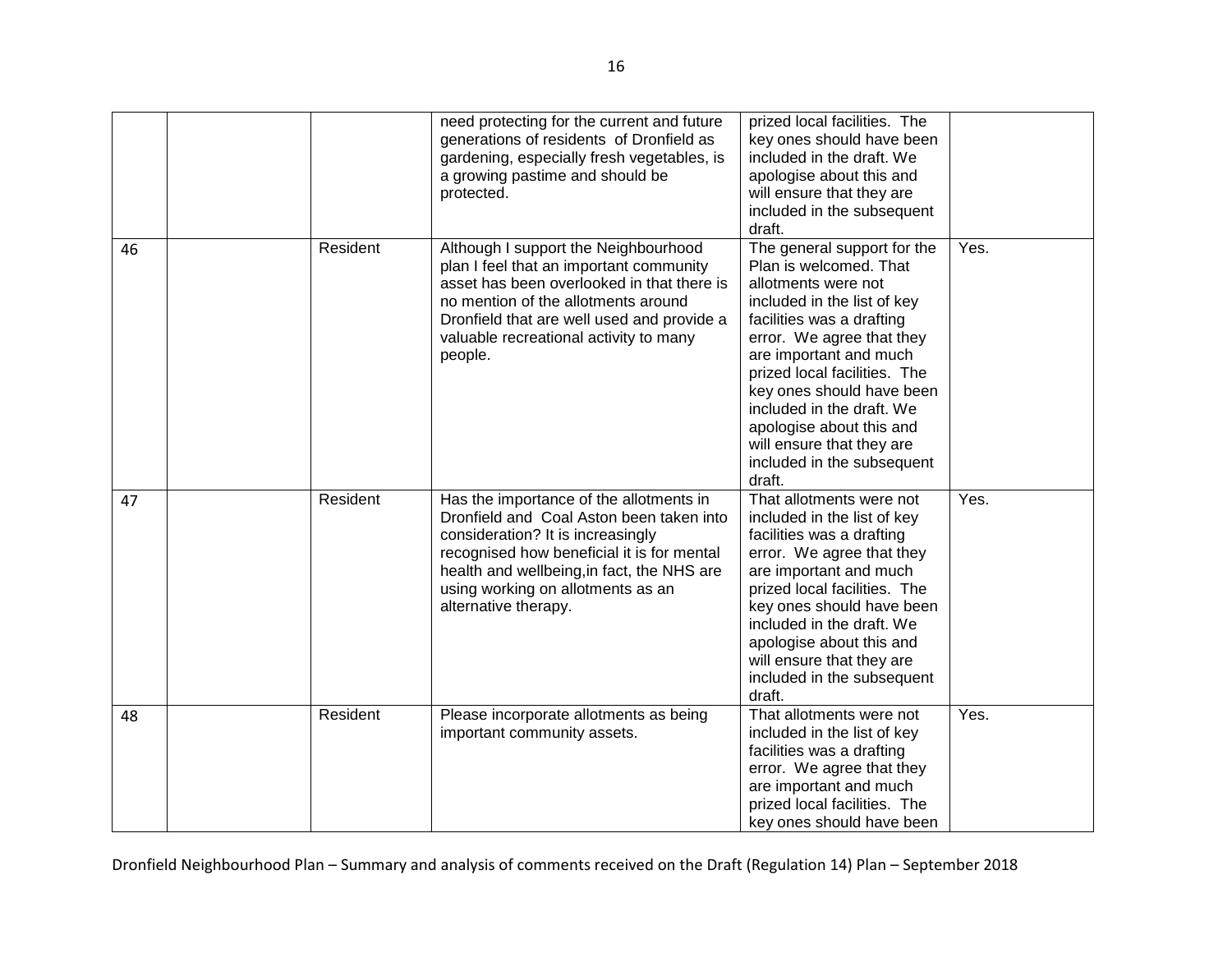|    |          |                                                                                                                                                                                                                                                                                                                                                                                                                                                                                             | included in the draft. We<br>apologise about this and<br>will ensure that they are<br>included in the subsequent<br>draft.                                                                                                                                                                                                             |      |
|----|----------|---------------------------------------------------------------------------------------------------------------------------------------------------------------------------------------------------------------------------------------------------------------------------------------------------------------------------------------------------------------------------------------------------------------------------------------------------------------------------------------------|----------------------------------------------------------------------------------------------------------------------------------------------------------------------------------------------------------------------------------------------------------------------------------------------------------------------------------------|------|
| 49 | Resident | There is a need for allotments to be<br>included in the plan. Their inclusion may<br>be important in their preservation                                                                                                                                                                                                                                                                                                                                                                     | That allotments were not<br>included in the list of key<br>facilities was a drafting<br>error. We agree that they<br>are important and much<br>prized local facilities. The<br>key ones should have been<br>included in the draft. We<br>apologise about this and<br>will ensure that they are<br>included in the subsequent<br>draft. | Yes. |
| 50 | Resident | Please include the Allotments in the<br>section Protection of Important<br>Community Assets. These are invaluable<br>to families and need to continue in<br>existence for the whole community.<br>Appendix 4.                                                                                                                                                                                                                                                                               | That allotments were not<br>included in the list of key<br>facilities was a drafting<br>error. We agree that they<br>are important and much<br>prized local facilities. The<br>key ones should have been<br>included in the draft. We<br>apologise about this and<br>will ensure that they are<br>included in the subsequent<br>draft. | Yes. |
| 51 | Resident | I am incredibly concerned that no mention<br>has been made of the 3 sites of the<br>allotments. Dronfield Horticultural Society<br>does not appear to have been consulted<br>in the Local Plan. These 3 sites are of<br>particular importance to the town and<br>should appear in Appendix 3 as an area<br>that is a Community Asset. They are well<br>used and there are waiting lists for these.<br>They act as excellent environmental areas<br>and recreational areas for those who are | In preparing the draft plan,<br>we have sought to consult<br>and engage as widely with<br>the local community,<br>including through local<br>magazines such as the<br>'Dronfield Eye, Town<br>Council website and<br>arranging for copies of the<br>draft plan to be available in<br>accessible locations. We                          | Yes. |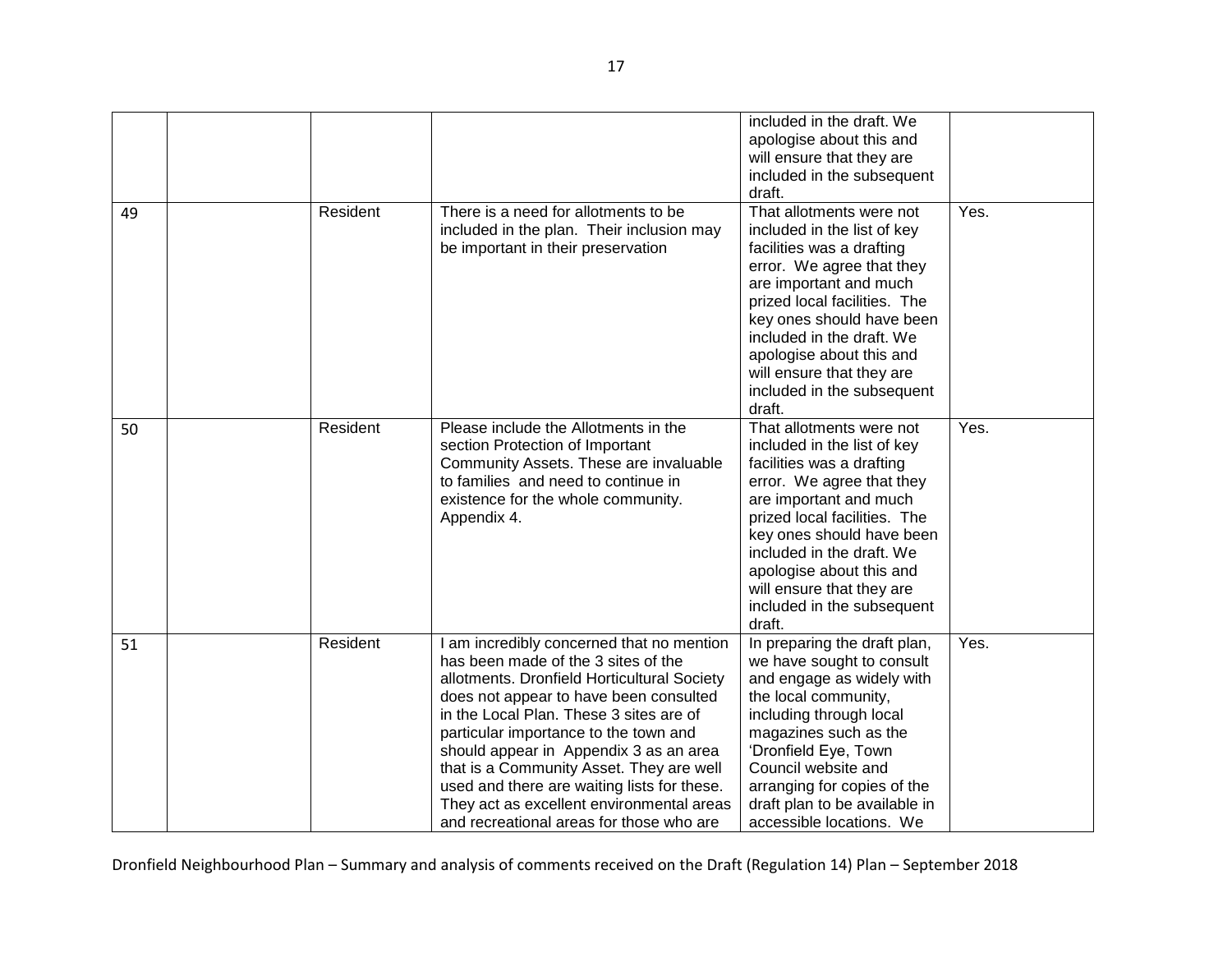|  | allotment holders. The allotments are a      | shall ensure that the          |  |
|--|----------------------------------------------|--------------------------------|--|
|  | massively important and should not be        | <b>Dronfield Horticultural</b> |  |
|  | ignored in the plan. The land has possibly   | Society is added to the        |  |
|  | had a mine upon it. It is unlikely the Coal  | consultation database so       |  |
|  | Authority would have plans for this (as is   | that you are kept informed     |  |
|  | the case for a lot of mining in Dronfield).  | of future consultation         |  |
|  | The land here often throws up pieces of      | opportunities. That            |  |
|  | coal. The land was agricultural prior to     | allotments were not            |  |
|  | being allotments. The national growth in     | included in the list of key    |  |
|  | allotments, and community led gardening      | facilities was a drafting      |  |
|  | of vital importance providing families with  | error. We agree that they      |  |
|  | a healthy source of food at a time when      | are important and much         |  |
|  | the nation has issues around healthy         | prized local facilities. The   |  |
|  | eating. The allotments should also be        | key ones should have been      |  |
|  | seen as areas which contribute to the        | included in the draft. We      |  |
|  |                                              | apologise about this and       |  |
|  | oxygen balance, and saving the planet.       |                                |  |
|  | Whilst they may seem small, every bit of     | will ensure that they are      |  |
|  | green is adding oxygen to the                | included in the subsequent     |  |
|  | atmosphere. Housing would add carbon         | draft.                         |  |
|  | dioxide. The allotments mean so much to      |                                |  |
|  | those who tend them. They provide social     |                                |  |
|  | contact, they are a small community          |                                |  |
|  | joined by a passion for their small plots    |                                |  |
|  | and growing vegetables. I have seen the      |                                |  |
|  | mental health of some of these people        |                                |  |
|  | improve by being outside and their           |                                |  |
|  | allotment giving them a new purpose. We      |                                |  |
|  | are not daft, we know more housing is        |                                |  |
|  | needed. However as someone who has           |                                |  |
|  | studied Town Planning as part of my          |                                |  |
|  | degree, I know there are Brownfield sites    |                                |  |
|  | available. We do not have to expand          |                                |  |
|  | Dronfield any more. It can stay as it is.    |                                |  |
|  | There are spaces in Chesterfield and         |                                |  |
|  | Sheffield I think the council should have    |                                |  |
|  | consulted those who work this land. If it is |                                |  |
|  | the intention to use the land for housing,   |                                |  |
|  | then there will be massive opposition to it. |                                |  |
|  | Please consider this as an area of beauty    |                                |  |
|  | and attractiveness that breaks up the        |                                |  |
|  |                                              |                                |  |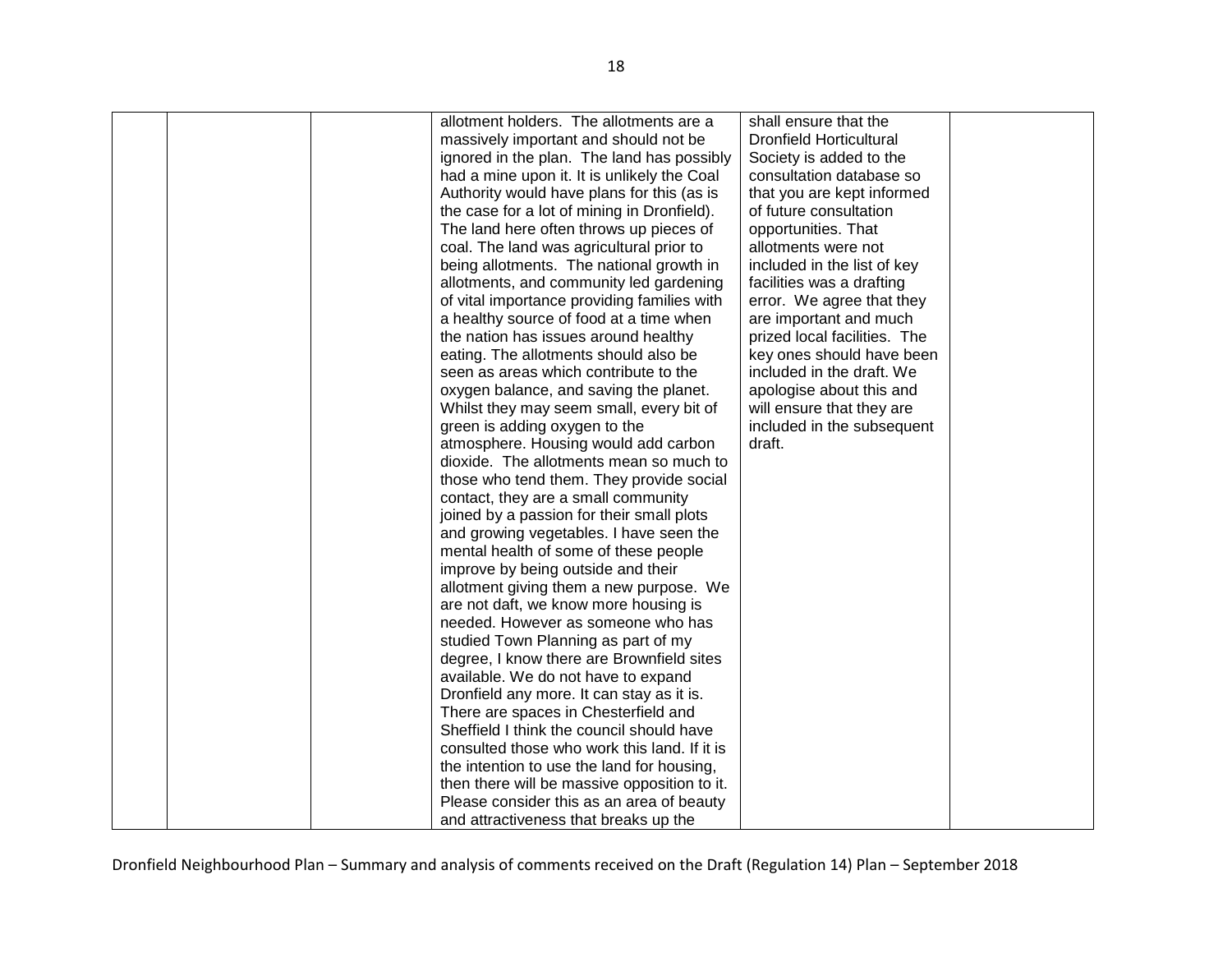|    |          | urban landscape, in the same way that<br>park areas do throughout the town.<br>Please add this area to Appendix 3.                                                                                                                                                                                                                                                                                                                      |                                                                                                                                                                                                                                                                                                                                        |      |
|----|----------|-----------------------------------------------------------------------------------------------------------------------------------------------------------------------------------------------------------------------------------------------------------------------------------------------------------------------------------------------------------------------------------------------------------------------------------------|----------------------------------------------------------------------------------------------------------------------------------------------------------------------------------------------------------------------------------------------------------------------------------------------------------------------------------------|------|
| 52 | Resident | It has been brought to my attention that<br>no mention is made anywhere in the plan<br>of Dronfield's ALLOTMENTS. As an<br>allotment holder (Birches Lane) I am<br>concerned that if they are not specifically<br>listed as an asset to be preserved and<br>protected then they could be lost. It is<br>important that they should be added to<br>Appendices 4 and 8 as valuable assets to<br>be protected.                             | That allotments were not<br>included in the list of key<br>facilities was a drafting<br>error. We agree that they<br>are important and much<br>prized local facilities. The<br>key ones should have been<br>included in the draft. We<br>apologise about this and<br>will ensure that they are<br>included in the subsequent<br>draft. | Yes. |
| 53 | Resident | In appendix 4 Protection of Important<br>Community assets there is no mention of<br>allotments. This valuable community<br>asset is important for the wellbeing of the<br>residents of Dronfield providing exercise,<br>wholesome food and adding to the<br>environmental biodiversity of the area. I<br>note that you include in your list a pubic<br>house that has actually closed. Our<br>allotments should be included in the plan | That allotments were not<br>included in the list of key<br>facilities was a drafting<br>error. We agree that they<br>are important and much<br>prized local facilities. The<br>key ones should have been<br>included in the draft. We<br>apologise about this and<br>will ensure that they are<br>included in the subsequent<br>draft. | Yes. |
| 54 | Resident | There is no mention of allotments in the<br>plan. Why.?                                                                                                                                                                                                                                                                                                                                                                                 | That allotments were not<br>included in the list of key<br>facilities was a drafting<br>error. We agree that they<br>are important and much<br>prized local facilities. The<br>key ones should have been<br>included in the draft. We<br>apologise about this and<br>will ensure that they are<br>included in the subsequent<br>draft. | Yes. |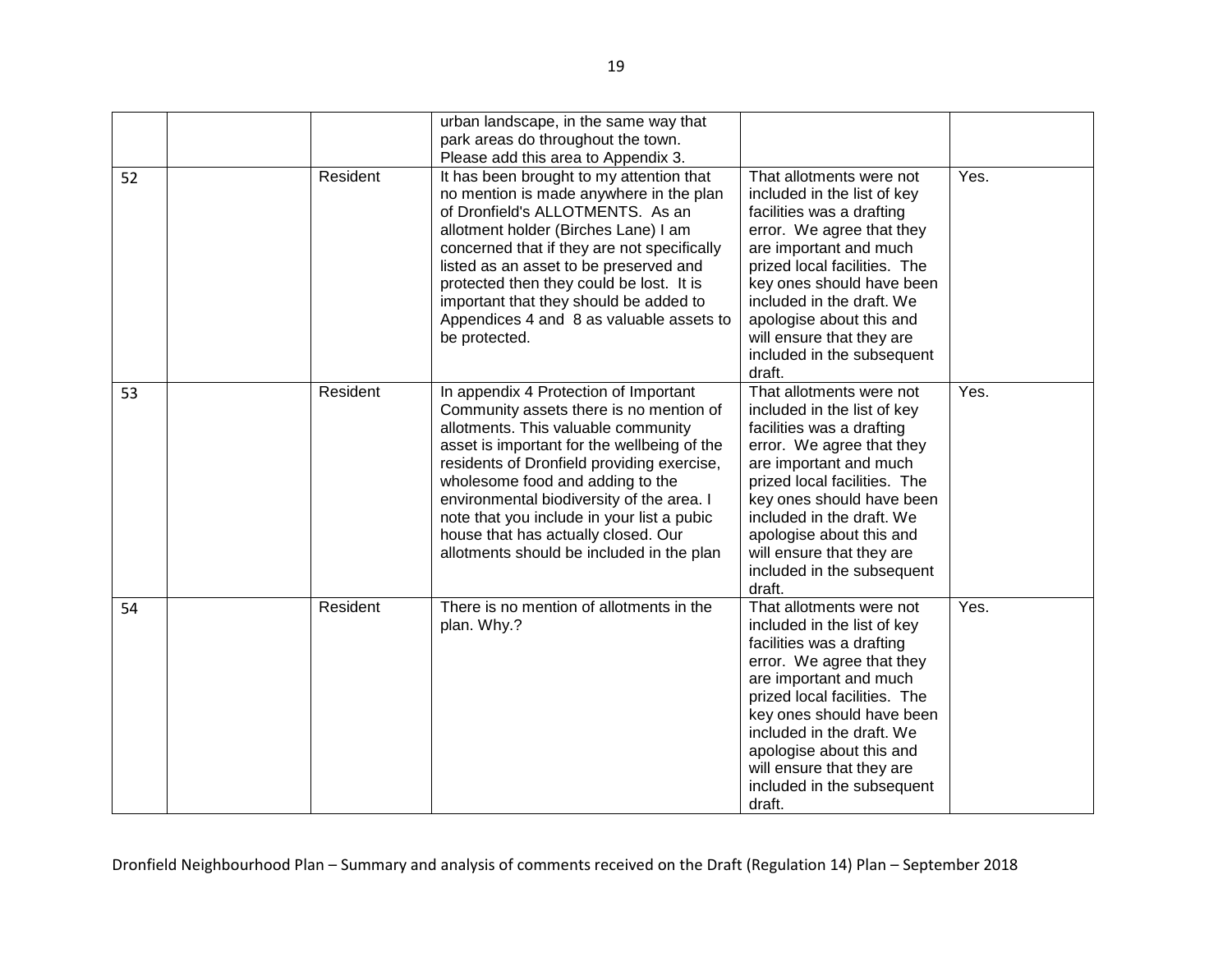| 55 | Resident | As a allotment uses I find it disheartening<br>to find no mention of the allotment sites in<br>Dronfield, as I feel these are very<br>important for the community. I would like<br>to see the future of these sites included in<br>the plan. I also feel the people of Dronfield<br>would benefit from land where people<br>could keep chickens like other Derbyshire<br>comminities. I feel its important to know<br>where food comes from and keep it as<br>fresh and healthy as possible.                                                                                                                                                                                                   | That allotments were not<br>included in the list of key<br>facilities was a drafting<br>error. We agree that they<br>are important and much<br>prized local facilities. The<br>key ones should have been<br>included in the draft. We<br>apologise about this and<br>will ensure that they are<br>included in the subsequent<br>draft.                                                     | Yes. |
|----|----------|------------------------------------------------------------------------------------------------------------------------------------------------------------------------------------------------------------------------------------------------------------------------------------------------------------------------------------------------------------------------------------------------------------------------------------------------------------------------------------------------------------------------------------------------------------------------------------------------------------------------------------------------------------------------------------------------|--------------------------------------------------------------------------------------------------------------------------------------------------------------------------------------------------------------------------------------------------------------------------------------------------------------------------------------------------------------------------------------------|------|
| 56 | Resident | There is no mention of the local<br>allotments in the neighbourhood plan.<br>Having held an allotment for 20 years it<br>would be a huge loss to my family if they<br>were taken away.                                                                                                                                                                                                                                                                                                                                                                                                                                                                                                         | That allotments were not<br>included in the list of key<br>facilities was a drafting<br>error. We agree that they<br>are important and much<br>prized local facilities. The<br>key ones should have been<br>included in the draft. We<br>apologies about this and<br>will ensure that they are<br>included in the subsequent<br>draft.                                                     | Yes. |
| 57 | Resident | Although I support the main provisions in<br>the Neighbourhood plan, I would like to<br>draw your attention to a serious omission.<br>There is no mention of the various<br>allotment sites in the town, either in<br>Appendix 4 (Protection of important<br>community assets), or Appendix 8<br>(Proposed local green spaces of particular<br>importance). I assume that this is just a<br>simple erroneous omission and that these<br>sites will continue to be a beneficial asset<br>to the local community. Not only do the<br>allotments enable residents to grow their<br>own fruit and veg, they also provide<br>habitat for wildlife such as bees which are<br>vital to our ecosystem. | The general support for the<br>Plan is welcomed. That<br>allotments were not<br>included in the list of key<br>facilities was a drafting<br>error. We agree that they<br>are important and much<br>prized local facilities. The<br>key ones should have been<br>included in the draft. We<br>apologise about this and<br>will ensure that they are<br>included in the subsequent<br>draft. | Yes. |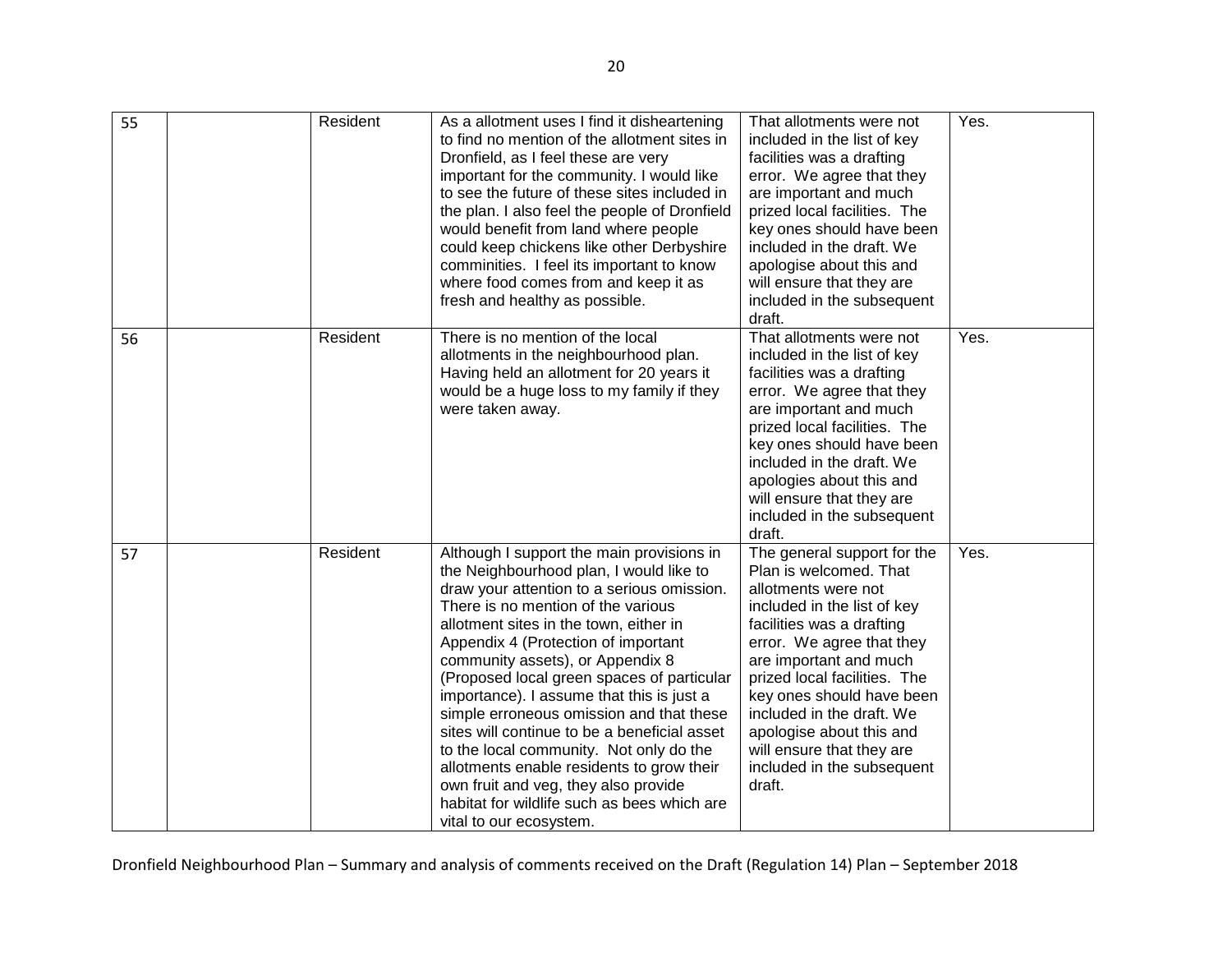| 58 | Resident | Re :- Appendix 3 (assets of community<br>value) I agree that a pub is an asset, but, I<br>consider that allotments are a far more<br>important asset of community value.<br>Allotments contribute to an extremely<br>healthy lifestyle both physically and<br>mentally rather more than alcohol and<br>possible aggression.<br>Allotments and<br>their owners foster a good community<br>spirit which these days is much needed. | The general support for the<br>Plan is welcomed. That<br>allotments were not<br>included in the list of key<br>facilities was a drafting<br>error. We agree that they<br>are important and much<br>prized local facilities. The<br>key ones should have been<br>included in the draft. We<br>apologise about this and<br>will ensure that they are<br>included in the subsequent<br>draft. | Yes. |
|----|----------|----------------------------------------------------------------------------------------------------------------------------------------------------------------------------------------------------------------------------------------------------------------------------------------------------------------------------------------------------------------------------------------------------------------------------------|--------------------------------------------------------------------------------------------------------------------------------------------------------------------------------------------------------------------------------------------------------------------------------------------------------------------------------------------------------------------------------------------|------|
| 59 | Resident | No mention of any of the allotments in<br>Dronfield. Please can they be added on.                                                                                                                                                                                                                                                                                                                                                | That allotments were not<br>included in the list of key<br>facilities was a drafting<br>error. We agree that they<br>are important and much<br>prized local facilities. The<br>key ones should have been<br>included in the draft. We<br>apologise about this and<br>will ensure that they are<br>included in the subsequent<br>draft.                                                     | Yes. |
| 60 | Resident | I have read the plan and commend the<br>authors. However, as an allotment keeper<br>I can find no mention of the various sites<br>that provide so much pleasure to<br>residents of this community. I hope they<br>can be added to your "Protection Of<br>Important Community Assets" Appendix 4.                                                                                                                                 | Your commendation of the<br>authors is noted and<br>welcomed. The general<br>support for the Plan is<br>welcomed.<br>That allotments were not<br>included in the list of key<br>facilities was a drafting<br>error. We agree that they<br>are important and much<br>prized local facilities. The<br>key ones should have been<br>included in the draft. We<br>apologise about this and     | Yes. |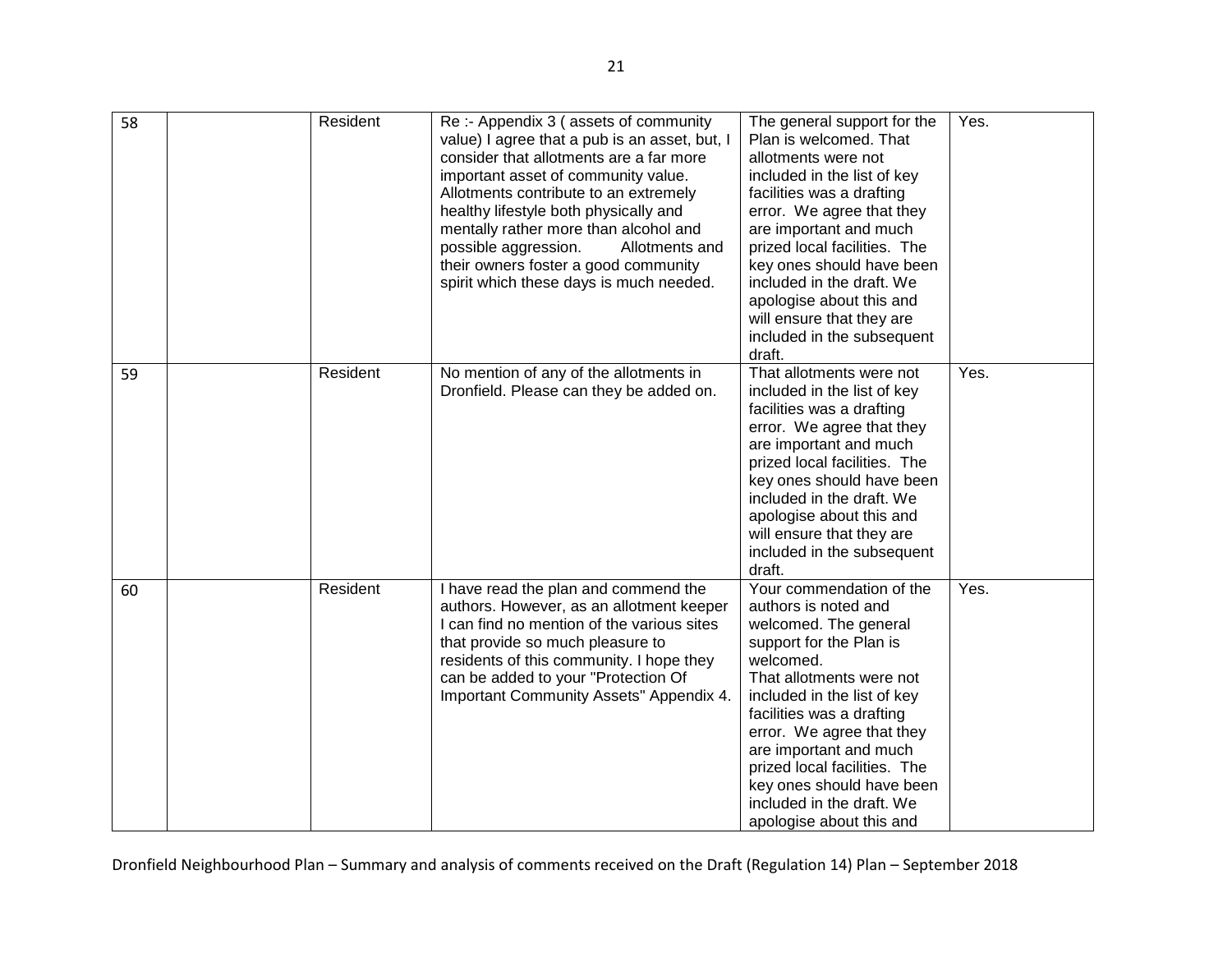|    |          |                                                                                                                                                                                                                                                                                                                                                                                                                                                                                                                                                                                                                                                                                                                                                                                                                                                                                                                                                                                                                                                                                                                                          | will ensure that they are<br>included in the subsequent<br>draft.                                                                                                                                                                                                                                                                      |      |
|----|----------|------------------------------------------------------------------------------------------------------------------------------------------------------------------------------------------------------------------------------------------------------------------------------------------------------------------------------------------------------------------------------------------------------------------------------------------------------------------------------------------------------------------------------------------------------------------------------------------------------------------------------------------------------------------------------------------------------------------------------------------------------------------------------------------------------------------------------------------------------------------------------------------------------------------------------------------------------------------------------------------------------------------------------------------------------------------------------------------------------------------------------------------|----------------------------------------------------------------------------------------------------------------------------------------------------------------------------------------------------------------------------------------------------------------------------------------------------------------------------------------|------|
| 61 | Resident | Appendix 4 I have lived in Dronfield<br>Woodhouse for many years, and used the<br>Dronfield Horticultural Society, then and<br>since (and my father before me). This is<br>an excellent local society and should be<br>included in other groups listed in The<br>Plan. Another vital "Important Community<br>Asset" are Dronfield's Allotments which<br>must be included in the places requiring<br>protection. The allotments provide a very<br>important function both for leisure and as<br>a vital asset for both health and welfare<br>for residents. The allotments bring<br>together people who are often on their<br>own and create bonds within the<br>community with people with a common<br>interest in a great outdoor activity, and<br>provides also green space enjoyed by all.<br>Then there is the food they produce too!<br>These spaces must be protected. It takes<br>many years for an allotment to be<br>developed into full production, and is not<br>something that can just be moved and<br>plonked down somewhere else. Please<br>include them in your Important community<br>Assets, as that is what they are. | That allotments were not<br>included in the list of key<br>facilities was a drafting<br>error. We agree that they<br>are important and much<br>prized local facilities. The<br>key ones should have been<br>included in the draft. We<br>apologise about this and<br>will ensure that they are<br>included in the subsequent<br>draft. | Yes. |
| 62 | Resident | I don't support the fact that allotments<br>aren't listed as a protected asset in<br>appendix 4.                                                                                                                                                                                                                                                                                                                                                                                                                                                                                                                                                                                                                                                                                                                                                                                                                                                                                                                                                                                                                                         | That allotments were not<br>included in the list of key<br>facilities was a drafting<br>error. We agree that they<br>are important and much<br>prized local facilities. The<br>key ones should have been<br>included in the draft. We<br>apologise about this and<br>will ensure that they are                                         | Yes. |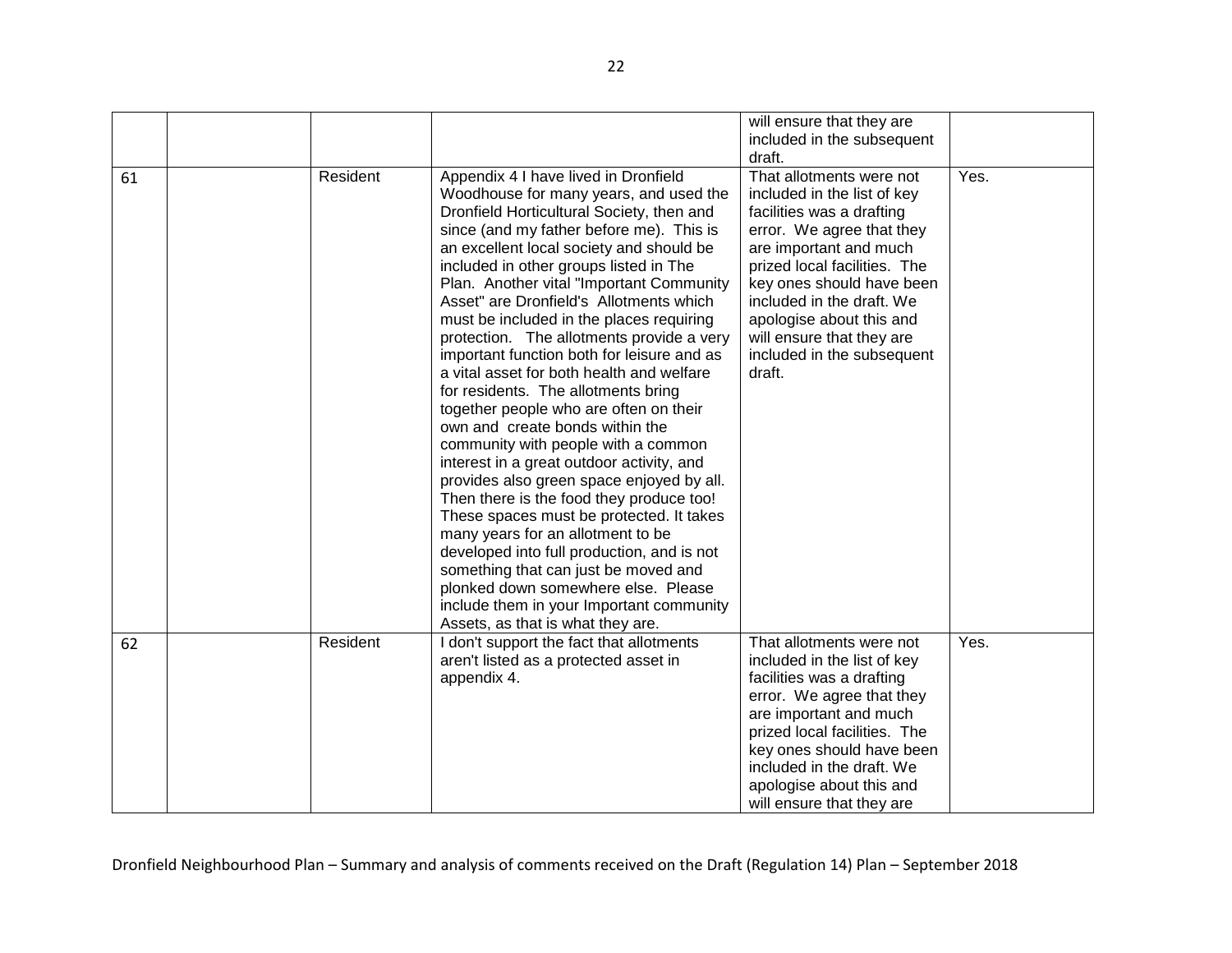|    |          |                                                                                                                                                                                                                                                                                                                                                                                                             | included in the subsequent<br>draft.                                                                                                                                                                                                                                                                                                                                             |      |
|----|----------|-------------------------------------------------------------------------------------------------------------------------------------------------------------------------------------------------------------------------------------------------------------------------------------------------------------------------------------------------------------------------------------------------------------|----------------------------------------------------------------------------------------------------------------------------------------------------------------------------------------------------------------------------------------------------------------------------------------------------------------------------------------------------------------------------------|------|
| 63 | Resident | I would like to have the allotments<br>throughout Dronfield added to appendix<br>8. Proposed local green spaces of<br>particular importance.I feel the allotments<br>are very important in keeping Dronfield<br>a green town to live in.I would support the<br>draft plan in general if my comments<br>were added.                                                                                          | That allotments were not<br>included in the list of key<br>facilities was a drafting<br>error. We agree that they<br>are important and much<br>prized local facilities. The<br>key ones should have been<br>included in the draft. We<br>apologise about this and<br>will ensure that they are<br>included in the subsequent<br>draft.                                           | Yes. |
| 64 | Resident | It has been brought to my attention that<br>no mention is made anywhere in the plan<br>of Dronfield's ALLOTMENTS. As an<br>allotment holder (Birches Lane) I am<br>concerned that if they are not specifically<br>listed as an asset to be preserved and<br>protected then they could be lost. It is<br>important that they should be added to<br>Appendices 4 and 8 as valuable assets to<br>be protected. | That allotments were not<br>included in the list of key<br>facilities was a drafting<br>error. We agree that they<br>are important and much<br>prized local facilities. The<br>key ones should have been<br>included in the draft. We<br>apologise about this and<br>will ensure that they are<br>included in the subsequent<br>draft.                                           | Yes. |
| 65 | Resident | I support the plan, but I want to see that<br>allotments are added to the plan<br>(Appendix 8) as these are important<br>places that must be kept at all costs,                                                                                                                                                                                                                                             | Your support for the Plan is<br>welcomed. That allotments<br>were not included in the list<br>of key facilities was a<br>drafting error. We agree<br>that they are important and<br>much prized local facilities.<br>The key ones should have<br>been included in the draft.<br>We apologise about this<br>and will ensure that they<br>are included in the<br>subsequent draft. | Yes. |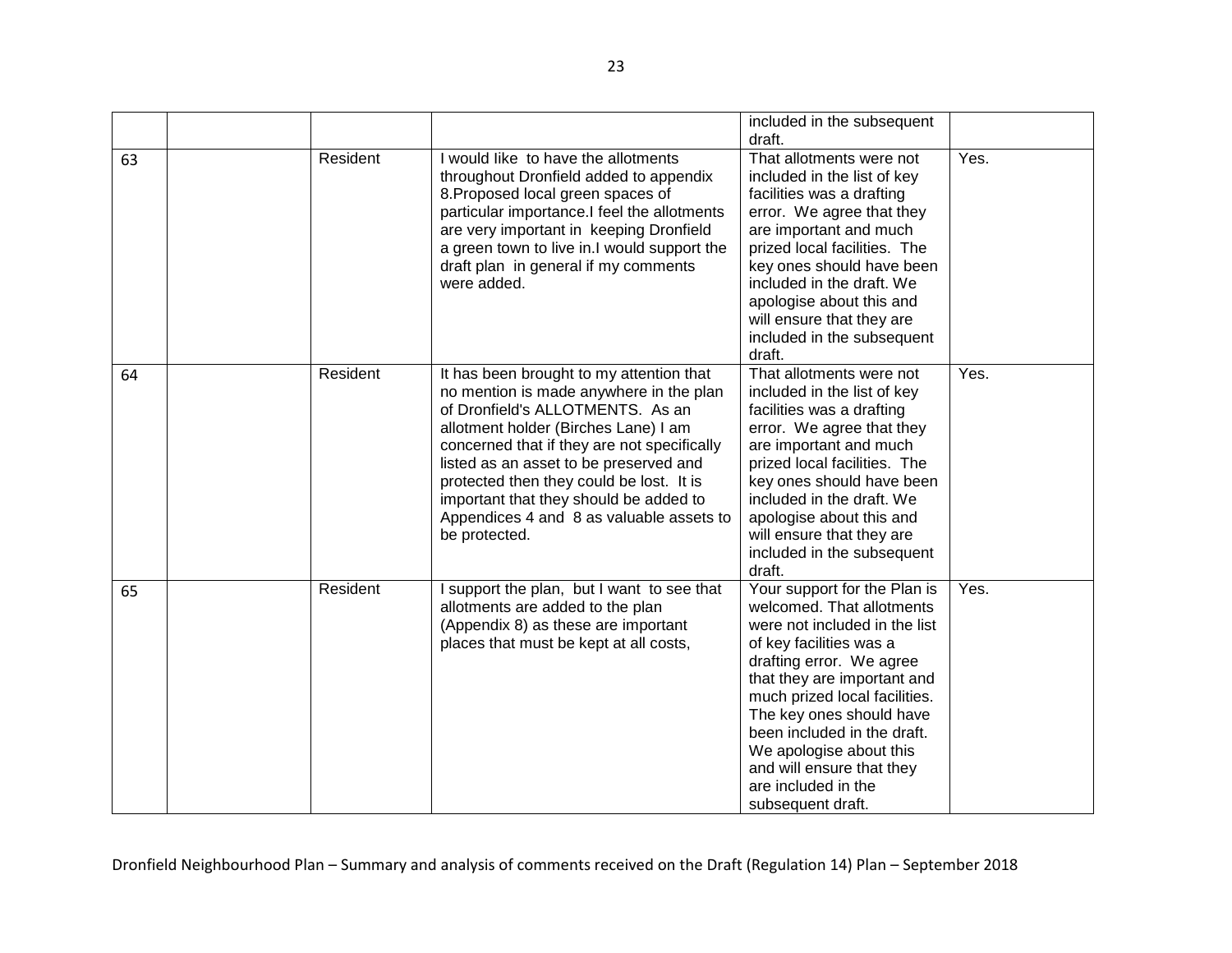|    |                                                                                                               | Resident                                            |                                                                                                                                                                                                                                                                                                                                                                                                                                                                                                                                                                                                                                                                                                | Your general support for                                                                                                                                                                                                                                                                                                                                        | Yes. |
|----|---------------------------------------------------------------------------------------------------------------|-----------------------------------------------------|------------------------------------------------------------------------------------------------------------------------------------------------------------------------------------------------------------------------------------------------------------------------------------------------------------------------------------------------------------------------------------------------------------------------------------------------------------------------------------------------------------------------------------------------------------------------------------------------------------------------------------------------------------------------------------------------|-----------------------------------------------------------------------------------------------------------------------------------------------------------------------------------------------------------------------------------------------------------------------------------------------------------------------------------------------------------------|------|
| 66 |                                                                                                               |                                                     | Although I support the main provisions in<br>the Neighbourhood plan, I would like to<br>draw your attention to a serious omission.<br>There is no mention of the various<br>allotment sites in the town, either in<br>Appendix 4 (Protection of important<br>community assets), or Appendix 8<br>(Proposed local green spaces of particular<br>importance). I assume that this is just a<br>simple erroneous omission and that these<br>sites will continue to be a beneficial asset<br>to the local community. Not only do the<br>allotments enable residents to grow their<br>own fruit and veg, they also provide<br>habitat for wildlife such as bees which are<br>vital to our ecosystem. | the Plan is welcomed. That<br>allotments were not<br>included in the list of key<br>facilities was a drafting<br>error. We agree that they<br>are important and much<br>prized local facilities. The<br>key ones should have been<br>included in the draft. We<br>apologise about this and<br>will ensure that they are<br>included in the subsequent<br>draft. |      |
| 67 |                                                                                                               | Resident                                            | Where is are the allotments sites on this<br>plan? An important community asset,<br>recognised more and more for their health<br>& well-being benefits, as well as activity<br>and community aspects. Appendix 8- If<br>you can list "kick about areas", surely you<br>can list allotments?                                                                                                                                                                                                                                                                                                                                                                                                    | That allotments were not<br>included in the list of key<br>facilities was a drafting<br>error. We agree that they<br>are important and much<br>prized local facilities. The<br>key ones should have been<br>included in the draft. We<br>apologise about this and<br>will ensure that they are<br>included in the subsequent<br>draft.                          | Yes. |
| 68 | POLICY C2:<br><b>SUPPORTING</b><br><b>NEW AND</b><br><b>ENHANCED</b><br><b>COMMUNITY</b><br><b>FACILITIES</b> | North East<br>Derbyshire<br><b>District Council</b> | Reference to the need for "transport,<br>environmental, amenity and landscape<br>considerations", is unnecessary, as these<br>are already standard planning<br>considerations. However, a similar phrase<br>referencing 'local' has been accepted (by<br>the examiner) in the Wingerworth<br>Neighbourhood Plan (Policy W9). Also,<br>while demonstrating need is not normally<br>acceptable in a planning policy similar<br>wording has been accepted for the<br>Ashover Neighbourhood Plan (AP9).                                                                                                                                                                                            | It is agreed to amend the<br>wording of this policy as<br>suggested                                                                                                                                                                                                                                                                                             | Yes. |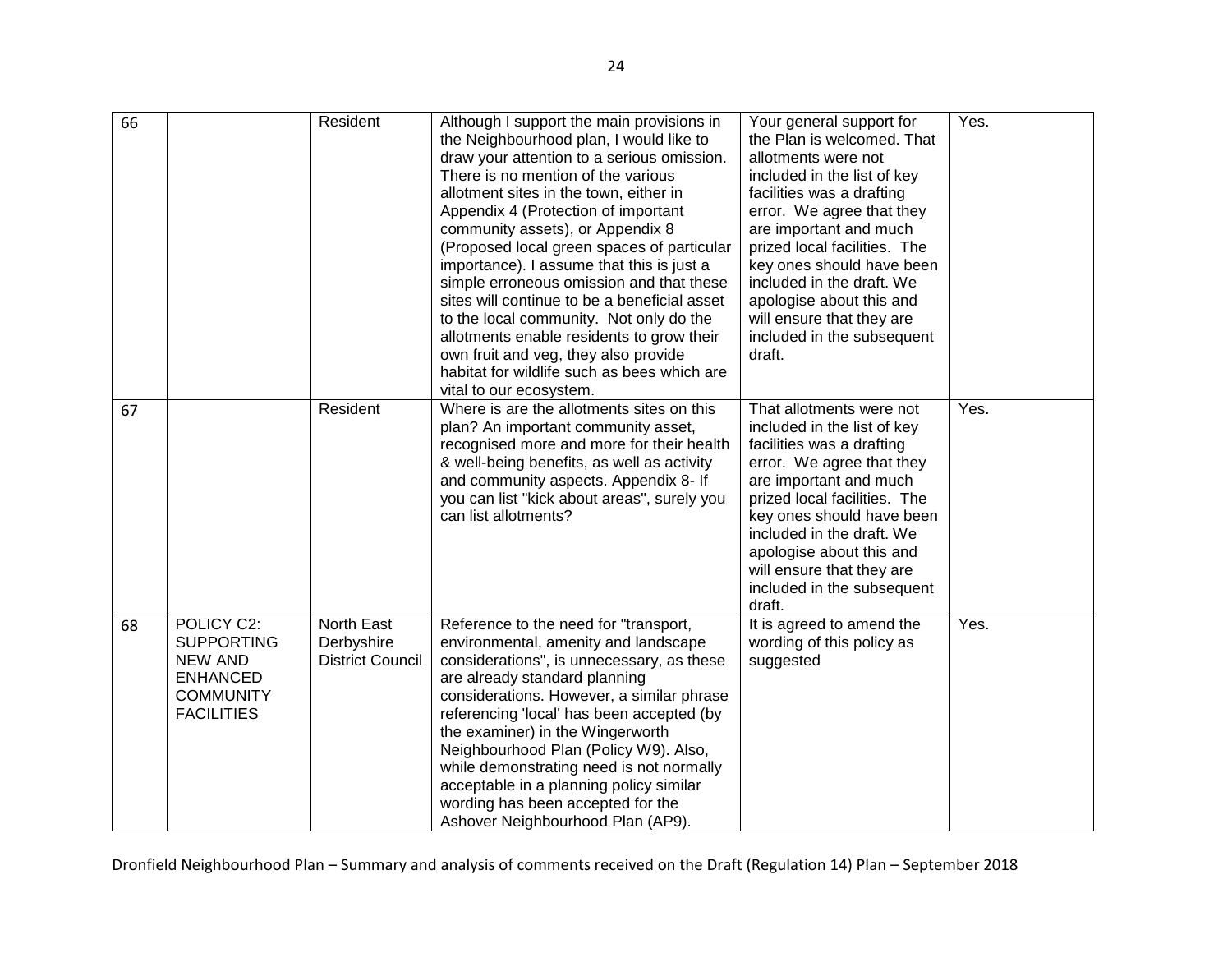| 69 | POLICY C3:<br><b>ASSETS OF</b><br><b>COMMUNITY</b><br><b>VALUE</b> | North East<br>Derbyshire<br><b>District Council</b> | Minor changes to the wording of this<br>policy are recommended in light of the<br>Examiner's recommendations on a similar<br>policy in the Wingerworth Neighbourhood<br>Plan.<br>Suggested rewording for Policy C2:<br>Development proposals involving the<br>provision of a new or enhanced<br>community facility will be supported where<br>it can be demonstrated to North East<br>Derbyshire District Council, in discussion<br>including through discussions with the<br>Town Council, that it meets a local need<br>(for example medical, educational, police<br>and cemetery related facilities) and<br>respects local transport, environmental,<br>amenity and landscape considerations.<br>No objections in principle, however<br>rewording is suggested to strengthen the<br>Policy: Development proposals that<br>support the longevity, appreciation and<br>community value of on Asset of<br>Community Value will be encouraged.<br>Development proposals for o-change of-<br>use that would result in the loss of on<br>Asset of Community Value will not be<br>supportedi<br>Development proposals that will result in<br>the loss of, or has a significant adverse<br>effect on, a designated Asset of | It is agreed to amend the<br>wording of this policy as<br>suggested. |  |
|----|--------------------------------------------------------------------|-----------------------------------------------------|------------------------------------------------------------------------------------------------------------------------------------------------------------------------------------------------------------------------------------------------------------------------------------------------------------------------------------------------------------------------------------------------------------------------------------------------------------------------------------------------------------------------------------------------------------------------------------------------------------------------------------------------------------------------------------------------------------------------------------------------------------------------------------------------------------------------------------------------------------------------------------------------------------------------------------------------------------------------------------------------------------------------------------------------------------------------------------------------------------------------------------------------------------------------------------------------------------------------|----------------------------------------------------------------------|--|
|    |                                                                    |                                                     | Community Value will not be permitted<br>unless in special circumstances, such as<br>the Asset is replaced by an equivalent or<br>better provision in terms of quantity and<br>quality in an equally suitable location or it<br>can be clearly demonstrated that it is not<br>viable or no longer required<br>by the community.                                                                                                                                                                                                                                                                                                                                                                                                                                                                                                                                                                                                                                                                                                                                                                                                                                                                                        |                                                                      |  |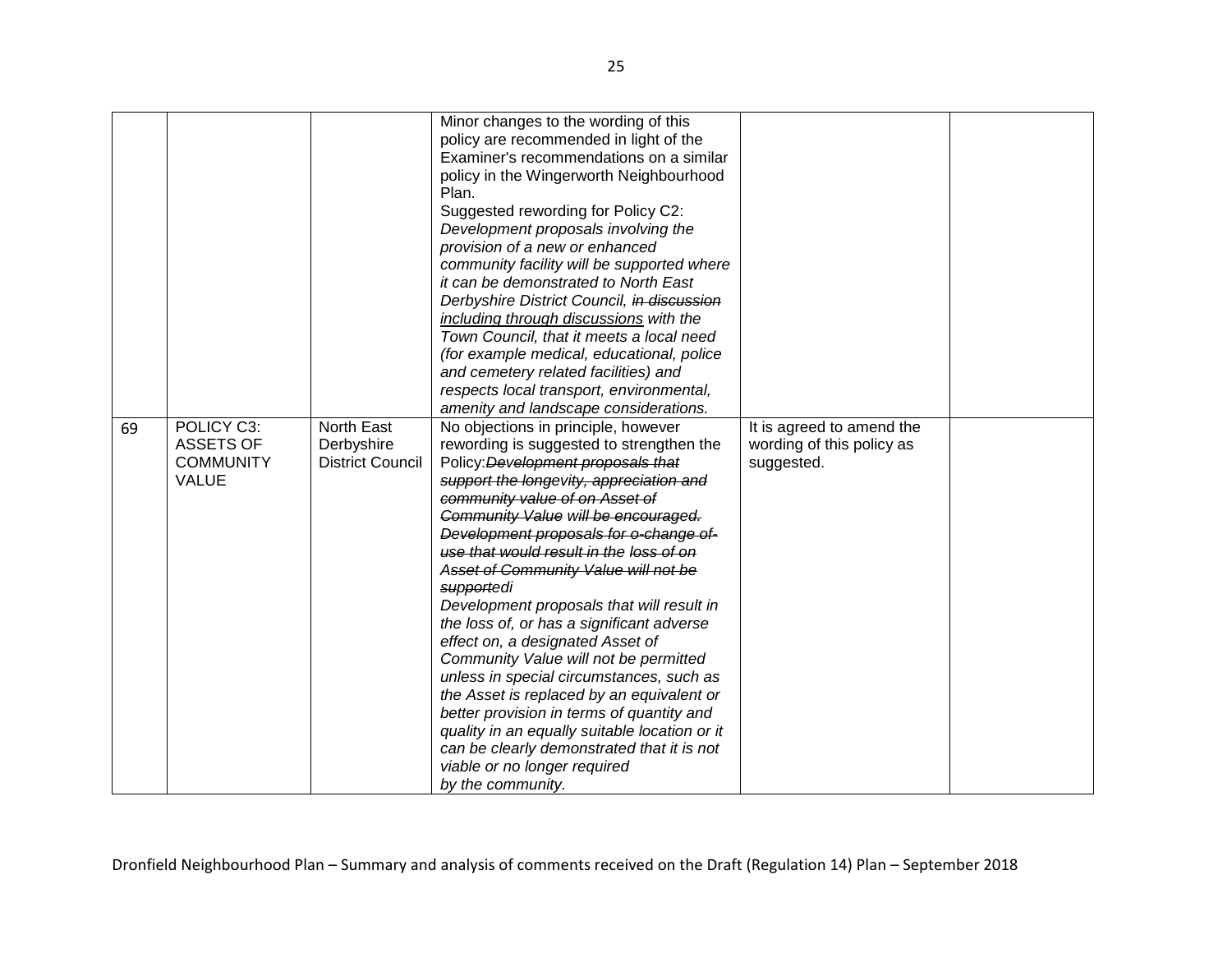| 70 |                                   | North East<br>Derbyshire<br><b>District Council</b> | Page 14 - Para. 33. This needs to ensure<br>that the correct version of the NPPF Is<br>referred to. This will depend upon when<br>the Plan is submitted (on or before 24<br>January 2019 use the 2012 NPPF and the<br>2018 NPPF thereafter (See also general<br>point above). In the sentence: This is<br>highly disputed by the local community, as<br>evidenced.', the correct description is 'the<br>District's Consultation Draft Local Plan'.                                                                                            | This is noted. It also<br>agreed to amend the name<br>of the document as you<br>suggest.                                                                                                                                                                        | Yes. |
|----|-----------------------------------|-----------------------------------------------------|-----------------------------------------------------------------------------------------------------------------------------------------------------------------------------------------------------------------------------------------------------------------------------------------------------------------------------------------------------------------------------------------------------------------------------------------------------------------------------------------------------------------------------------------------|-----------------------------------------------------------------------------------------------------------------------------------------------------------------------------------------------------------------------------------------------------------------|------|
| 71 |                                   | North East<br>Derbyshire<br><b>District Council</b> | Page 8 - Para. 15. There is a missing<br>word in the sentence: 'Where there are<br>existing national district planning policies<br>that meet the requirements of the town<br>they are not repeated here." Add an 'and'<br>between 'national' and 'district'.                                                                                                                                                                                                                                                                                  | Thanks for drawing this to<br>our attention. The Plan will<br>be amended accordingly.                                                                                                                                                                           | Yes. |
|    | NATURAL ENVIRONMENT               |                                                     |                                                                                                                                                                                                                                                                                                                                                                                                                                                                                                                                               |                                                                                                                                                                                                                                                                 |      |
| 72 | POLICY ENV1:<br><b>GREEN BELT</b> | Gladman<br>Developments<br>Ltd                      | Policy ENVI supports the continued<br>designation of the countryside<br>surrounding Dronfield as Green Belt land<br>and seeks to ensure a strong presumption<br>against development that would conflict<br>with the purposes of the<br>Green Belt. As currently drafted the policy<br>is a replication of both local and national<br>policy, therefore its inclusion<br>within the DNP is unnecessary.                                                                                                                                        | It not considered that the<br>inclusion of the policy is<br>unnecessary. Its inclusion<br>reflects that is of special<br>importance to the locality,<br>and this does not,<br>therefore, prevent that<br>policy from satisfying the<br><b>Basic Conditions.</b> | No.  |
| 73 |                                   | Gladman<br>Developments<br>Ltd                      | Notwithstanding this, Gladman are<br>concerned that the policy in its current<br>form does not accurately reflect the<br>Local Authorities position with regards to<br>the Green Belt land surrounding Dronfield.<br>The emerging NEDLP<br>allocates three parcels of Green Belt land<br>surrounding Dronfield to be released for<br>residential development. If as<br>anticipated the NEDLP is adopted prior to<br>the examination of the DNP, without<br>reference to and support of these<br>allocations it is highly likely that the plan | It is agreed that additional<br>references to the emerging<br>Local Plan allocation in the<br>supporting text would be<br>beneficial.                                                                                                                           | Yes. |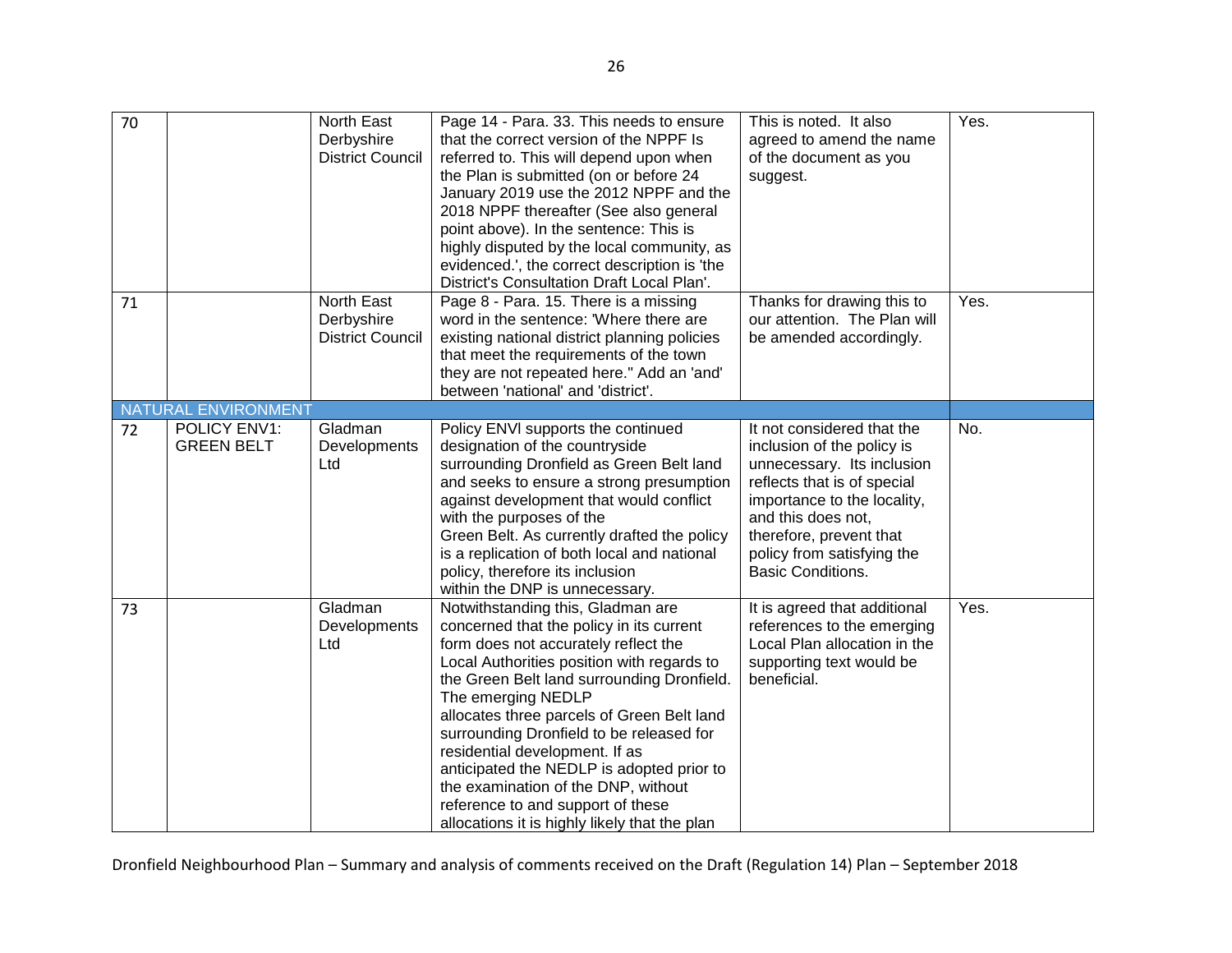| 74 | North East<br>Derbyshire                            | will be found to be contrary to basic<br>condition (e). However, if the NEDLP<br>examination encounters an unexpected<br>delay and as a result the DNP is<br>examined prior to the adoption of the<br>NEDLP, in not including a reference of<br>support to these allocations this policy<br>would be superseded by S38(5) of the<br>Planning and Compulsory Purchase Act<br>2004. Gladman therefore suggest that this<br>policy is revisited to include reference to<br>the emerging Local Plan allocations<br>and that the Steering Group use the<br>preparation of the DNP as an opportunity<br>to shape these developments to the<br>benefits to the local community.<br>This policy is not necessary for inclusion<br>within the Dronfield Neighbourhood Plan, | It not considered that the<br>inclusion of the policy is                                                                                                                                                                                                                                                | No.  |
|----|-----------------------------------------------------|--------------------------------------------------------------------------------------------------------------------------------------------------------------------------------------------------------------------------------------------------------------------------------------------------------------------------------------------------------------------------------------------------------------------------------------------------------------------------------------------------------------------------------------------------------------------------------------------------------------------------------------------------------------------------------------------------------------------------------------------------------------------|---------------------------------------------------------------------------------------------------------------------------------------------------------------------------------------------------------------------------------------------------------------------------------------------------------|------|
|    | <b>District Council</b>                             | the policy does<br>not add anything to the existing Local<br>Plan and National Policy in regards to the<br>protection of Green Belt land.                                                                                                                                                                                                                                                                                                                                                                                                                                                                                                                                                                                                                          | unnecessary. Its inclusion<br>reflects that is of special<br>importance to the locality,<br>and this does not,<br>therefore, prevent that<br>policy from satisfying the<br>Basic Conditions. As you<br>will be aware, the emerging<br>Local Plan is proposing<br>local amendments to the<br>Green Belt. |      |
| 75 | North East<br>Derbyshire<br><b>District Council</b> | Page 15 - Para. 39: The Council's<br>Settlement Role and Function Study<br>2013, has been superseded by the<br>Settlement Hierarchy Study Update 2018.<br>The up to date evidence should be used.                                                                                                                                                                                                                                                                                                                                                                                                                                                                                                                                                                  | This clarification is<br>welcomed and supported.                                                                                                                                                                                                                                                        | Yes. |
| 76 | <b>Sheffield City</b><br>Council                    | We note that this policy supports the<br>continued designation of countryside as<br>Green Belt, however the supporting text<br>should acknowledge that the North East<br>Derbyshire Local Plan that was submitted<br>to Government in May 2018                                                                                                                                                                                                                                                                                                                                                                                                                                                                                                                     | It is agreed that additional<br>references to the emerging<br>Local Plan allocation in the<br>supporting text would be<br>beneficial.                                                                                                                                                                   | Yes. |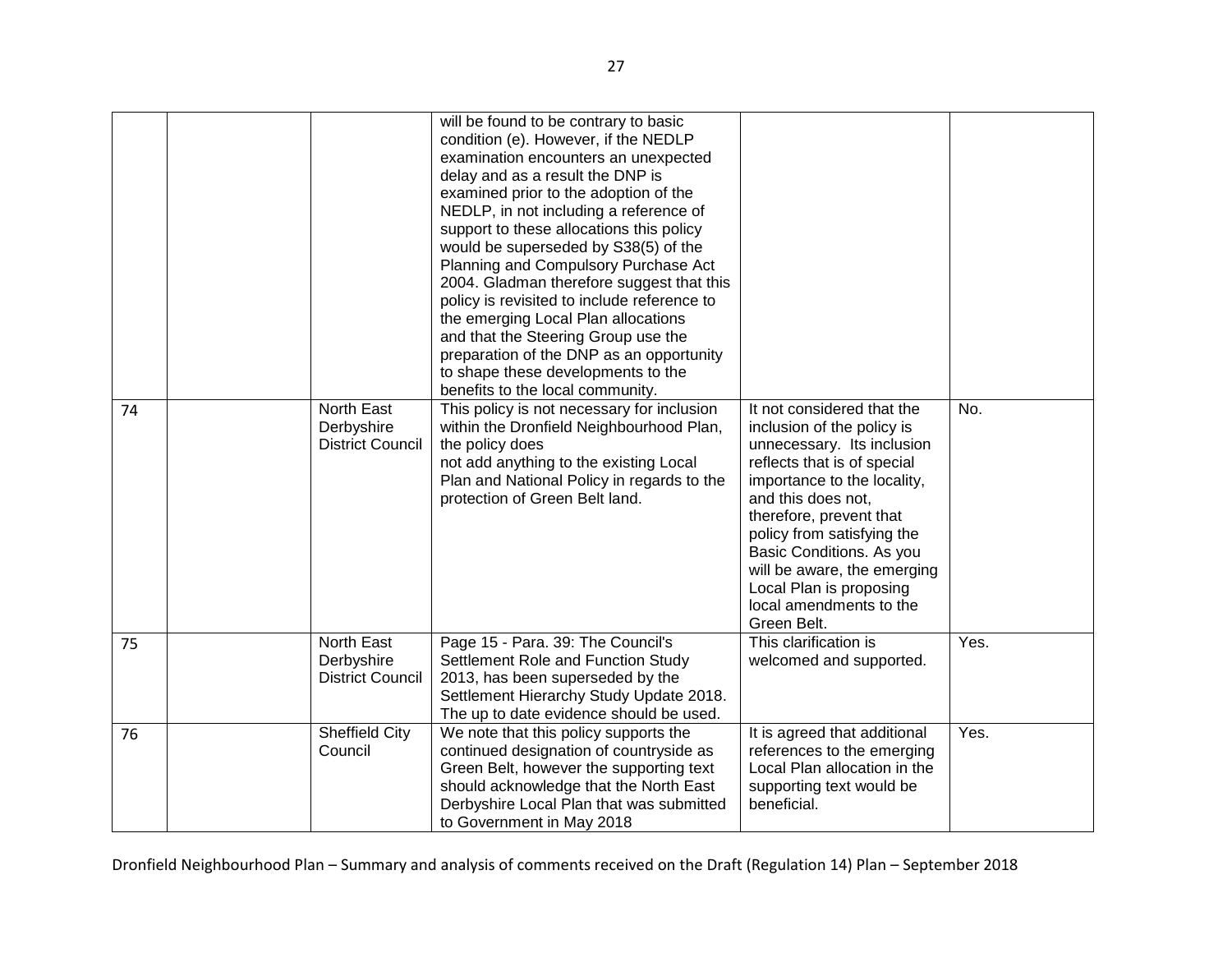| 77 | <b>POLICY ENV2:</b>           | Environment                                         | proposes de-allocating some areas of<br>Green Belt, principally to designate three<br>site allocations for new homes. It is<br>therefore highly likely that there will be a<br>significant material change to the Green<br>Belt boundary map.<br>The Environment Agency welcomes the                                                                                                                                                                                                                                                                                                                                                                                                                                                                                                                                                                                                                                                                                                                                                                                                                                             | This general support is                              | No.  |
|----|-------------------------------|-----------------------------------------------------|----------------------------------------------------------------------------------------------------------------------------------------------------------------------------------------------------------------------------------------------------------------------------------------------------------------------------------------------------------------------------------------------------------------------------------------------------------------------------------------------------------------------------------------------------------------------------------------------------------------------------------------------------------------------------------------------------------------------------------------------------------------------------------------------------------------------------------------------------------------------------------------------------------------------------------------------------------------------------------------------------------------------------------------------------------------------------------------------------------------------------------|------------------------------------------------------|------|
|    | LANDSCAPE<br><b>CHARACTER</b> | Agency                                              | proposals to protect and enhance the<br>green and blue infrastructure and<br>biodiversity. Again reference could be<br>made to the relevant<br>Biodiversity policy within the submitted<br>North East Derbyshire Local Plan.                                                                                                                                                                                                                                                                                                                                                                                                                                                                                                                                                                                                                                                                                                                                                                                                                                                                                                     | welcomed.                                            |      |
| 78 |                               | North East<br>Derbyshire<br><b>District Council</b> | No issues have been found with criteria a)<br>and b) of this policy. Questions are raised<br>over criteria c) and whether it is<br>reasonable to conserve those specific<br>local historic landscape features. Possible<br>rewording of a portion of the policy in<br>order to strengthen it is suggested:<br>"Development proposals should contribute<br>to the protection, maintenance and<br>enhancement of the character of the local<br>landscape. Development should as<br>appropriate: wherever possible take every<br>opportunity through design and<br>materiatels to reinforce local character<br>and a strong-sense of place through<br>appropriate design and<br>materials:incorporate landscaping and<br>boundary treatments local in character<br>including the use of native tree and<br>hedgerow species: have regard to the<br>extent to which the development would<br>adversely affect landscape elements<br>which contribute to the local historic<br>landscape character, including conserve<br>important local historic<br>landscape features such as ancient and<br>irregular field enclosures, ridge and | It is agreed to amend the<br>wording as you suggest. | Yes. |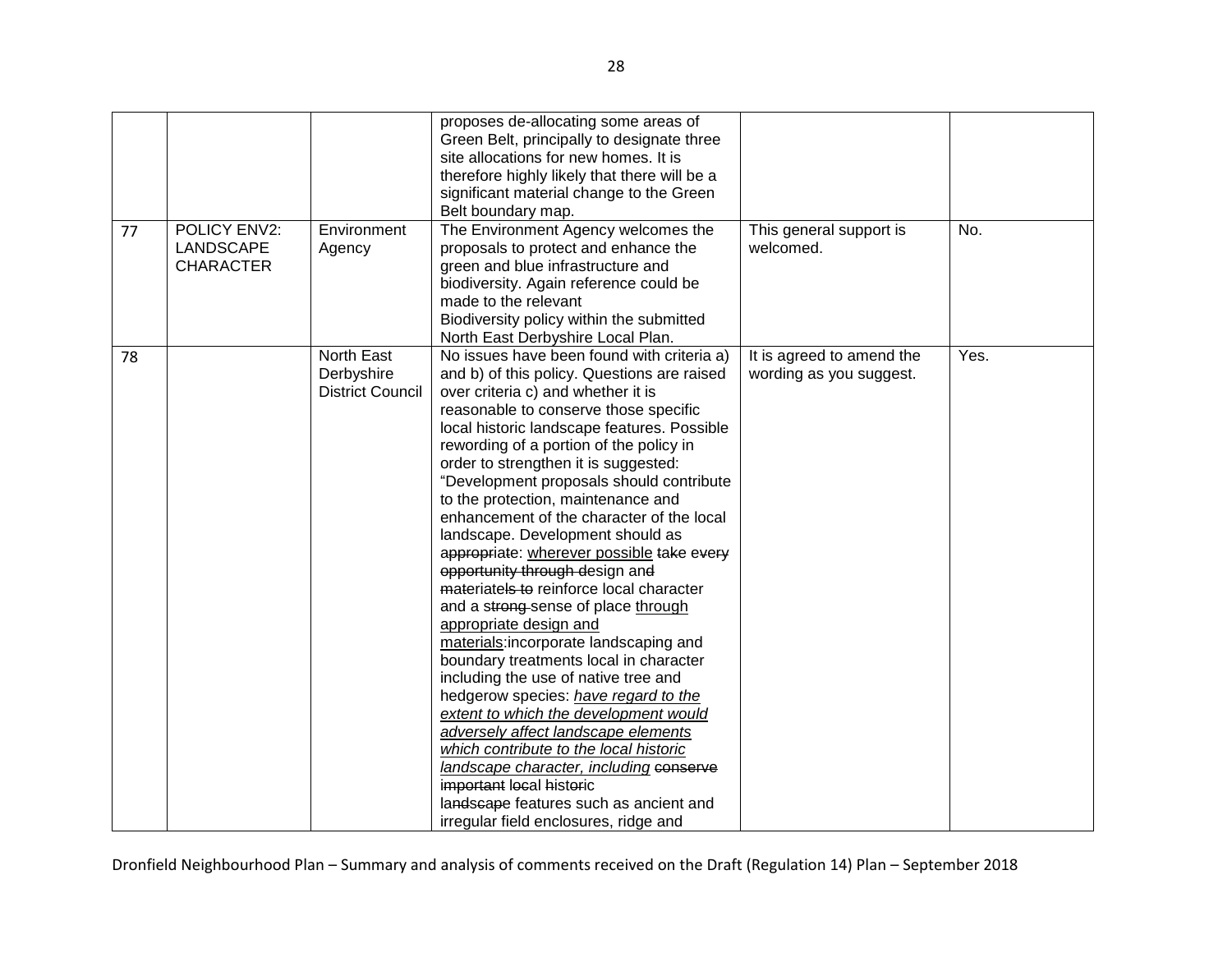|    |                                                                         |                                                     | furrow, stonewalls, woodlands, mature<br>trees and historic hedgerows".                                                                                                                                                                                                                                                                                                                                                                                                                                                                                                                                                                                                                                            |                                                                                                                                                                                                                                                                                                                                                                                                            |      |
|----|-------------------------------------------------------------------------|-----------------------------------------------------|--------------------------------------------------------------------------------------------------------------------------------------------------------------------------------------------------------------------------------------------------------------------------------------------------------------------------------------------------------------------------------------------------------------------------------------------------------------------------------------------------------------------------------------------------------------------------------------------------------------------------------------------------------------------------------------------------------------------|------------------------------------------------------------------------------------------------------------------------------------------------------------------------------------------------------------------------------------------------------------------------------------------------------------------------------------------------------------------------------------------------------------|------|
| 79 | POLICY ENV3:<br>THE LEA BROOK<br><b>VALLEY GREEN</b><br><b>CORRIDOR</b> | North East<br>Derbyshire<br><b>District Council</b> | A boundary needs to be put on the map<br>for this policy, in order to clearly identify<br>the corridor. The reference to rights of<br>way is not appropriate as providing these<br>is not a planning matter. However,<br>referring to providing walking and cycling<br>access through developments would be<br>appropriate, as with Policy T&A3.                                                                                                                                                                                                                                                                                                                                                                   | It is agreed that the specific<br>boundary of the proposed<br>Lea Brook Valley Green<br>Corridor should be added<br>as a map.                                                                                                                                                                                                                                                                              | Yes. |
| 80 |                                                                         | Resident                                            | I don't support the fact that allotments<br>aren't listed as a protected asset in<br>appendix 4. I don't agree with the fact the<br>Leabrook Valley is only off Gosforth Drive<br>as specified in appendix 8. The Leabrook<br>Valley extends from Grizedale Walk all<br>the way under the flyover, past woodland<br>to the west and south of the Civic and to<br>the greenspace next to<br>Moonpenny/Fairwinds gardens.                                                                                                                                                                                                                                                                                            | That allotments were not<br>included in the list of key<br>facilities was a drafting<br>error. We agree that they<br>are important and much<br>prized local facilities. The<br>key ones should have been<br>included in the draft. We<br>apologise about this and<br>will ensure that they are<br>included in subsequent<br>draft. Your comments<br>about the extent of the Lea<br>Brook Valley are noted. | Yes. |
| 81 | POLICY ENV4:<br><b>ECOLOGY</b>                                          | Gladman<br>Developments<br>Ltd                      | Whilst noting the intentions of the policy,<br>Gladman do not believe the policy fully<br>aligns with the previous Framework. The<br>Town council should be mindful of<br>paragraph 113 of the previous Framework<br>which refers to the need for criteria-based<br>policies in relation to proposals affecting<br>protected wildlife or geodiversity sites or<br>landscape areas, and that protection<br>should be commensurate with their status<br>which gives appropriate weight to their<br>importance and contributions to wider<br>networks. As currently drafted the policy<br>fails to make a distinction and recognise<br>that there are two separate balancing<br>exercises which need to be undertaken | We while disagree that the<br>policy does not align with<br>the previous framework,<br>would be pleased review<br>the wording in this respect.                                                                                                                                                                                                                                                             | Yes. |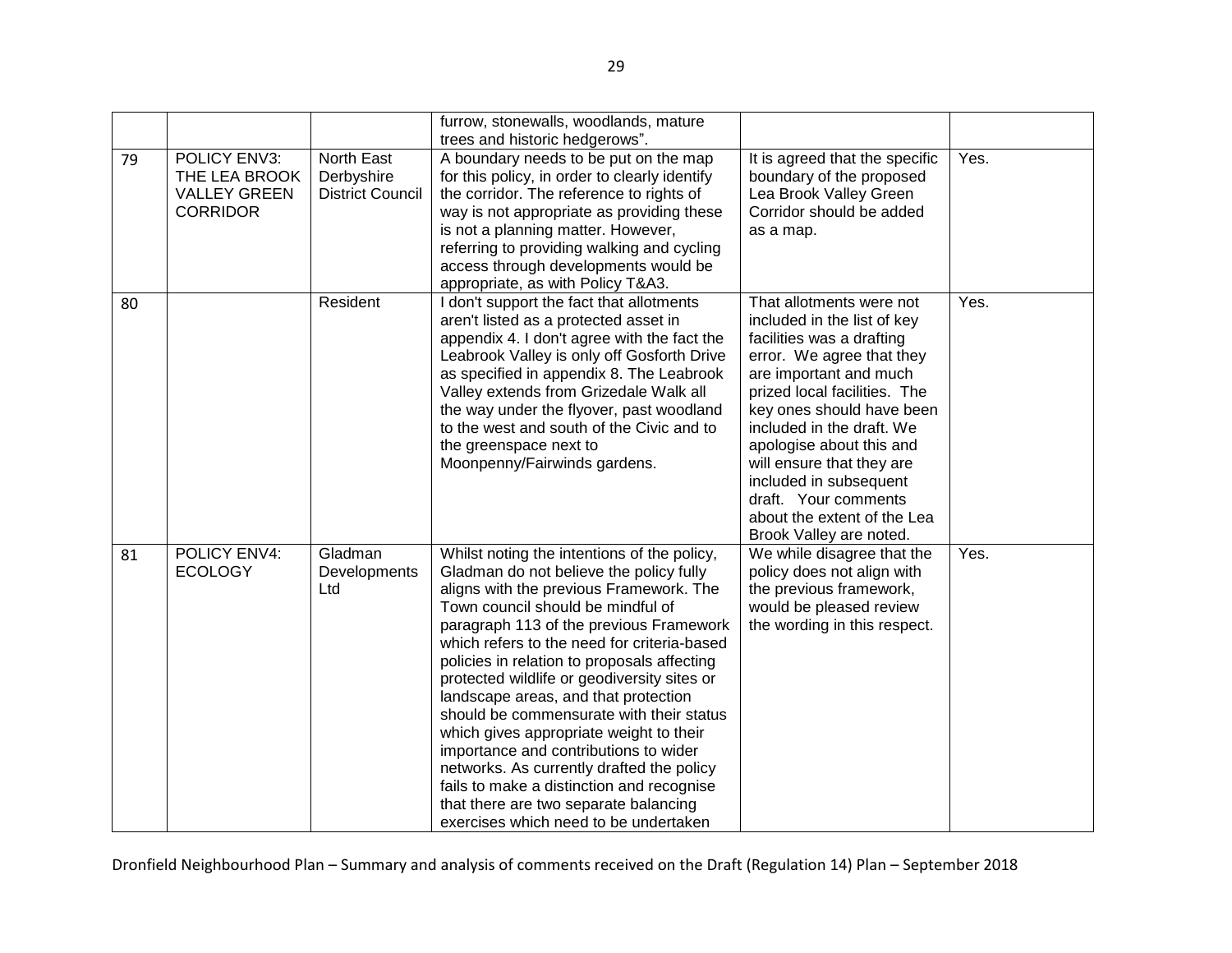|    |                                                            |                                                     | for national and local designated sites and<br>their settings. We therefore suggest that<br>the policy is revisited to ensure that it is<br>consistent with the approach set out                                                                                                                                                                                                                                                                                                                                                                                                                                                                                                                                                                                                                                                                                                                                                                                                                                                                                                                                                                                        |                                                                                                                                                                                                                                                                                                                                                                                                                                                                                                                                    |      |
|----|------------------------------------------------------------|-----------------------------------------------------|-------------------------------------------------------------------------------------------------------------------------------------------------------------------------------------------------------------------------------------------------------------------------------------------------------------------------------------------------------------------------------------------------------------------------------------------------------------------------------------------------------------------------------------------------------------------------------------------------------------------------------------------------------------------------------------------------------------------------------------------------------------------------------------------------------------------------------------------------------------------------------------------------------------------------------------------------------------------------------------------------------------------------------------------------------------------------------------------------------------------------------------------------------------------------|------------------------------------------------------------------------------------------------------------------------------------------------------------------------------------------------------------------------------------------------------------------------------------------------------------------------------------------------------------------------------------------------------------------------------------------------------------------------------------------------------------------------------------|------|
| 82 | <b>POLICY ENV5:</b><br><b>LOCAL GREEN</b><br><b>SPACES</b> | Gladman<br>Developments<br>Ltd                      | within the previous Framework.<br>Policy 5, through appendix 8 and map 7,<br>proposes to designate 42 identified<br>spaces as Local Green Space. The<br>designation of land as Local Green Space<br>(LGS) is a significant policy designation<br>and effectively means that once<br>designated, they provide protection that is<br>comparable to that of Green Belt land. As<br>such, the Town Council<br>should ensure that the proposed<br>designations are capable of meeting the<br>requirements of national policy if they<br>consider it necessary to seek LGS<br>designation.<br>Gladman have been unable to locate<br>proportionate or robust evidence that<br>supports the designation of these<br>sites as LGS. Further to this, the number<br>of proposed LGS in addition to the tightly<br>drawn Green Belt land<br>surrounding Dronfield could be seen as<br>an attempt to impose an almost blanket<br>restriction on development in<br>the neighbourhood plan area. We suggest<br>the Town Council revisit this policy and<br>ensure that robust evidence<br>is provided to demonstrate consistency<br>with the requirements of the previous<br>Framework | The proposed LGS were<br>put forward after careful<br>consideration. It is<br>considered that they are<br>consistent with and meet<br>the requirements of the<br>NPPF for LGS designation.<br>They are supported by<br>proportionate and robust<br>evidence. This is set out in<br>the LGS supporting<br>evidence paper. We would<br>be pleased to revisit this<br>policy and ensure that<br>robust evidence<br>is provided to demonstrate<br>consistency with the<br>requirements of the<br>previous Framework as you<br>suggest. | Yes. |
| 83 |                                                            | North East<br>Derbyshire<br><b>District Council</b> | The green spaces subject to this policy<br>are listed in Appendix 8 and illustrated in<br>the map 7, however<br>the precise boundaries are unclear, which<br>would make the Policy difficult to apply at<br>the local level. A detailed map or series of                                                                                                                                                                                                                                                                                                                                                                                                                                                                                                                                                                                                                                                                                                                                                                                                                                                                                                                | It is agreed to include a<br>more detailed map or<br>series of maps illustrating<br>the precise site boundaries<br>should be included in the<br>Plan.                                                                                                                                                                                                                                                                                                                                                                              | Yes. |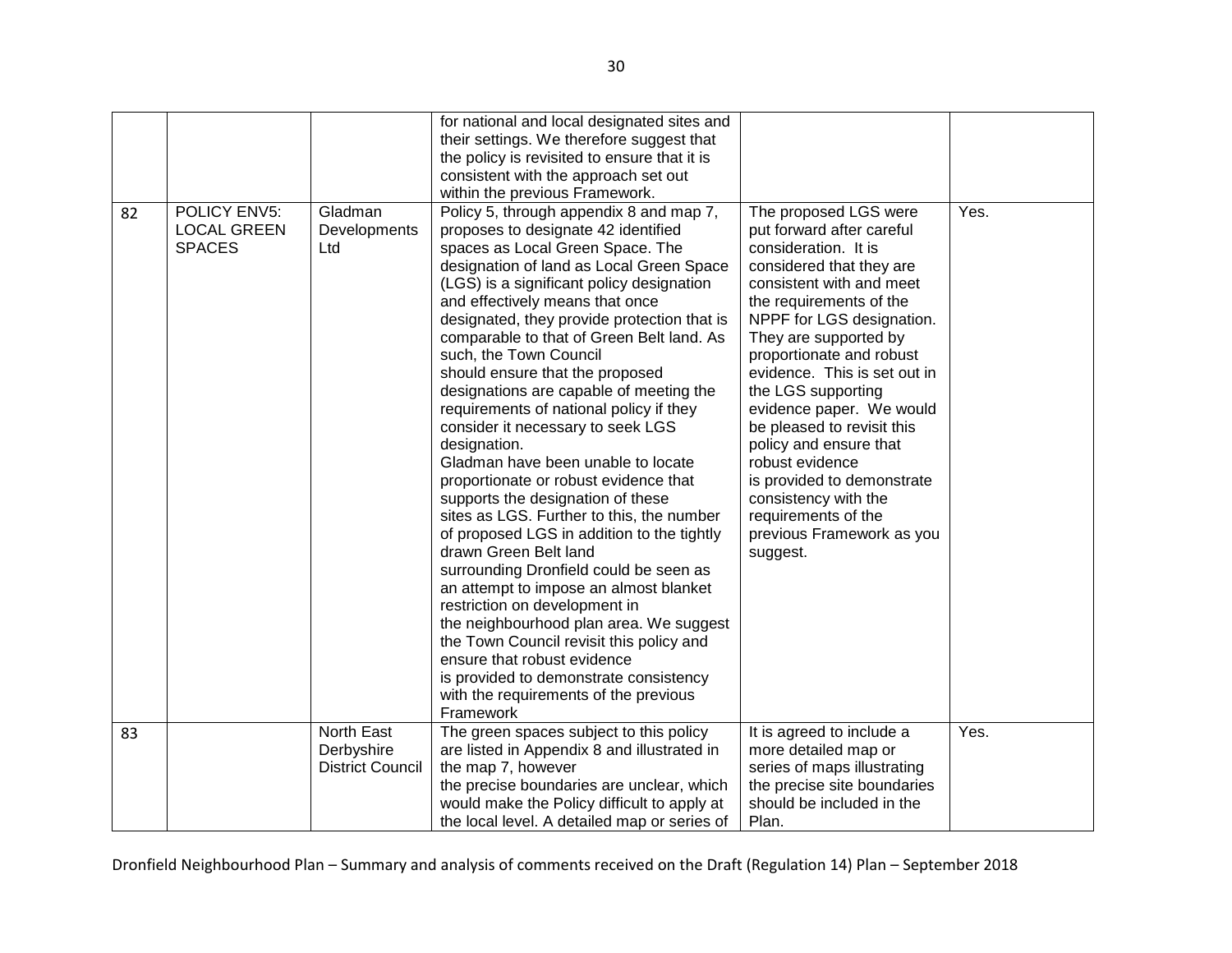|    |          | maps illustrating the precise site                                            |                              |      |
|----|----------|-------------------------------------------------------------------------------|------------------------------|------|
|    |          | boundaries should be included in the                                          |                              |      |
|    |          | Plan.                                                                         |                              |      |
| 84 | Resident | I would like to have the allotments                                           | It is agreed that allotments | Yes. |
|    |          | throughout Dronfield added to appendix                                        | meet the criteria for        |      |
|    |          | 8. Proposed local green spaces of                                             | designation as Local Green   |      |
|    |          | particular importance.I feel the allotments                                   | Spaces.                      |      |
|    |          | are very important in keeping Dronfield                                       |                              |      |
|    |          | a green town to live in.I would support the                                   |                              |      |
|    |          | draft plan in general if my comments<br>were added.                           |                              |      |
|    | Resident | It has been brought to my attention that                                      | It is agreed that allotments | Yes. |
| 85 |          | no mention is made anywhere in the plan                                       | meet the criteria for        |      |
|    |          | of Dronfield's ALLOTMENTS. As an                                              | designation as Local Green   |      |
|    |          | allotment holder (Birches Lane) I am                                          | Spaces.                      |      |
|    |          | concerned that if they are not specifically                                   |                              |      |
|    |          | listed as an asset to be preserved and                                        |                              |      |
|    |          | protected then they could be lost. It is                                      |                              |      |
|    |          | important that they should be added to                                        |                              |      |
|    |          | Appendices 4 and 8 as valuable assets to                                      |                              |      |
|    |          | be protected.                                                                 |                              |      |
| 86 | Resident | I support the plan, but I want to see that                                    | The general support for the  | Yes. |
|    |          | allotments are added to the plan                                              | Plan is welcomed. To be      |      |
|    |          | (Appendix 8) as these are important                                           | discussed with the TC.       |      |
|    |          | places that must be kept at all costs,                                        |                              |      |
| 87 | Resident | Although I support the main provisions in                                     | The general support for the  | Yes. |
|    |          | the Neighbourhood plan, I would like to                                       | Plan is welcomed. To be      |      |
|    |          | draw your attention to a serious omission.                                    | discussed with the TC.       |      |
|    |          | There is no mention of the various                                            |                              |      |
|    |          | allotment sites in the town, either in<br>Appendix 4 (Protection of important |                              |      |
|    |          | community assets), or Appendix 8                                              |                              |      |
|    |          | (Proposed local green spaces of particular                                    |                              |      |
|    |          | importance). I assume that this is just a                                     |                              |      |
|    |          | simple erroneous omission and that these                                      |                              |      |
|    |          | sites will continue to be a beneficial asset                                  |                              |      |
|    |          | to the local community. Not only do the                                       |                              |      |
|    |          | allotments enable residents to grow their                                     |                              |      |
|    |          | own fruit and veg, they also provide                                          |                              |      |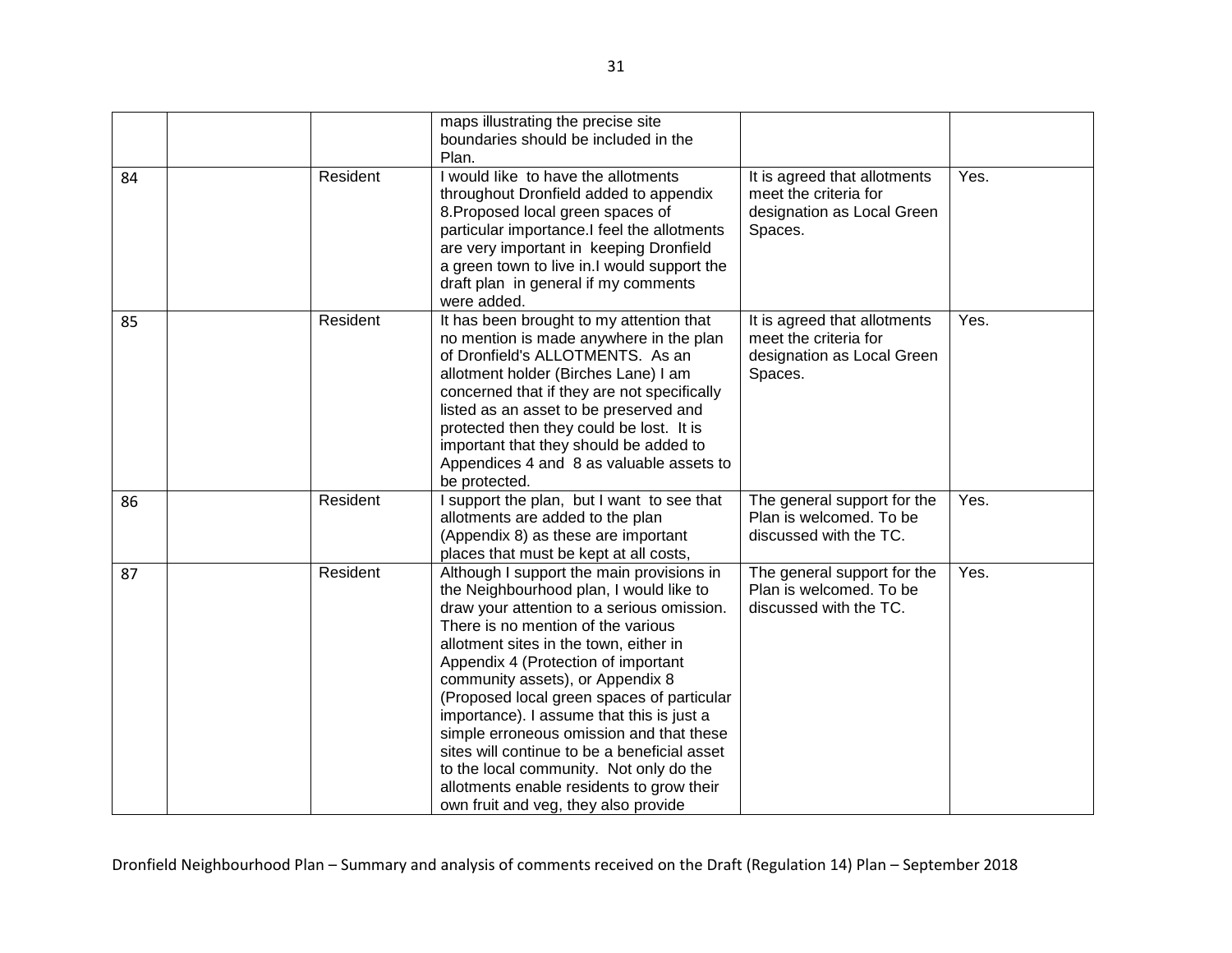|    |                                                                                            |                                                     | habitat for wildlife such as bees which are                                                                                                                                                                                                                                                                                                                                                                                                                                                                                                                                                                                                                                                                                                                                                                                                                                                                                                                                                                                                                                                                                                                 |                                                                                                |      |
|----|--------------------------------------------------------------------------------------------|-----------------------------------------------------|-------------------------------------------------------------------------------------------------------------------------------------------------------------------------------------------------------------------------------------------------------------------------------------------------------------------------------------------------------------------------------------------------------------------------------------------------------------------------------------------------------------------------------------------------------------------------------------------------------------------------------------------------------------------------------------------------------------------------------------------------------------------------------------------------------------------------------------------------------------------------------------------------------------------------------------------------------------------------------------------------------------------------------------------------------------------------------------------------------------------------------------------------------------|------------------------------------------------------------------------------------------------|------|
|    |                                                                                            |                                                     | vital to our ecosystem.                                                                                                                                                                                                                                                                                                                                                                                                                                                                                                                                                                                                                                                                                                                                                                                                                                                                                                                                                                                                                                                                                                                                     |                                                                                                |      |
| 88 |                                                                                            | Resident                                            | I consider the allotments in Coal Aston<br>and off Snape Hill Crescent important<br>green space and local amenity.                                                                                                                                                                                                                                                                                                                                                                                                                                                                                                                                                                                                                                                                                                                                                                                                                                                                                                                                                                                                                                          | It is agreed that allotments<br>meet the criteria for<br>designation as Local Green<br>Spaces. | Yes. |
| 89 |                                                                                            | Resident                                            | Where is are the allotments sites on this<br>plan? An important community asset,<br>recognised more and more for their health<br>& well-being benefits, as well as activity<br>and community aspects. Appendix 8- If<br>you can list "kick about areas", surely you<br>can list allotments?                                                                                                                                                                                                                                                                                                                                                                                                                                                                                                                                                                                                                                                                                                                                                                                                                                                                 | It is agreed that allotments<br>meet the criteria for<br>designation as Local Green<br>Spaces. | Yes. |
| 90 | ENV6:<br><b>PROTECTION &amp;</b><br><b>ENHANCEMENT</b><br>OF TREES AND<br><b>WOODLANDS</b> | North East<br>Derbyshire<br><b>District Council</b> | Currently this policy is worded in such a<br>way that trees should meet all three<br>criteria ie arboricultural, ecological and<br>amenity value; an adjustment to the<br>wording is suggested to make this policy<br>more acceptable. The sentence; 'Where<br>trees are to be felled, equivalent<br>replacement tree planting in the town will<br>be sought', is not enforceable, however is<br>could be put in the Policy's explanatory<br>text, as being the ambition of the Town<br>Council. Suggested rewording:<br>Development proposals will be<br>encouraged to increase tree coverage<br>and retain existing trees and hedges by<br>integrating them into the design of the<br>development. Where development<br>proposals would damage or result in the<br>loss of trees, hedges and woodlands of<br>arboricultural, ecological and-or amenity<br>value, they will not be permitted unless<br>the harm is outweighed by the benefits of<br>the development. Development proposals<br>which mav significantly adversely affect<br>such trees and hedgerows of good value<br>should be accompanied by an<br>independent survey that establishes the | The revised wording is<br>welcomed and agreed.                                                 | Yes. |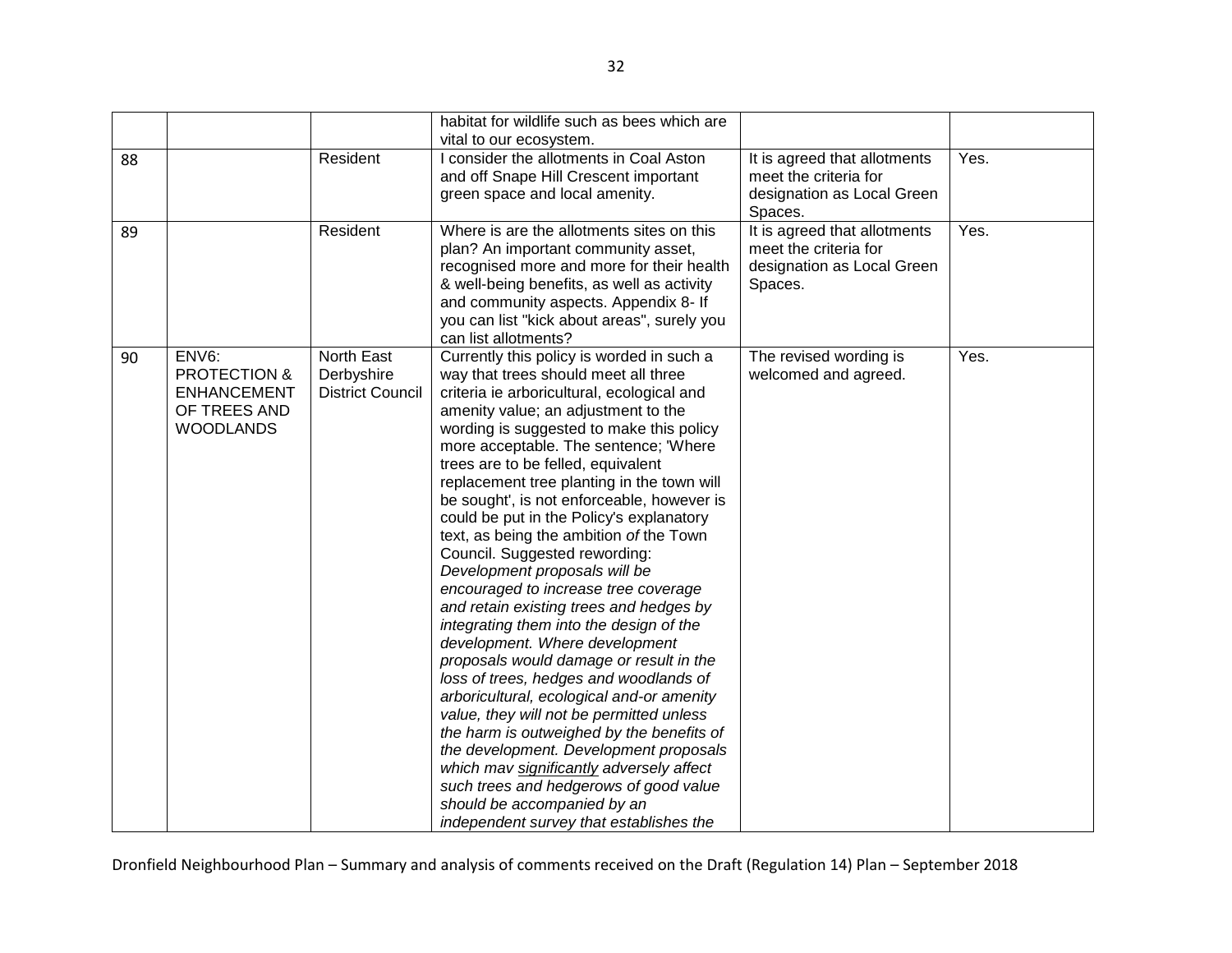|    |                                                                         |                                | health of any affected trees or hedgerows,<br>and a management plan to demonstrate<br>how they will be so maintained. Where<br>trees are to be felled, equivalent<br>replacement tree planting in the town will<br>be sought.                                                                                                                                                                                                                                                                                                                                                                                                                                                                                                                                                                                                                                                                                                                                                                                                                                                                                                                                                                                                                                                                                                                                                                        |                                                                                                                                                                                                                                                                                                                                                                                                                                                                                                                                                                                                                                                               |      |
|----|-------------------------------------------------------------------------|--------------------------------|------------------------------------------------------------------------------------------------------------------------------------------------------------------------------------------------------------------------------------------------------------------------------------------------------------------------------------------------------------------------------------------------------------------------------------------------------------------------------------------------------------------------------------------------------------------------------------------------------------------------------------------------------------------------------------------------------------------------------------------------------------------------------------------------------------------------------------------------------------------------------------------------------------------------------------------------------------------------------------------------------------------------------------------------------------------------------------------------------------------------------------------------------------------------------------------------------------------------------------------------------------------------------------------------------------------------------------------------------------------------------------------------------|---------------------------------------------------------------------------------------------------------------------------------------------------------------------------------------------------------------------------------------------------------------------------------------------------------------------------------------------------------------------------------------------------------------------------------------------------------------------------------------------------------------------------------------------------------------------------------------------------------------------------------------------------------------|------|
|    | <b>HOUSING &amp; INFRASTRUCTURE</b>                                     |                                |                                                                                                                                                                                                                                                                                                                                                                                                                                                                                                                                                                                                                                                                                                                                                                                                                                                                                                                                                                                                                                                                                                                                                                                                                                                                                                                                                                                                      |                                                                                                                                                                                                                                                                                                                                                                                                                                                                                                                                                                                                                                                               |      |
| 91 | POLICY HOU1:<br><b>WINDFALL</b><br><b>HOUSING</b><br><b>DEVELOPMENT</b> | Gladman<br>Developments<br>Ltd | Gladman would like to raise general<br>objections with regards to the 'Housing<br>and Infrastructure' chapter of the DNP. In<br>its current draft the DNP fails to address<br>the Local Authorities position in the<br>emerging NEDLP with regards to housing<br>allocations and requirements in the<br>neighbourhood plan area.<br>Gladman are particularly concerned with<br>paragraph 53 of the DNP which states<br>'The town is not considered to be<br>a suitable or sustainable location for the<br>scale of development proposed'. Gladman<br>are unsure exactly how the Town Council<br>have come to this conclusion, especially<br>as Dronfield has been identified within<br>both adopted and<br>emerging local planning documents as a<br>highly sustainable settlement. This<br>position is clarified in paragraph 7.4<br>of the emerging NEDLP which states;<br>'The Local Plan aims to direct new growth<br>to the district's most sustainable<br>settlements Dronfield is the largest of<br>the four towns within the district and is an<br>area of high demand for growth.'<br>Accordingly, Gladman suggest this<br>element of text is removed from the DNP.<br>Further to this we note in paragraph 54 of<br>the DNP that the Town Council does not<br>support the housing allocations in the<br>Green Belt, of which there are three in the<br>emerging NEDLP. Gladman suggest the | Your general objections are<br>noted. The Plan is explicit<br>that it is leaving it to the<br>Local Plan to determine the<br>precise housing<br>requirements and<br>allocations for Dronfield.<br>While it is recognised that<br>the draft Local Plan seeks<br>to make specific allocations<br>in Dronfield, this document<br>is draft and may change.<br>Para 53 reflects a clear<br>message from the<br>consultation. However, it is<br>agreed to revisit this aspect<br>of the Plan how the Plan<br>came to the conclusion that<br>'The town is not considered<br>to be<br>a suitable or sustainable<br>location for the scale of<br>development proposed' | Yes. |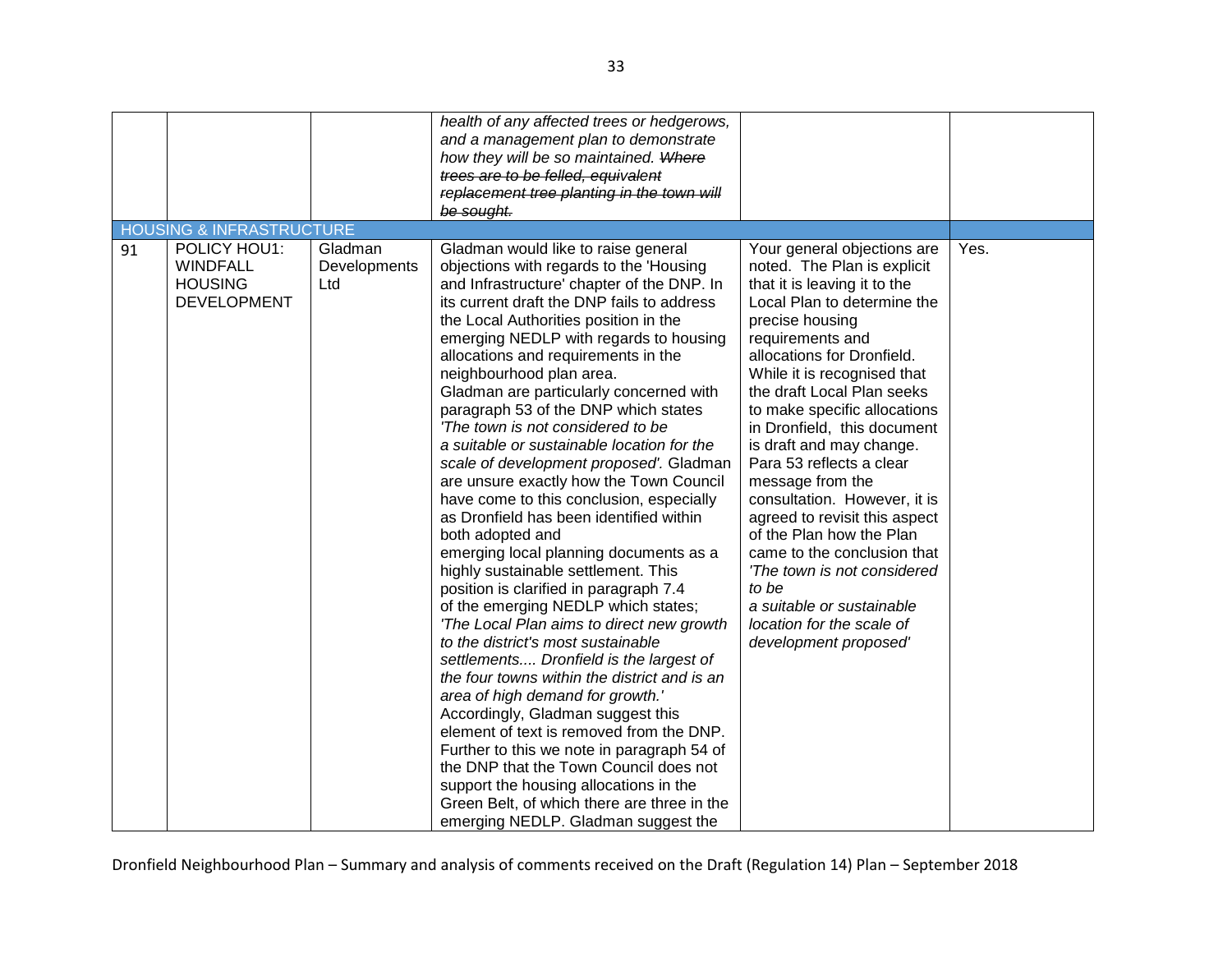|    |                       | Town Council revisit this aspect of the      |                               |      |
|----|-----------------------|----------------------------------------------|-------------------------------|------|
|    |                       | DNP and ensure the plan is in general        |                               |      |
|    |                       | conformity with the emerging NEDLP.          |                               |      |
| 92 | <b>Sheffield City</b> | The policy broadly supports windfall         | It is considered that the     | Yes. |
|    | Council               | housing developments within the built up     | Plan does take account of     |      |
|    |                       | area, however, we are concerned that it      | latest and up-to-date         |      |
|    |                       | does not reflect the up to date evidence     | evidence of housing need,     |      |
|    |                       | relating to housing need, which supports     | including that contained in   |      |
|    |                       | the North East Derbyshire Local Plan. The    | the emerging Local Plan. It   |      |
|    |                       | neighbourhood plan does not appear to        | is agreed to amend the        |      |
|    |                       | acknowledge that significant numbers of      | Plan to provide further       |      |
|    |                       | new homes are needed in the district,        | detail on the latest position |      |
|    |                       | including Dronfield, or recognise that       | with regard to the Local      |      |
|    |                       | there are advanced proposals for growth      | Plan.                         |      |
|    |                       | in Dronfield which have been submitted to    |                               |      |
|    |                       | Government as part of the Local Plan. We     |                               |      |
|    |                       | are concerned that if the neighbourhood      |                               |      |
|    |                       | plan does not sufficiently appreciate the    |                               |      |
|    |                       | likelihood of growth in Dronfield by         |                               |      |
|    |                       | referring to the most recent iterations of   |                               |      |
|    |                       | the Local Plan, it has a knock- on           |                               |      |
|    |                       | implication for housing delivery in the      |                               |      |
|    |                       | wider housing market area. Currently,        |                               |      |
|    |                       | North East Derbyshire proposes to meet       |                               |      |
|    |                       | all its own identified housing needs, partly |                               |      |
|    |                       | through delivery of around 475 new           |                               |      |
|    |                       | homes on allocations in Dronfield that are   |                               |      |
|    |                       | currently in the Green Belt. However, if     |                               |      |
|    |                       | those do not go forwards there is a risk     |                               |      |
|    |                       | that other local planning authorities, such  |                               |      |
|    |                       | as Sheffield, would need to meet the         |                               |      |
|    |                       | shortfall in North East Derbyshire's         |                               |      |
|    |                       | supply. The policy, as written, does not     |                               |      |
|    |                       | appear to plan positively to meet needs.     |                               |      |
|    |                       | The lack of references to evidence           |                               |      |
|    |                       | informing the North East Derbyshire Local    |                               |      |
|    |                       | Plan would mean that it would be hard to     |                               |      |
|    |                       | demonstrate that the Dronfield               |                               |      |
|    |                       | Neighbourhood Plan has met the basic         |                               |      |
|    |                       | conditions. Paragraph 009 of the Planning    |                               |      |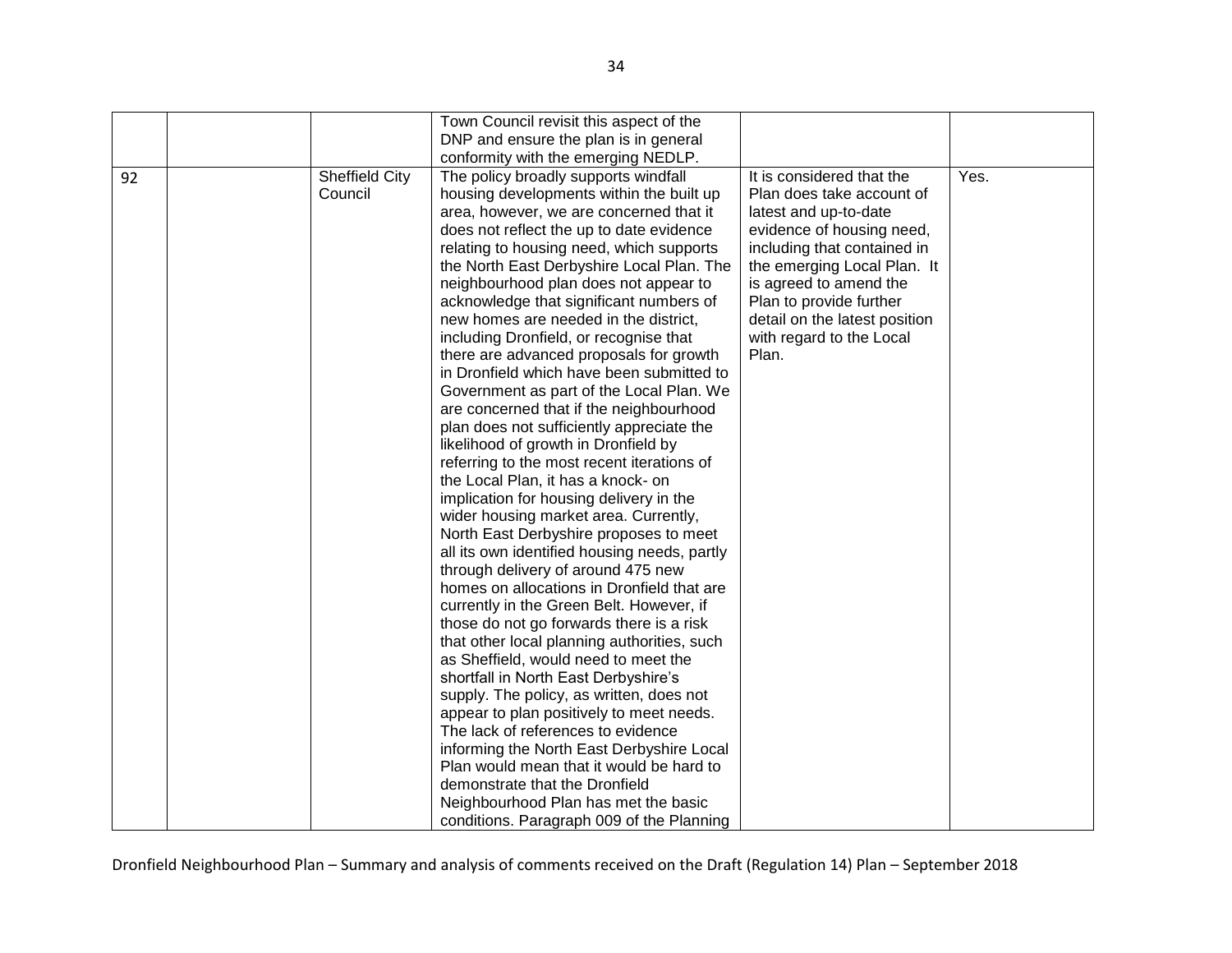|    |                                                     | Practice Guidance reiterates that general<br>conformity with emerging Local Plan<br>policies is not required to meet the Basic<br>Condition, but that the reasoning and<br>evidence informing the Local Plan<br>process may be relevant to the<br>consideration of the basic conditions,<br>when there is not an up-to-date Local<br>Plan.<br>Paragraph 040 of the Planning Practice<br>requires local planning authorities to<br>share relevant evidence, including that<br>gathered to support its own plan-making,<br>with a<br>qualifying body. Neighbourhood plans are<br>not obliged to contain policies addressing<br>all types of development. However, where<br>they do contain policies relevant to<br>housing supply, these policies should take<br>account of latest and up-to-date evidence |                                                                                                                                     |      |
|----|-----------------------------------------------------|----------------------------------------------------------------------------------------------------------------------------------------------------------------------------------------------------------------------------------------------------------------------------------------------------------------------------------------------------------------------------------------------------------------------------------------------------------------------------------------------------------------------------------------------------------------------------------------------------------------------------------------------------------------------------------------------------------------------------------------------------------------------------------------------------------|-------------------------------------------------------------------------------------------------------------------------------------|------|
| 93 | North East<br>Derbyshire<br><b>District Council</b> | of housing need.<br>Page 19 - The sentence: "Taking into<br>account this feedback, development of<br>Green Belt land is strongly discouraged in<br>favour of building on brownfield sites."<br>should not be expressed as a standpoint<br>of the Neighbourhood Plan perse, it<br>should be clarified that this represents the<br>Town Council's views and/or public<br>feedback rather than being a statement of<br>intent. The latter would not<br>be consistent with the emerging Local<br>Plan as currently written, aside from being<br>an expression of existing National and<br>Local Plan policy.                                                                                                                                                                                                 | It is agreed that it could be<br>made clearer that this<br>represents the view from<br>consultation as well as the<br>Town Council. | Yes. |
| 94 | <b>Sheffield City</b><br>Council                    | There is an obvious typo in para 54 of the<br>Housing Chapter. We think it should read<br>"The Plan does not allocate land for<br>housing."                                                                                                                                                                                                                                                                                                                                                                                                                                                                                                                                                                                                                                                              | Thanks for this clarification.<br>It can be confirmed that this<br>should read 'not' as you<br>suggest.                             | Yes. |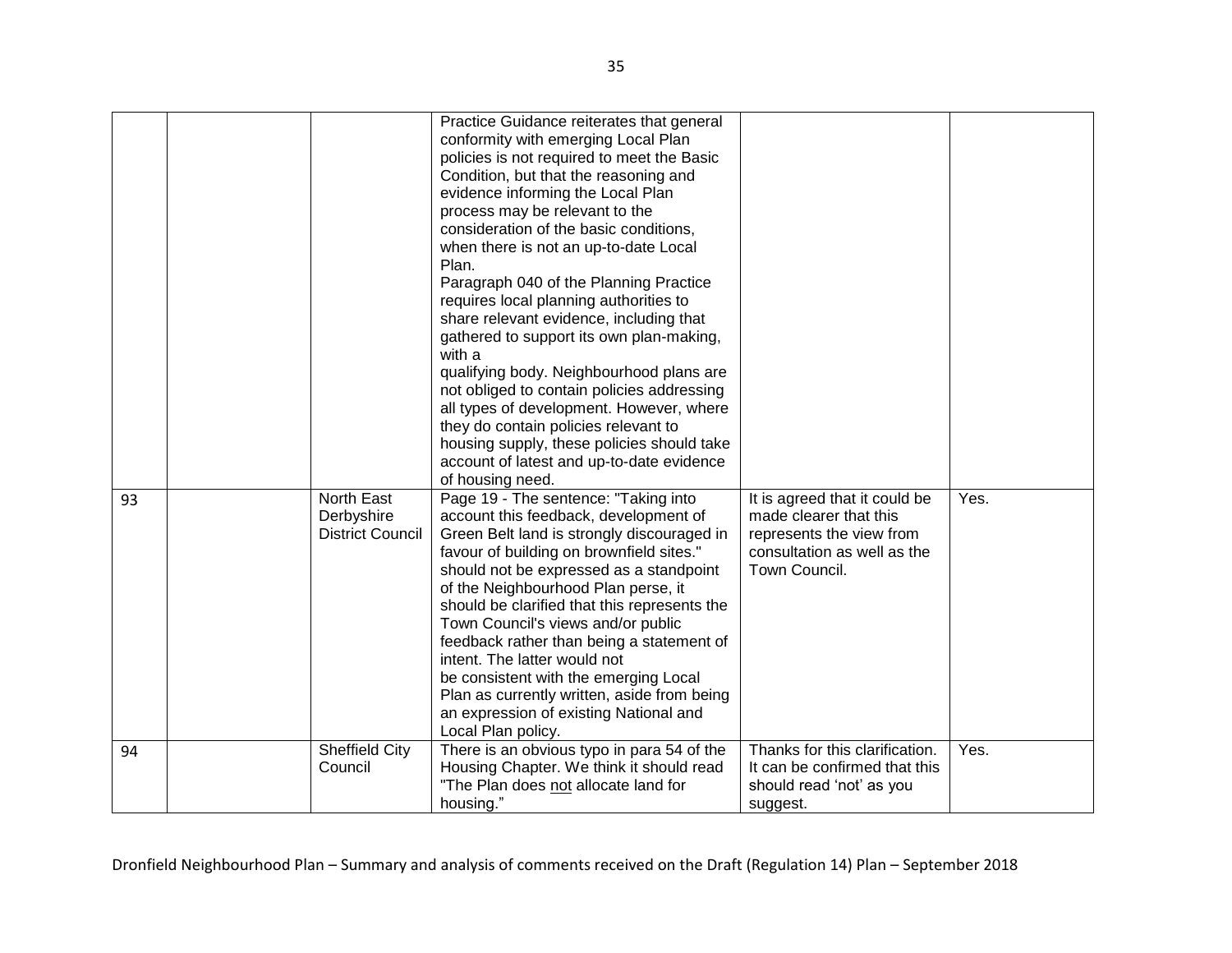| 95 | Environment<br>Agency                               | We note on page 20, that under the title<br>'Housing Allocations', para. 54, the initial<br>wording suggests that the plan does<br>allocate housing allocations, however<br>after review of the document there does<br>not appear to be any allocated sites within<br>the document. For the purposes of our<br>response we have assumed there are no<br>housing allocations within this Plan. If this<br>is not the case we ask to be re-consulted<br>with the location of the housing allocation<br>highlighted. | Thanks for this clarification.<br>It can be confirmed that this<br>should read 'not'. We<br>apologise for any<br>misunderstanding caused.                                                                                                                                    | Yes. |
|----|-----------------------------------------------------|-------------------------------------------------------------------------------------------------------------------------------------------------------------------------------------------------------------------------------------------------------------------------------------------------------------------------------------------------------------------------------------------------------------------------------------------------------------------------------------------------------------------|------------------------------------------------------------------------------------------------------------------------------------------------------------------------------------------------------------------------------------------------------------------------------|------|
| 96 | North East<br>Derbyshire<br><b>District Council</b> | Page 21 - Para. 58: This paragraph needs<br>reviewing; Table 4.1 of the Publication<br>Draft Plan as submitted shows that all<br>commitments, not just those 'compatible<br>with the strategic approach' are included<br>within the supply to meet the requirement.                                                                                                                                                                                                                                               | It is agreed to review the<br>paragraph as you suggest.                                                                                                                                                                                                                      | Yes. |
| 97 | Resident                                            | Whilst generally in agreement the need<br>for a limited amount of housing it is<br>pleasing to see that Dronfield Town<br>Council realises the impact on roads,<br>schools etc. We believe 450 is too many.                                                                                                                                                                                                                                                                                                       | Your general support and<br>agreement for the broad<br>thrust of the Plan in relation<br>to housing need are<br>welcomed.                                                                                                                                                    | No.  |
| 98 | Resident                                            | With reference to paragraph 53. We fully<br>support the concerns about the scale of<br>the proposed housing developments,<br>particularly the District Local plan<br>proposals to re-designate large areas<br>presently in the Green Belt for housing.                                                                                                                                                                                                                                                            | Your support for the Plan's<br>position that the existing<br>green belt should not be<br>used for housing is<br>welcomed.                                                                                                                                                    | No.  |
| 99 | Resident                                            | There is lack of info on where the houses<br>will be built. We agree that the existing<br>green belt should not be used.                                                                                                                                                                                                                                                                                                                                                                                          | Your support for the Plan's<br>position that the existing<br>green belt should not be<br>used for housing is<br>welcomed.<br>With regard to where the<br>houses should be built, the<br>main document determining<br>this in detail will be the<br>Local Plan. We will amend | Yes. |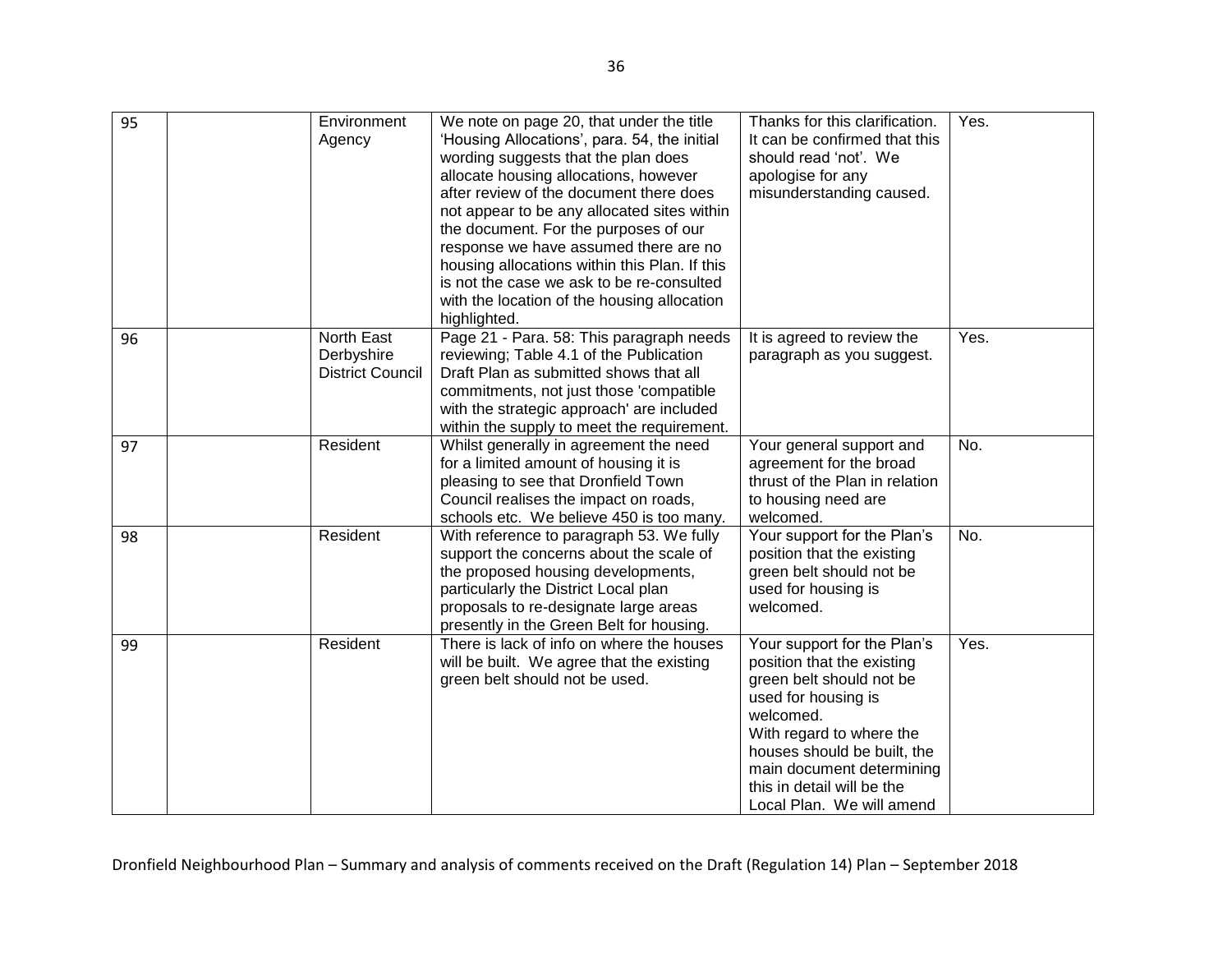|     |                                    |                                                     |                                                                                                                                                                                                                                                                                                                                                                                                                                                                                                                                                                                                                                                                                                                                                                                                                                                                                                | the supporting text to make                                                                                                                                                                                                                        |      |
|-----|------------------------------------|-----------------------------------------------------|------------------------------------------------------------------------------------------------------------------------------------------------------------------------------------------------------------------------------------------------------------------------------------------------------------------------------------------------------------------------------------------------------------------------------------------------------------------------------------------------------------------------------------------------------------------------------------------------------------------------------------------------------------------------------------------------------------------------------------------------------------------------------------------------------------------------------------------------------------------------------------------------|----------------------------------------------------------------------------------------------------------------------------------------------------------------------------------------------------------------------------------------------------|------|
| 100 |                                    | Resident                                            | In June 2017 an Outline Planning<br>Application (ref17/00161/OL) was made<br>for the construction of 6<br>bungalows on some scrubland west of<br>Thorpe Avenue in Coal Aston. The 2 acre<br>site was assessed in the 2017 North East<br>Derbyshire Local Plan and confirmed as a<br>potential in-fil development. See attached<br>aerial photograph. Unfortunately our<br>Application was refused in July 2017.<br>Subsequent to this decision, we consider<br>our Application ideally matches the<br>policies set out in the<br>Dronfield Neighbourhood Plan and so<br>should be re-visited.                                                                                                                                                                                                                                                                                                  | this point clearer.<br>The Plan supports the<br>principle of windfall<br>development within the<br>built-up part of Dronfield. It<br>is beyond the remit of the<br>plan to comment on the<br>merits of specific windfall<br>development proposals. | No.  |
| 101 | POLICY HOU2:<br><b>HOUSING MIX</b> | North East<br>Derbyshire<br><b>District Council</b> | Planning policies should not seek to<br>impose a particular mix of housing to<br>'meet identified needs', however it is<br>legitimate to seek an appropriate mix of<br>dwelling types and sizes taking account<br>evidence of existing imbalances in the<br>housing stock, site characteristics, viability<br>and market<br>considerations. The Policy's reference to<br>'(taking) account of the most up to date<br>published evidence on housing needs in<br>the town" needs to be clear that the<br>evidence may be produced by the District<br>Council. Town Council or at the<br>developer's expense, in the case of the<br>latter the evidence would need to be<br>verified by the District Council. In addition<br>the Policy should not prioritise a particular<br>dwelling size or type, although this may<br>be referred to in the supporting text or<br>'encouraged' in the Policy. | The proposed wording is<br>noted and agreed.                                                                                                                                                                                                       | Yes. |
| 102 |                                    | Resident                                            | We are particularly interested in the<br>Housing and Infrastructure policies. We                                                                                                                                                                                                                                                                                                                                                                                                                                                                                                                                                                                                                                                                                                                                                                                                               | We welcome your support<br>on the Plan's focus on the                                                                                                                                                                                              | Yes. |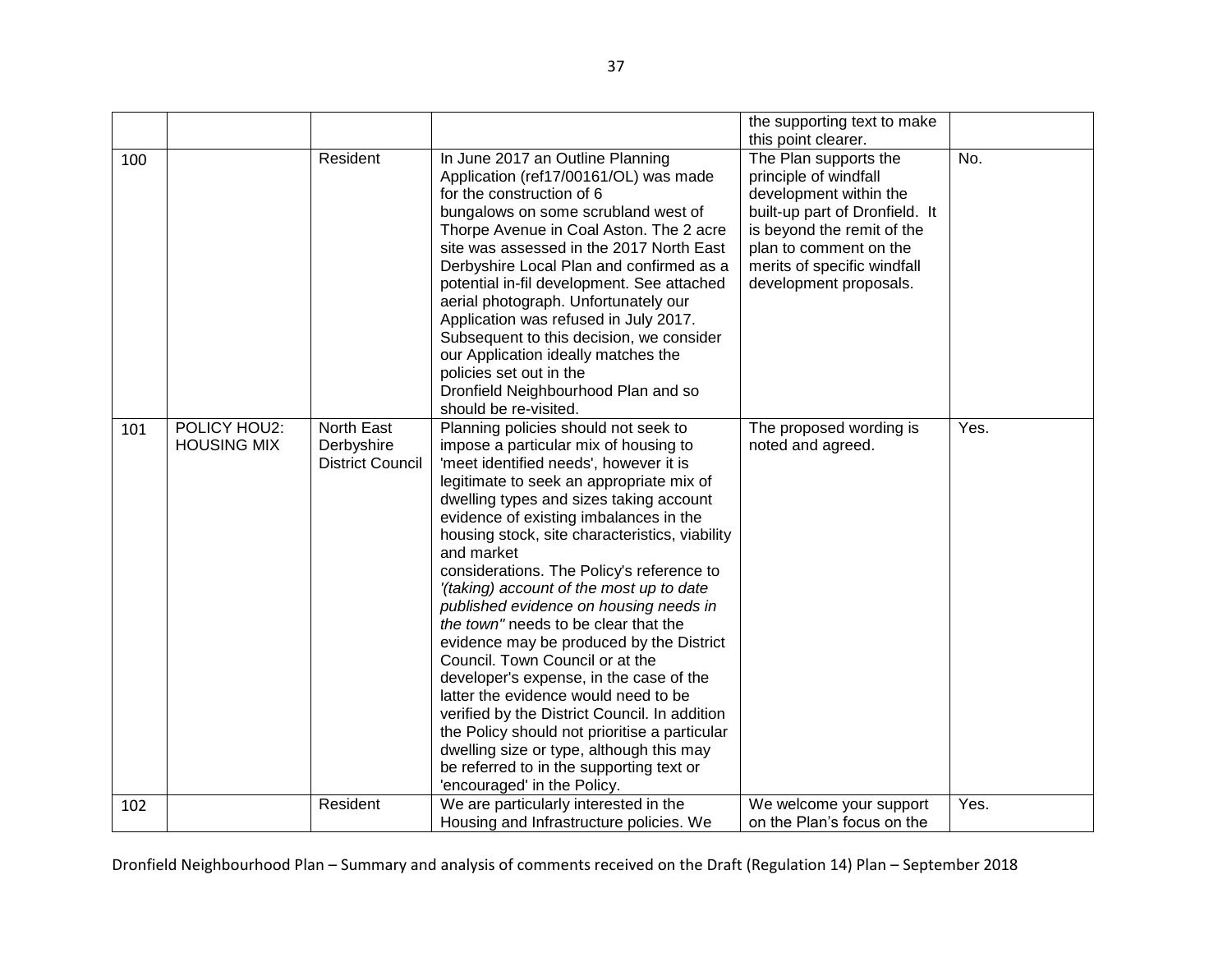|     |                                                     | agree that the Plan supports the<br>development of housing for the elderly,<br>and also recognises the opportunities for<br>small scale developments of less than 10<br>homes.                                                                                                                                                                                                    | development of housing for<br>the elderly and also<br>recognises the<br>opportunities for small-<br>scale developments.                                                                                         |      |
|-----|-----------------------------------------------------|-----------------------------------------------------------------------------------------------------------------------------------------------------------------------------------------------------------------------------------------------------------------------------------------------------------------------------------------------------------------------------------|-----------------------------------------------------------------------------------------------------------------------------------------------------------------------------------------------------------------|------|
| 103 | Resident                                            | With reference to paragraphs 59, 63 and<br>64, relating to Windfall Housing<br>developments. We agree there will<br>continue to be opportunities for small<br>scale "windfall" developments. We<br>support the need for smaller dwellings,<br>which would allow older people in the<br>town to downsize thus freeing up larger<br>properties for new families and young<br>people | We welcome your support<br>on the Plan's focus on<br>small-scale "windfall"<br>developments and the need<br>for small dwellings.                                                                                | No.  |
| 104 | Resident                                            | Future building projects should include<br>retirement homes for over 60's (private<br>ones for sale or rent).                                                                                                                                                                                                                                                                     | The Plan supports the<br>prioritisation of housing for<br>older people in housing<br>development proposals. It<br>is agreed that it would be<br>useful to make specific<br>reference both for sale and<br>rent. | Yes. |
| 105 | North East<br>Derbyshire<br><b>District Council</b> | Page 22 - Para. 64: Although the general<br>conclusion of this point is correct, the<br>phrase 'will have to' is too restrictive and<br>should be changed. For example: "This<br>means that housing developments will<br>have to change need to provide more<br>smaller dwellings as well as well-designed<br>specialist housing if local needs are to be<br>addressed".          | This amendment to the text<br>is supported and<br>welcomed.                                                                                                                                                     | Yes. |
| 106 | North East<br>Derbyshire<br><b>District Council</b> | Page 23 - Para. 71: Evidence should be<br>used to Justify the claims made in this<br>paragraph. In addition we have concerns<br>over the prioritisation of affordable<br>housing for those with a local connection.<br>This is covered in more detail in relation to<br>Policy HOU3 below.                                                                                        | It is agreed to look at the<br>evidence base in support of<br>this policy. Your concerns<br>about the prioritisation of<br>local people is noted (again<br>this is covered in more<br>detail later).            | No.  |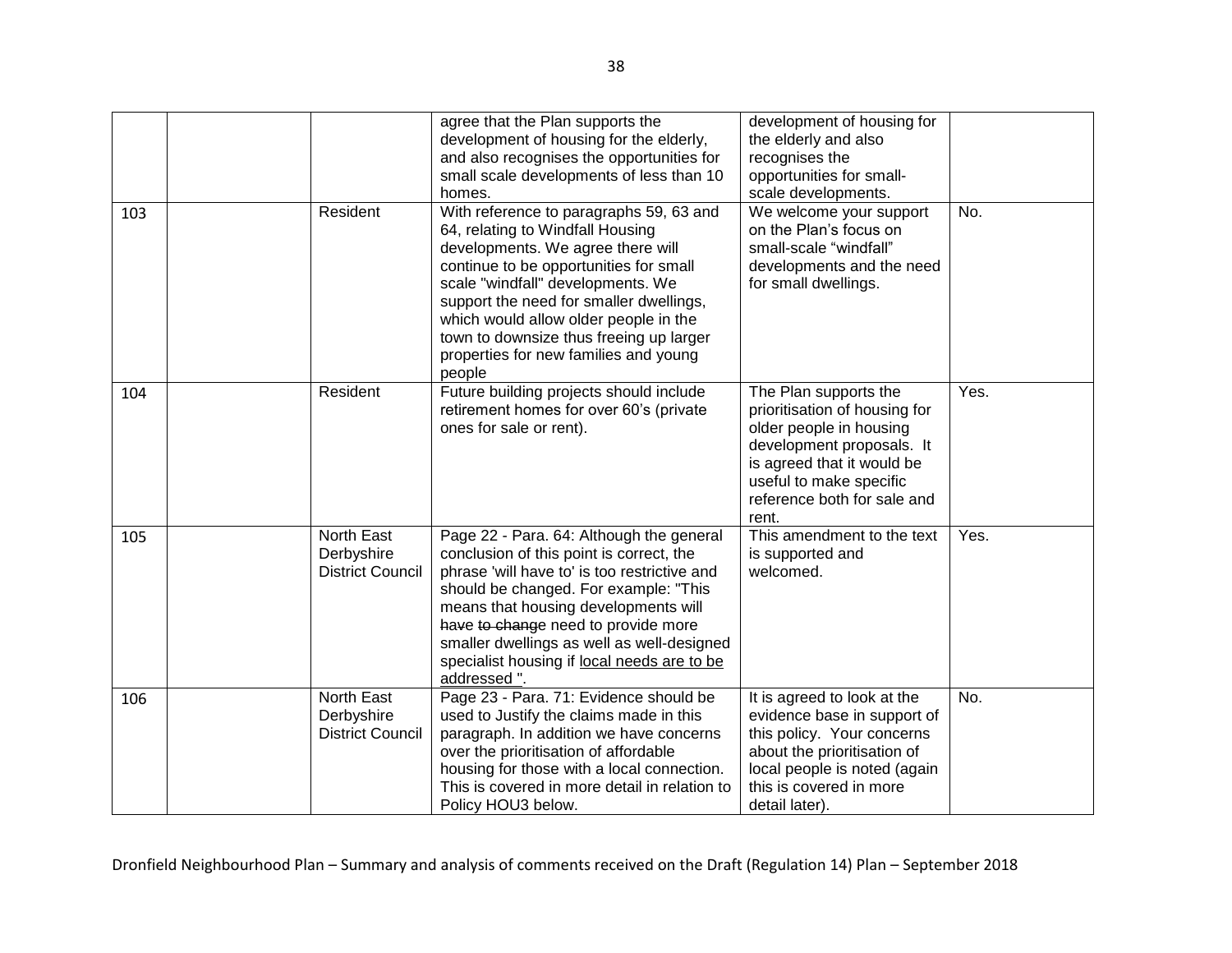| 107 |                                          | Resident                              | We think a point should be made about<br>couples inhabiting 4-bedroom properties<br>(we are in that category) when you have<br>worked and spent money to achieve a | This noted. While the Plan<br>in principle supports<br>downsizing, it is recognised<br>that this may not | No.  |
|-----|------------------------------------------|---------------------------------------|--------------------------------------------------------------------------------------------------------------------------------------------------------------------|----------------------------------------------------------------------------------------------------------|------|
|     |                                          |                                       | certain lifestyle it is unfair to expect to                                                                                                                        | appropriate for every                                                                                    |      |
|     |                                          |                                       | leave a more spacious property and go                                                                                                                              | couple.                                                                                                  |      |
|     |                                          |                                       | down to 1 bedroom. It is overlooked that                                                                                                                           |                                                                                                          |      |
|     |                                          |                                       | grandchildren and relatives visiting and                                                                                                                           |                                                                                                          |      |
|     |                                          |                                       | use the space including gardens.                                                                                                                                   |                                                                                                          |      |
| 108 | POLICY HOU3:                             | North East                            | The wording of this Policy is neither                                                                                                                              | We disagree that the policy                                                                              | No.  |
|     | <b>AFFORDABLE</b>                        | Derbyshire                            | required nor appropriate in a                                                                                                                                      | is neither required nor                                                                                  |      |
|     | <b>HOUSING</b>                           | <b>District Council</b>               | Neighbourhood Plan. Local people                                                                                                                                   | appropriate. The issue was                                                                               |      |
|     |                                          |                                       | already receive some priority in the form<br>of enhanced waiting time on the Housing                                                                               | highlighted as a concern as<br>part of the consultation.                                                 |      |
|     |                                          |                                       | Register if they have a community                                                                                                                                  | Further, it is considered                                                                                |      |
|     |                                          |                                       | connection. This would cover applicants                                                                                                                            | that this is a land use issue.                                                                           |      |
|     |                                          |                                       | from Dronfield and adjoining parishes                                                                                                                              | We do however agree to                                                                                   |      |
|     |                                          |                                       | within North East Derbyshire. It is possible                                                                                                                       | review it, including having                                                                              |      |
|     |                                          |                                       | to apply a Local Lettings Plan to a new                                                                                                                            | references to the examples                                                                               |      |
|     |                                          |                                       | affordable housing development if there                                                                                                                            | you provided.                                                                                            |      |
|     |                                          |                                       | are grounds to do so and it is not                                                                                                                                 |                                                                                                          |      |
|     |                                          |                                       | discriminatory. This could contain clauses                                                                                                                         |                                                                                                          |      |
|     |                                          |                                       | relating to applicants being local,                                                                                                                                |                                                                                                          |      |
|     |                                          |                                       | however, this is not a planning matter.                                                                                                                            |                                                                                                          |      |
|     |                                          |                                       | The restrictions given in the                                                                                                                                      |                                                                                                          |      |
|     |                                          |                                       | Neighbourhood Plan would not be easily                                                                                                                             |                                                                                                          |      |
|     |                                          |                                       | workable in reality as there would be other                                                                                                                        |                                                                                                          |      |
|     |                                          |                                       | groups of people with a legitimate need to                                                                                                                         |                                                                                                          |      |
|     |                                          |                                       | live in Dronfield. This policy will need to                                                                                                                        |                                                                                                          |      |
|     |                                          |                                       | be replaced with a more appropriate one,                                                                                                                           |                                                                                                          |      |
|     |                                          |                                       | see the Wingerworth and Ashover                                                                                                                                    |                                                                                                          |      |
|     |                                          |                                       | Neighbourhood Plan                                                                                                                                                 |                                                                                                          |      |
|     |                                          |                                       | for examples, and consult the Council's                                                                                                                            |                                                                                                          |      |
|     |                                          |                                       | strategic housing officers.                                                                                                                                        |                                                                                                          |      |
| 109 | POLICY HOU4:                             | North East                            | This Policy partly duplicates strategic                                                                                                                            | This policy was developed                                                                                | Yes. |
|     | <b>INFRASTRUCTU</b><br><b>RE FOR NEW</b> | Derbyshire<br><b>District Council</b> | policies In both the adopted Local Plan<br>and emerging Local Plan and partly                                                                                      | prior to the finalisation of<br>the Sites and Policies                                                   |      |
|     | <b>HOUSING AND</b>                       |                                       | contradicts them to the extent that it is                                                                                                                          | document. It is agreed that                                                                              |      |
|     | <b>OTHER FORMS</b>                       |                                       | both unnecessary and out of conformity                                                                                                                             | further consideration needs                                                                              |      |
|     |                                          |                                       | and should be deleted from the Plan. It                                                                                                                            | to be given to how this                                                                                  |      |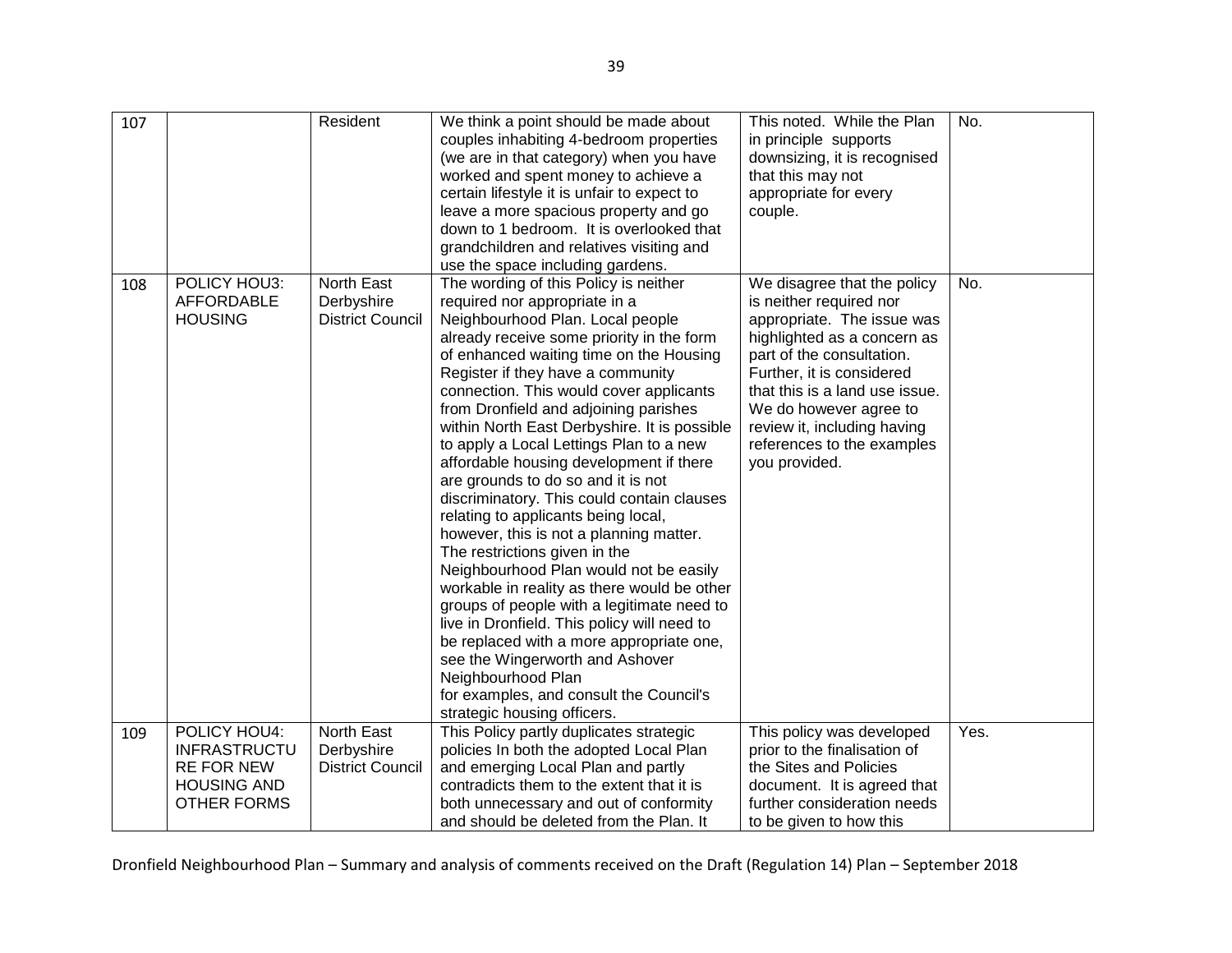|     | OF<br><b>DEVELOPMENT</b> |                                                     | also includes elements that cannot be<br>considered in planning decisions.                                                                                                                                                                                                                                                                                                                                                                                                                                                                                                                                                                                                                                                                                                                                                                                                                                                                                                                                                                                                                                                                                                                        | policy operates in<br>conjunction with related<br>local plan policies.                                                                                                                                   |      |
|-----|--------------------------|-----------------------------------------------------|---------------------------------------------------------------------------------------------------------------------------------------------------------------------------------------------------------------------------------------------------------------------------------------------------------------------------------------------------------------------------------------------------------------------------------------------------------------------------------------------------------------------------------------------------------------------------------------------------------------------------------------------------------------------------------------------------------------------------------------------------------------------------------------------------------------------------------------------------------------------------------------------------------------------------------------------------------------------------------------------------------------------------------------------------------------------------------------------------------------------------------------------------------------------------------------------------|----------------------------------------------------------------------------------------------------------------------------------------------------------------------------------------------------------|------|
| 110 |                          | North East<br>Derbyshire<br><b>District Council</b> | Page 23 - Para. 74: Comments about<br>inadequate consideration of infrastructure<br>requirements is inflammatory and factually<br>incorrect. The paragraph also contains a<br>double negative (inadequate and not).                                                                                                                                                                                                                                                                                                                                                                                                                                                                                                                                                                                                                                                                                                                                                                                                                                                                                                                                                                               | The comments are not<br>intended to be<br>inflammatory. We consider<br>that they are factually<br>correct. It is agreed to look<br>at the evidence supporting<br>this and the wording more<br>generally. | Yes. |
| 111 |                          | North East<br>Derbyshire<br><b>District Council</b> | Criteria b) of this policy is confusing, a<br>rewording is suggested in order to align<br>the policy more with<br>the Local Plan Policy SDC2. For Criterion<br>c), proposals are generally assessed only<br>on their own impacts and cannot be<br>assessed on cumulative impacts from<br>other developments, a rewording is<br>suggested. Criterion d) is already a<br>planning consideration, so it is<br>unnecessary for it to be included within<br>this policy. It is suggested that this be<br>removed. Criterion e) is not reasonable<br>and unclear; it is also not consistent with<br>strategic policies or the NPPF. Suggested<br>rewording: Development proposals for<br>windfall housing within the existing urban<br>area (the built-up area of the town not<br>covered by the Green Belt) will be<br>supported where in accordance with<br>relevant policies in the Plan (especially<br>D3) and relevant District and national<br>policies, and where it:<br>of is well integrated within adjoining uses<br>and the surrounding areas; retains<br>existing important natural boundaries<br>provides protection and integration for<br>natural<br>features such as; trees, hedges and | The revised rewording is<br>agreed.                                                                                                                                                                      | Yes. |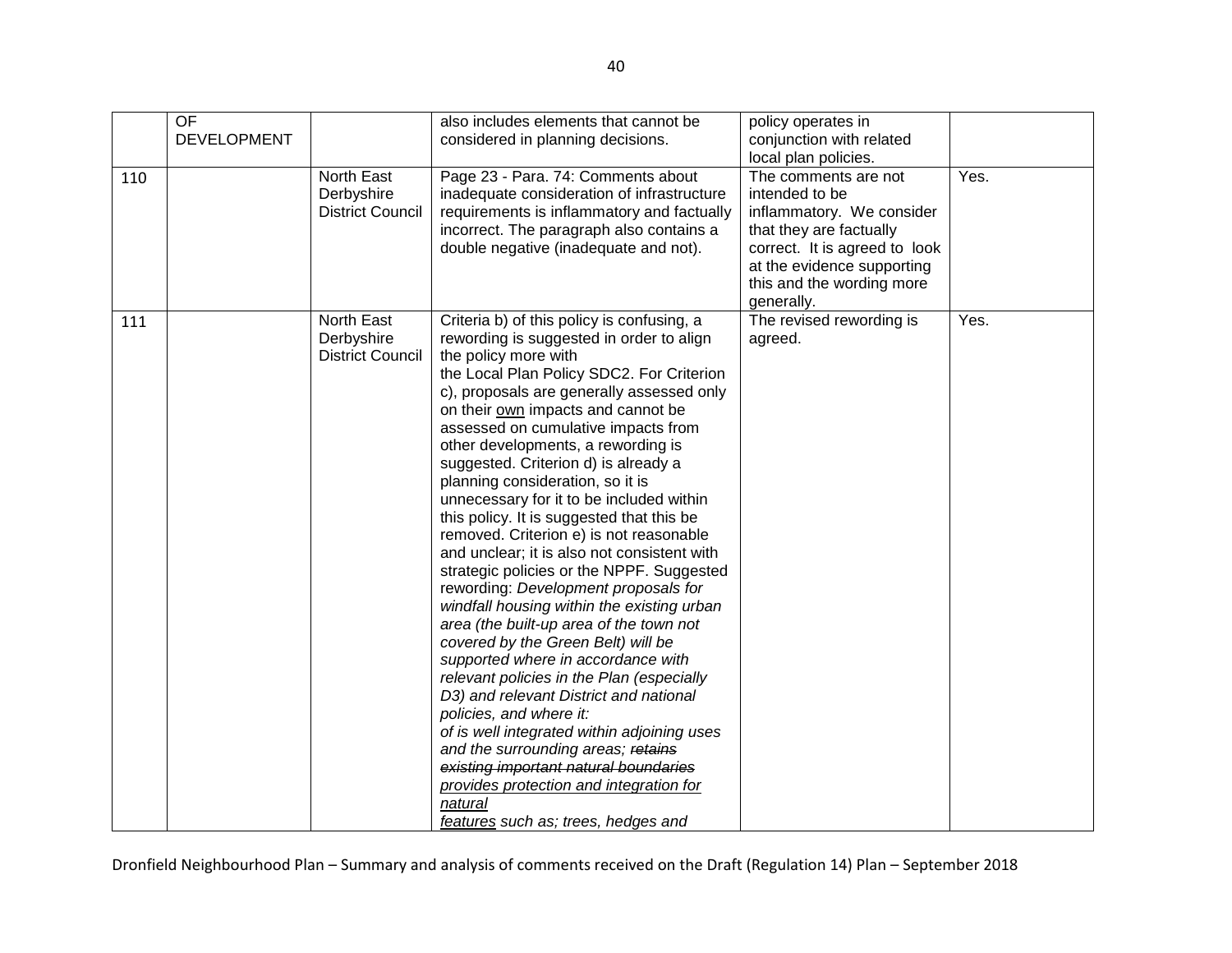| 112 | POLICY HOU5:                                 | North East                                          | streams; provides for a safe vehicular and<br>pedestrian access to the site, and that<br>traffic generation and parking impact<br>including mitigation measures does not<br>result in an unacceptable impact on its<br>own; or in combination with other<br>development proposals, or road and<br>pedestrian safety. do not result in on<br>unacceptable loss of amenity for<br>neighbouring occupiers by reason of loss<br>of privacy, loss of daylight, visual intrusion<br>or noise; and a) con be demonstrated that<br>development on brownfield land over<br>greenfield land has been prioritised.<br>This Policy is unacceptable in its current                                                                                                                                                                                                                                                                                       | This policy identifies local                                                                                                                                                                                                                                                                                                                                                                                                                                                                                                                                    | Yes. |
|-----|----------------------------------------------|-----------------------------------------------------|---------------------------------------------------------------------------------------------------------------------------------------------------------------------------------------------------------------------------------------------------------------------------------------------------------------------------------------------------------------------------------------------------------------------------------------------------------------------------------------------------------------------------------------------------------------------------------------------------------------------------------------------------------------------------------------------------------------------------------------------------------------------------------------------------------------------------------------------------------------------------------------------------------------------------------------------|-----------------------------------------------------------------------------------------------------------------------------------------------------------------------------------------------------------------------------------------------------------------------------------------------------------------------------------------------------------------------------------------------------------------------------------------------------------------------------------------------------------------------------------------------------------------|------|
|     | <b>DEVELOPER</b><br><b>CONTRIBUTION</b><br>S | Derbyshire<br><b>District Council</b>               | form. Developer contributions are<br>negotiated as part of the planning<br>application process and Councils' can<br>only seek S106 contributions for reasons<br>that are directly related to the impacts of<br>the proposed development and cannot be<br>dictated by a Neighbourhood Plan's<br>priorities such as those listed at<br>paragraph 78. The priorities at paragraph<br>78 would however be useful in prioritising<br>the spending of any funds raised through<br>CIL, should the Council decide to adopt<br>CIL in the future. However at the present<br>time the District Council has no plans to<br>implement CIL on the basis of insufficient<br>viability. The Neighbourhood plan should<br>clarify this. It is entirely appropriate,<br>however, that the supporting text of the<br>Plan describes the intention of the Town<br>Council to engage with developers in<br>order to identify local priorities as<br>described. | priorities for the use of<br>financial contributions from<br>developments toward the<br>enhancement or provision<br>of new infrastructure and<br>service provision. The<br>provision of infrastructure,<br>mitigating the impacts of<br>development and providing<br>services and facilities that<br>reflect a community's<br>needs are fundamental<br>principles of national and<br>local planning policy. The<br><b>District Council's position</b><br>concerning CIL is noted. It<br>is agreed that the Plan<br>should clarify some of the<br>points raised. |      |
| 113 |                                              | North East<br>Derbyshire<br><b>District Council</b> | Page 24 - Para 77: As part of the<br>preparations for the new Local Plan the<br>District Council has concluded that CIL is                                                                                                                                                                                                                                                                                                                                                                                                                                                                                                                                                                                                                                                                                                                                                                                                                  | This clarification is<br>welcomed. The paragraph                                                                                                                                                                                                                                                                                                                                                                                                                                                                                                                | Yes. |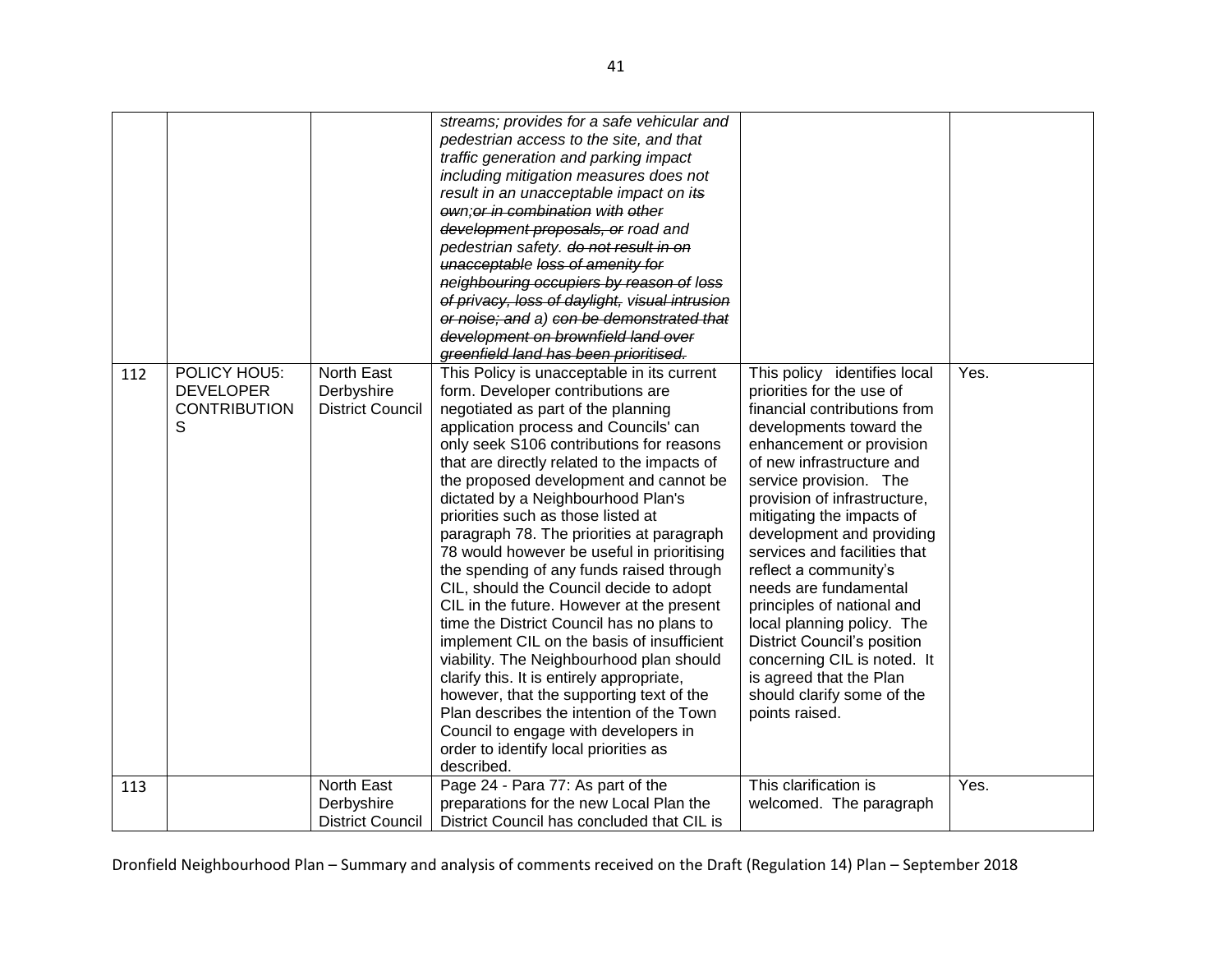|     |                                  |                                                     | not currently a viable option for the District<br>and has no current plans to pursue it. This                                                                                                                                                                                                                                                                                                                                                                                                                                                                                                                                                                                                                                                                                                                                                                                                                                                                                                                                                                                                                                                                                   | will be amended as you<br>suggest.                                                                                                                                                                                                                                                                               |      |
|-----|----------------------------------|-----------------------------------------------------|---------------------------------------------------------------------------------------------------------------------------------------------------------------------------------------------------------------------------------------------------------------------------------------------------------------------------------------------------------------------------------------------------------------------------------------------------------------------------------------------------------------------------------------------------------------------------------------------------------------------------------------------------------------------------------------------------------------------------------------------------------------------------------------------------------------------------------------------------------------------------------------------------------------------------------------------------------------------------------------------------------------------------------------------------------------------------------------------------------------------------------------------------------------------------------|------------------------------------------------------------------------------------------------------------------------------------------------------------------------------------------------------------------------------------------------------------------------------------------------------------------|------|
|     |                                  |                                                     | paragraph should be updated to reflect<br>the latest NEDDC position.                                                                                                                                                                                                                                                                                                                                                                                                                                                                                                                                                                                                                                                                                                                                                                                                                                                                                                                                                                                                                                                                                                            |                                                                                                                                                                                                                                                                                                                  |      |
|     | <b>TRANSPORT AND ACCESS</b>      |                                                     |                                                                                                                                                                                                                                                                                                                                                                                                                                                                                                                                                                                                                                                                                                                                                                                                                                                                                                                                                                                                                                                                                                                                                                                 |                                                                                                                                                                                                                                                                                                                  |      |
| 114 | POLICY T&A 1:<br><b>HIGHWAYS</b> | North East<br>Derbyshire<br><b>District Council</b> | This policy is generally unnecessary in<br>that it repeats strategic policies. If it is to<br>be retained it should refer only to the<br>provision of new infrastructure rather than<br>the maintenance of the existing highway,<br>which is the responsibility of the County<br>Highways Authority-<br>Criteria b) and e) would be more<br>appropriately included in the town centres<br>policy. Suggested rewording: New<br>developments which involve alterations to<br>existing highways and the provision of<br>new highways must meet the following<br>design criteria:<br>, to provide suitable measures to<br>accommodate all traffic;<br>. to improve the safety and attractiveness<br>of the street scene; and<br>. to integrate appropriate traffic calming<br>measures within the development;<br>. deliver a high level of security and safety<br>by, for example, providing adequate street<br>lighting and<br>good visibility; and high quality design<br>through, for example, street furniture; and<br>. limit the need to cross the carriageway<br>and make routes accessible to wheelchair<br>users, and other people with access<br>problems or pushchairs. | It is disputed that this<br>repeats strategic policies.<br>Further, its inclusion<br>reflects that the particular<br>issue is of special<br>importance to the<br>community. It is agreed to<br>revise it along the lines<br>suggested that is except to<br>the removal of clause<br>relating to street lighting. | Yes. |
| 115 |                                  | Highways<br>England                                 | We note that the Neighbourhood Plan<br>identifies a minimum housing allocation of<br>450 dwellings for Dronfield, as set out in<br>the draft North East Derbyshire Local Plan<br>published in February 2017. We<br>understand that the North East Derbyshire                                                                                                                                                                                                                                                                                                                                                                                                                                                                                                                                                                                                                                                                                                                                                                                                                                                                                                                    | We note that you consider<br>that the housing allocation<br>for NED it is unlikely to<br>have a significant impact on<br>the M1.                                                                                                                                                                                 | No.  |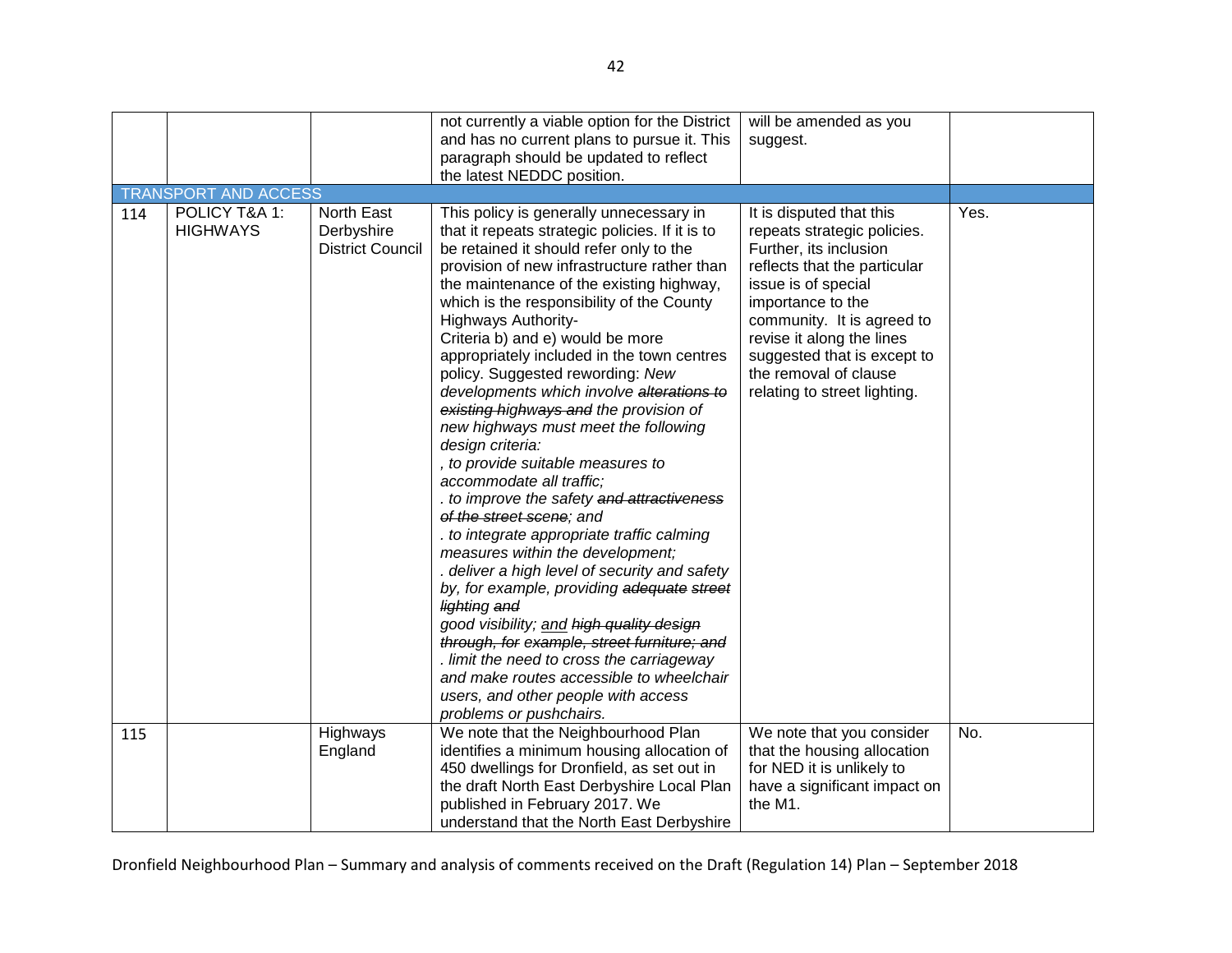|     |                                    |                                                     | <b>Local Plan Publication Draft was</b><br>published in May 2018 and highlights a<br>slightly higher housing figure of 475<br>dwellings. We have taken in to<br>consideration this higher level of housing<br>growth but, due to the distance from the<br>SRN, we consider it unlikely that the level<br>οf<br>development growth proposed would<br>have a significant impact on the operation<br>of the MI. We have no further comments<br>to provide and trusts the above is useful in<br>the<br>progression of the Dronfield<br>Neighbourhood Plan. |                                                                                                                                                                                                                                                                                                                                                                                                   |      |
|-----|------------------------------------|-----------------------------------------------------|--------------------------------------------------------------------------------------------------------------------------------------------------------------------------------------------------------------------------------------------------------------------------------------------------------------------------------------------------------------------------------------------------------------------------------------------------------------------------------------------------------------------------------------------------------|---------------------------------------------------------------------------------------------------------------------------------------------------------------------------------------------------------------------------------------------------------------------------------------------------------------------------------------------------------------------------------------------------|------|
| 116 | T&A2: TRAFFIC<br><b>MANAGEMENT</b> | North East<br>Derbyshire<br><b>District Council</b> | Planning obligations can only be claimed<br>when it is demonstrated that a specific<br>development will have an impact on<br>highway safety in a specific area and<br>mitigation is necessary to make the<br>development acceptable. The policy<br>should not identify specific areas, but<br>these may be listed in the supporting text<br>as areas in need of improvement. The<br>policy be removed, or be merged with<br><b>HOUS: Developer Contributions.</b>                                                                                      | It is agreed that to include<br>the specific areas in the<br>text rather than the policy.<br>While we have some<br>sympathy about emerging<br>this policy with HOUS1 are<br>concerned that the resulting<br>policy may be too large and<br>detailed.                                                                                                                                              | Yes. |
| 117 |                                    | Resident                                            | Traffic Management for pedestrian safety.<br>All residential and commercial areas<br>should have a speed limit of 20 mph<br>reminder signage put up at relevant<br>junctions - automatic speed recognition<br>signs preferably.                                                                                                                                                                                                                                                                                                                        | While we have some<br>sympathy for your<br>comments, it is beyond the<br>scope (and probably fail at<br>examination in this respect)<br>for the Plan to require that<br>All residential and<br>commercial areas should<br>have a speed limit of 20<br>mph reminder signage put<br>up at relevant junctions. It<br>is agreed to strengthen<br>supporting text by making<br>specific mention to the | Yes. |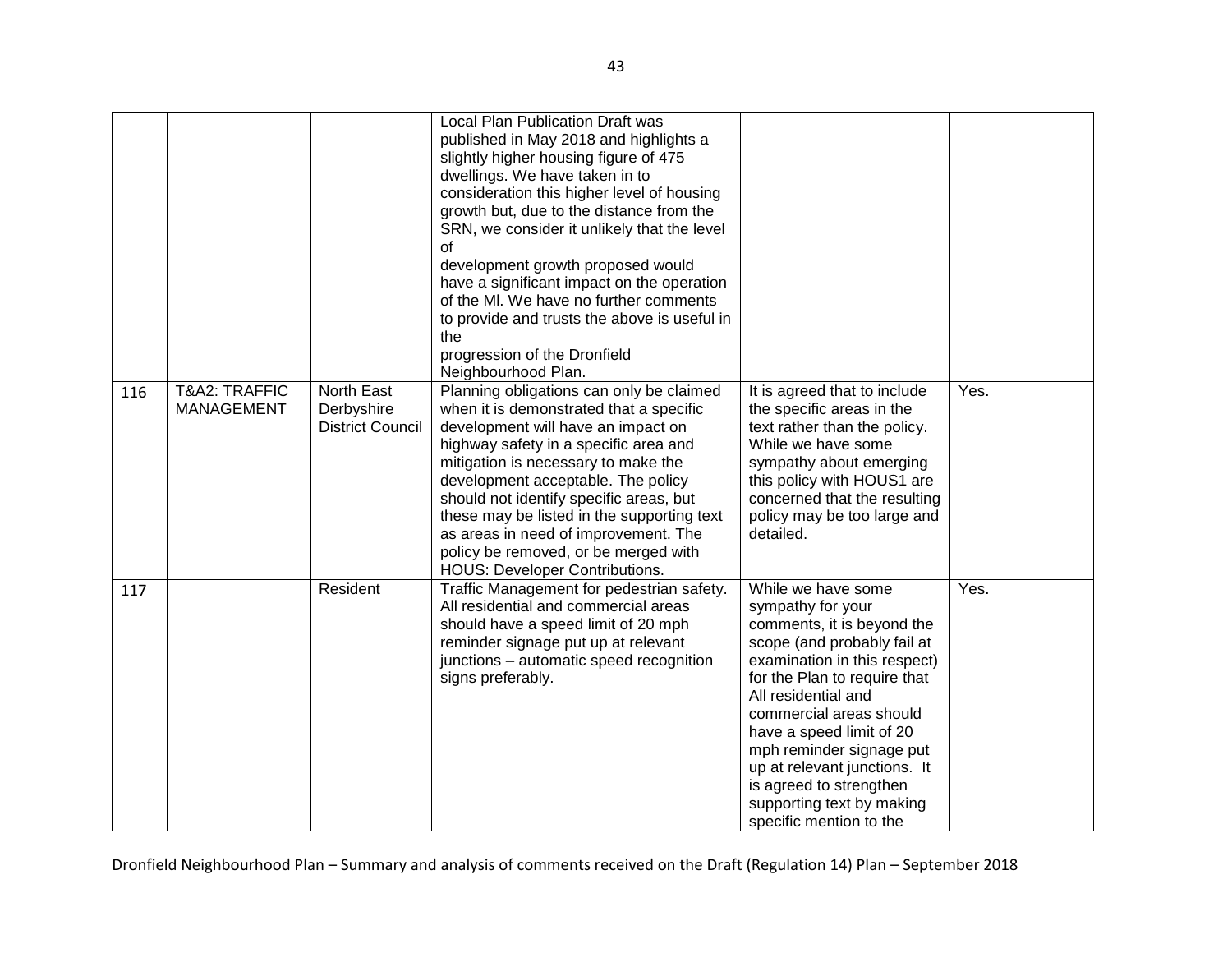|     |                                                      |                                                     |                                                                                                                                                                                                                                                                                                                                                                                                                                                                                                                                                                                                                                                                                                                                                                                                           | benefits automatic speed                                                                                                                                                                                                                                                                                                                                                                                                                                                                         |      |
|-----|------------------------------------------------------|-----------------------------------------------------|-----------------------------------------------------------------------------------------------------------------------------------------------------------------------------------------------------------------------------------------------------------------------------------------------------------------------------------------------------------------------------------------------------------------------------------------------------------------------------------------------------------------------------------------------------------------------------------------------------------------------------------------------------------------------------------------------------------------------------------------------------------------------------------------------------------|--------------------------------------------------------------------------------------------------------------------------------------------------------------------------------------------------------------------------------------------------------------------------------------------------------------------------------------------------------------------------------------------------------------------------------------------------------------------------------------------------|------|
|     |                                                      |                                                     |                                                                                                                                                                                                                                                                                                                                                                                                                                                                                                                                                                                                                                                                                                                                                                                                           | recognition signs.                                                                                                                                                                                                                                                                                                                                                                                                                                                                               |      |
| 118 | POLICY T&A3:<br><b>CYCLING AND</b><br><b>WALKING</b> | Resident                                            | No comments received.                                                                                                                                                                                                                                                                                                                                                                                                                                                                                                                                                                                                                                                                                                                                                                                     |                                                                                                                                                                                                                                                                                                                                                                                                                                                                                                  |      |
| 119 | POLICY T&A4:<br><b>CAR PARKING</b>                   | Resident                                            | I can see that the intention is to deal with<br>housing, shops and transport issues as<br>raised by residents.<br>May I draw your attention to my enclosed<br>letter dated 6 June 2018, to which I await<br>a reply.<br>I note from the Neighbourhood Plan that<br>parking is to be addressed but may I<br>reiterate that the Council's views indicated<br>to me previously are not consistent and I<br>would strongly advise that compliance by<br>residents with the latest Highway code<br>must be compulsory and not optional as<br>apparently indicated by the Council's<br>official.<br>Indiscriminate parking outside homes<br>which have garages and drives and near<br>schools and restrictive line marking must<br>surely be a first step toward alleviating<br>transport problems in the town. | We welcome your general<br>support for the plan to deal<br>with housing, shops and<br>transport issues. It is<br>beyond the scope (and<br>probably fail at the<br>examination in this respect)<br>for the Plan to require that<br>those aspects of the<br>Highway Code dealing with<br>parking should be<br>compulsory. This would<br>require a change in the<br>national law. It is agreed to<br>strengthen the supporting<br>text in respect of<br>indiscriminate parking<br>outside of homes. | Yes. |
| 120 |                                                      | North East<br>Derbyshire<br><b>District Council</b> | The Derbyshire County Council standards<br>are essentially guidelines that the<br>Highways Authority uses to assess<br>planning applications they are consulted<br>on. Inclusion of these guidelines as policy<br>within the Neighbourhood Plan is not<br>appropriate and should be removed from<br>the wording for the policy. Suggested<br>rewording to retain only: Development<br>proposals that result in the loss of car<br>parking provision will only be supported<br>where:, it can be shown that the loss of<br>parking will not have a severe adverse<br>effect on parking and road safety in the<br>nearby area; or adequate and convenient                                                                                                                                                   | Its inclusion reflects that the<br>particular issue is of special<br>importance to the<br>community and that they<br>wish to see it assertively<br>applied. It is considered<br>that the existing wording<br>reflects the community's<br>needs and aspirations.                                                                                                                                                                                                                                  | No.  |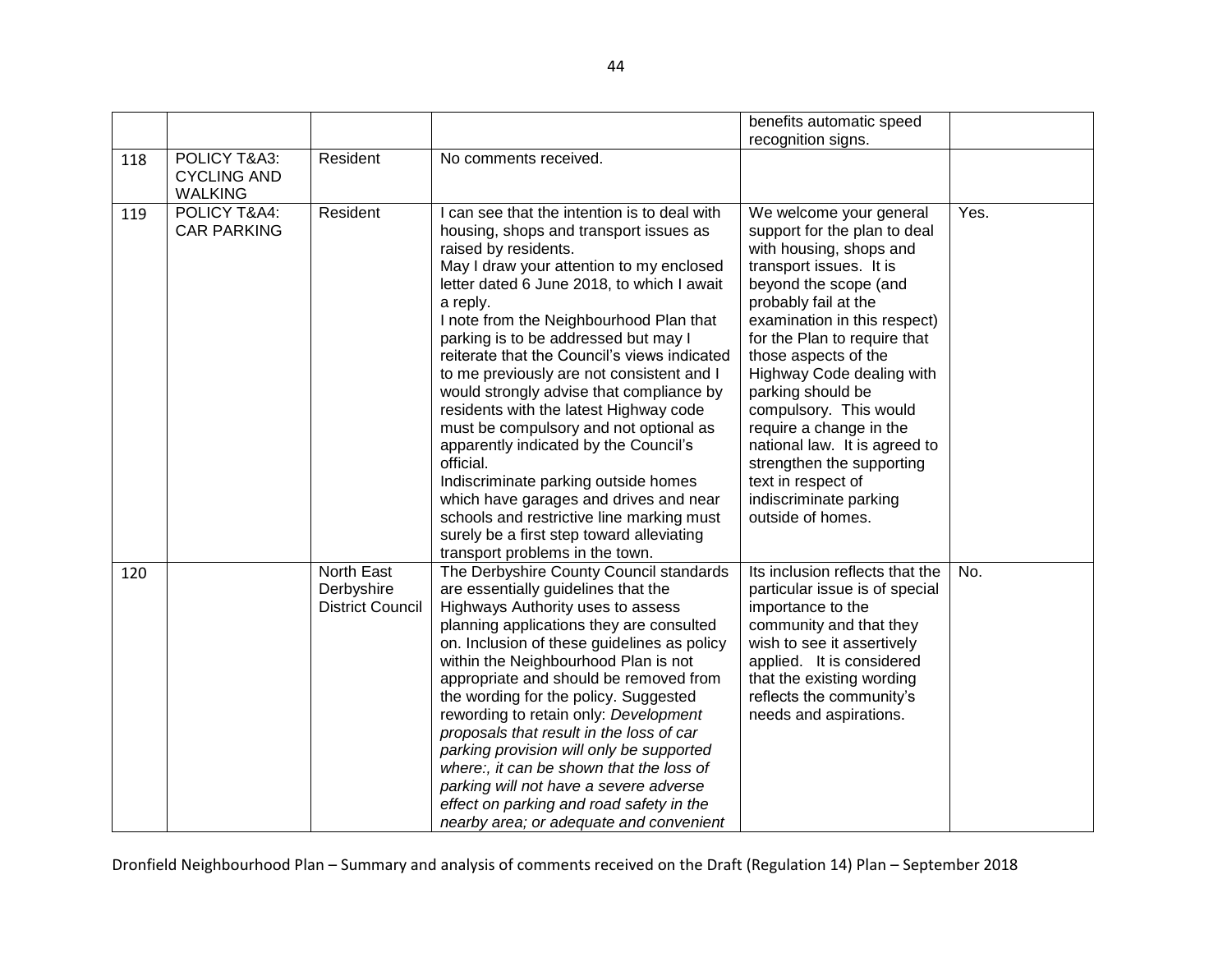|         |                                                                                                                                                               |                                                            | replacement car parking provision can be<br>provided.                                                                                                                                                                                                                                                                                                                                                          |                                                                                                           |      |
|---------|---------------------------------------------------------------------------------------------------------------------------------------------------------------|------------------------------------------------------------|----------------------------------------------------------------------------------------------------------------------------------------------------------------------------------------------------------------------------------------------------------------------------------------------------------------------------------------------------------------------------------------------------------------|-----------------------------------------------------------------------------------------------------------|------|
| ECONOMY |                                                                                                                                                               |                                                            |                                                                                                                                                                                                                                                                                                                                                                                                                |                                                                                                           |      |
| 121     | POLICY E1:<br><b>MAINITAINING</b><br><b>AND</b><br><b>ENHANCING</b><br>THE ROLE AND<br><b>ATTRACTIVENE</b><br>SS OF<br><b>DRONFIELD</b><br><b>TOWN CENTRE</b> | North East<br>Derbyshire<br><b>District Council</b>        | Page 30 - Para 94: The cited Retail<br>Capacity Study 2008 has been<br>superseded by the 2018 Retail Study.                                                                                                                                                                                                                                                                                                    | This clarification is<br>welcomed, and the Plan<br>shall be amended<br>accordingly.                       | Yes. |
| 122     |                                                                                                                                                               | <b>North East</b><br>Derbyshire<br><b>District Council</b> | Page 30 - Para. 99: Town Centre<br>Boundaries were amended in the<br>Publication Draft Local Plan as submitted,<br>see Retail Study 2018 and Local Plan<br>Document.                                                                                                                                                                                                                                           | This clarification is<br>welcomed, and the Plan<br>shall be amended<br>accordingly.                       | Yes. |
| 123     | POLICY E2:<br><b>SHOP</b><br><b>FRONTAGES IN</b><br>THE TOWN<br><b>CENTRE</b>                                                                                 | North East<br>Derbyshire<br><b>District Council</b>        | The aims of the Policy are supported,<br>however the term 'visually attractive from<br>all angles' (in criterion a) is subjective and<br>would make this part of the policy difficult<br>to apply in practice. Use of the term 'in<br>keeping' would be more appropriate.<br>Similarly, the phrase 'being suitable in<br>terms of should be replaced with<br>'supporting or improving'.                        | This support is welcomed.<br>It is agreed to amend the<br>wording as you suggest.                         | Yes. |
| 124     | POLICY E3:<br>PROVISION OF<br><b>LITTER BINS IN</b><br><b>NEW SHOPPING</b><br><b>DEVELOPMENT</b><br>S IN THE TOWN<br><b>CENTRE</b>                            | <b>North East</b><br>Derbyshire<br><b>District Council</b> | This policy is likely to be ineffective and<br>difficult to enforce and should be<br>reconsidered. It could only reasonably be<br>applied where it is linked to a use<br>ordinarily associated with litter, such as a<br>hot food take away. However the litter<br>arising from such establishments not<br>necessarily disposed of in the immediate<br>vicinity of the premises, but some<br>distance away it. | It is agreed to remove this<br>policy and link it to the Hot<br>Food Take Away Policy, as<br>you suggest. | Yes. |
| 125     | POLICY E4:<br><b>SHOPPING</b><br><b>HUBS AND</b><br>OTHER LOCAL                                                                                               | North East<br>Derbyshire<br><b>District Council</b>        | Minor rewording is suggested to<br>strengthen the policy. Reference to<br>"transport, environmental, parking, and<br>amenity considerations". Is unnecessary                                                                                                                                                                                                                                                   | The revised wording as<br>welcomed and agreed.                                                            | Yes. |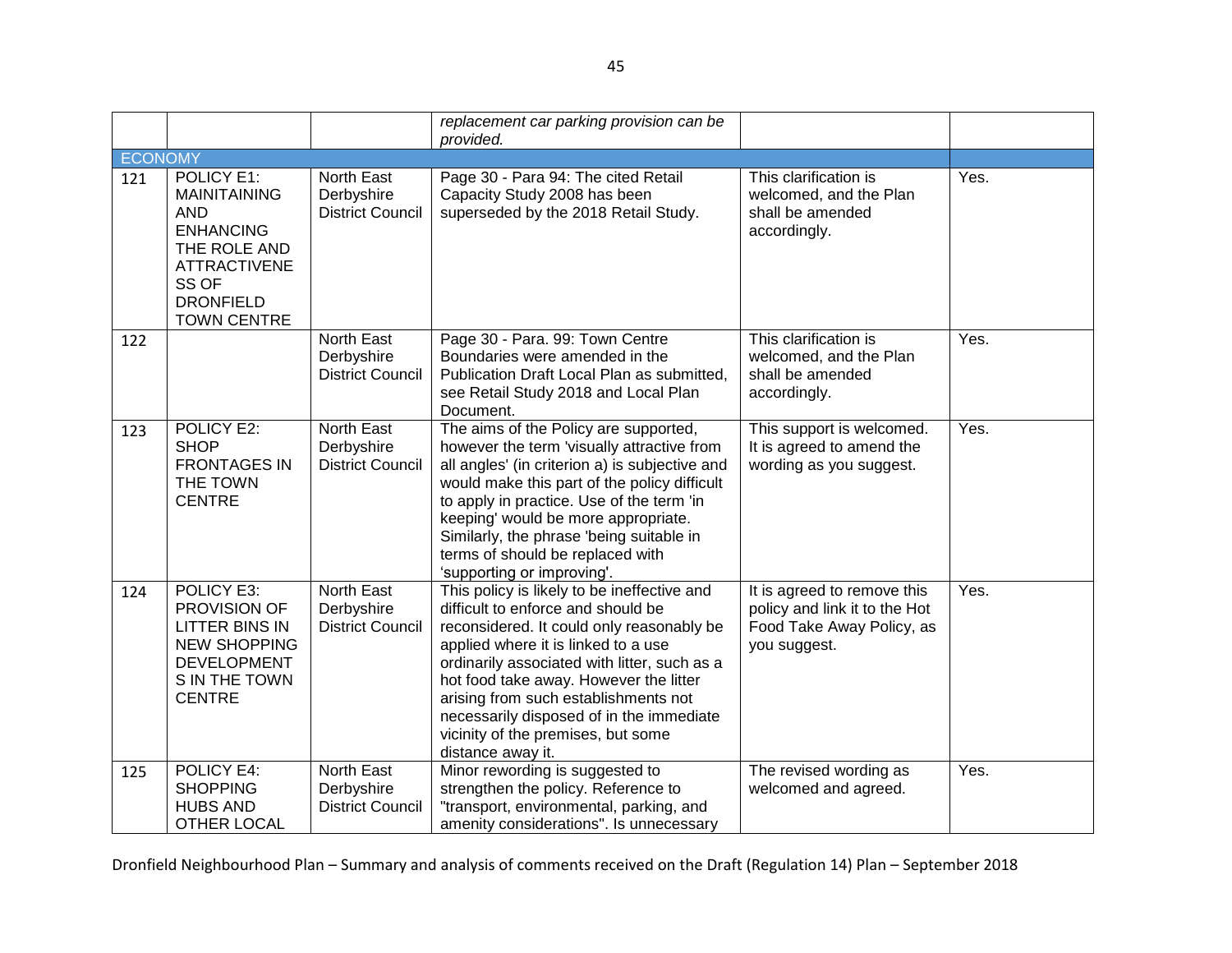|     | SHOPS OUTSIDE<br><b>DRONFIELD</b><br><b>TOWN CENTRE</b>           |                                                     | as these are already standard planning<br>considerations - see comment on C2.<br>Suggested rewording: Development<br>proposals that would result in the loss of a<br>shopping use outside the defined<br>Dronfield town centre will not be<br>supported unless it can be demonstrated<br>to the District Council, including through<br>discussions with the Parish Council that<br>its continued use for shopping is no longer<br>viable and the site has been actively<br>marketed for at least six months for<br>shopping purposes The development of<br>local shops to serve the day-to-day needs<br>of the immediate community will be<br>supported subject to transport,<br>environmental, parkintg-ond amenity<br>considerations. |                                                                                                                                                                                                                                                                                                                                                                                                                                                                             |      |
|-----|-------------------------------------------------------------------|-----------------------------------------------------|-----------------------------------------------------------------------------------------------------------------------------------------------------------------------------------------------------------------------------------------------------------------------------------------------------------------------------------------------------------------------------------------------------------------------------------------------------------------------------------------------------------------------------------------------------------------------------------------------------------------------------------------------------------------------------------------------------------------------------------------|-----------------------------------------------------------------------------------------------------------------------------------------------------------------------------------------------------------------------------------------------------------------------------------------------------------------------------------------------------------------------------------------------------------------------------------------------------------------------------|------|
| 126 | POLICY E5: HOT<br><b>FOOD</b><br><b>TAKEAWAYS</b>                 | North East<br>Derbyshire<br><b>District Council</b> | This Policy is overly restrictive and<br>inconsistent with the NPPF. In respect of<br>titter bins see comment in relation to<br>above.                                                                                                                                                                                                                                                                                                                                                                                                                                                                                                                                                                                                  | This policy is intended to<br>address concerns about the<br>impact of hot food<br>takeaways in the Parish. It<br>is disputed that it is<br>inconsistent with the NPPF<br>as it aims to control the<br>number and location of hot<br>food takeaway outlets and<br>therefore reflects health<br>and wellbeing objectives in<br>national planning policy as<br>well as local strategic policy<br>It should be noted that the<br>Policy is based on a one in<br>an approved NP. | No.  |
| 127 | POLICY E1:<br><b>EXISTING</b><br><b>EMPLOYMENT</b><br><b>USES</b> | North East<br>Derbyshire<br><b>District Council</b> | No objection to the policy itself, however<br>the policy numbering needs amending to<br>avoid repetition of policy numbers which<br>may lead to confusion. Policy El should be<br>E6.                                                                                                                                                                                                                                                                                                                                                                                                                                                                                                                                                   | That you have no objection<br>to this policy is noted. We<br>would be pleased to look at<br>the policy numbers.                                                                                                                                                                                                                                                                                                                                                             | Yes. |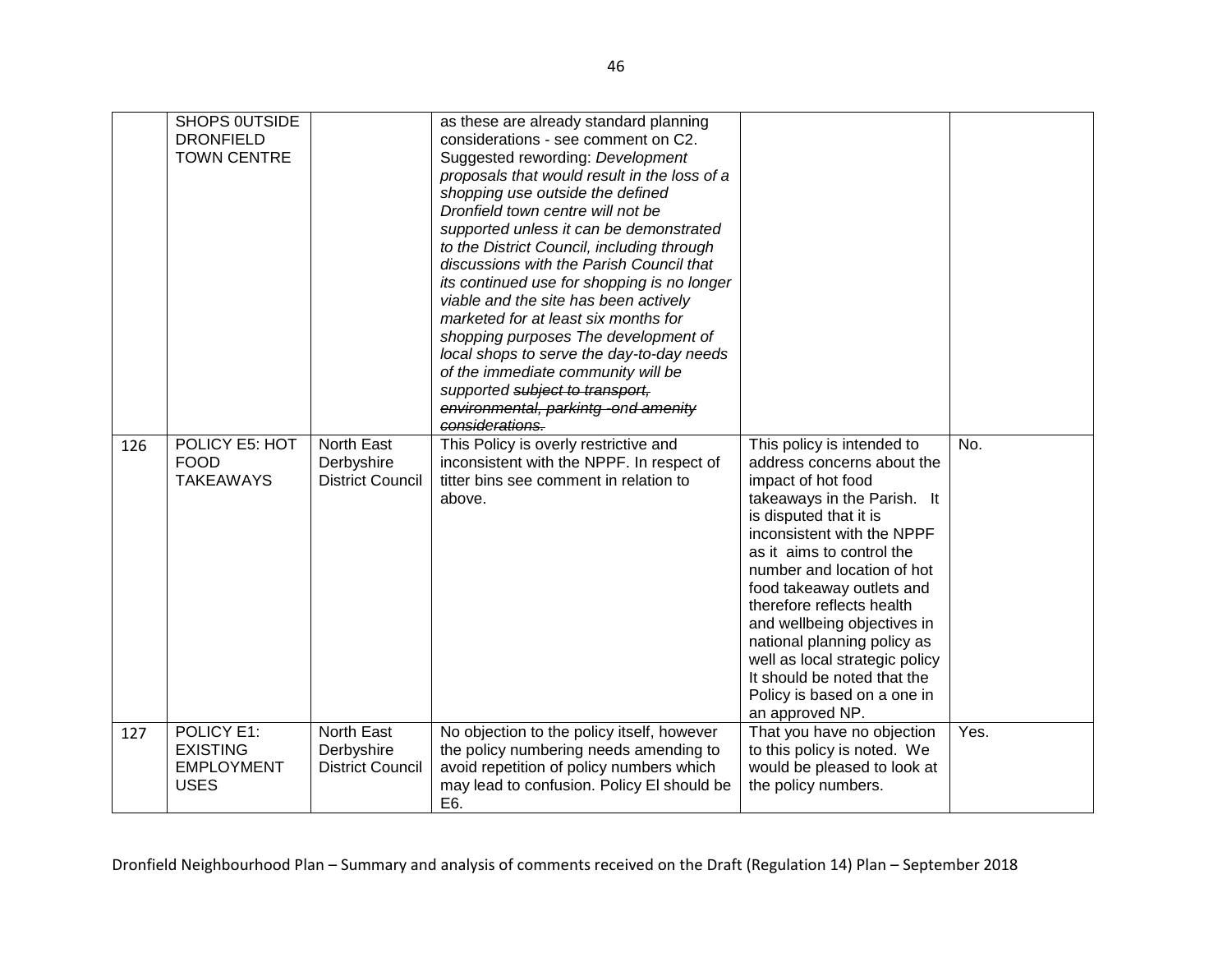| 128             |                                                                         | North East<br>Derbyshire<br><b>District Council</b> | Page 34 states: "NEDDC's draft Local<br>Plans indicates a desire to expand<br>Callywhite Lane toward Chesterfield,<br>providing a further 6 hectares of Industrial<br>space. The consultation raises questions<br>about the Impact of further development<br>on the transport network. It also Identifies<br>that a key piece of land, the Dronfield<br>Nature Park, would be under threat if<br>proposals to improve connectivity were to<br>go ahead. Unless these factors can be<br>resolved, the Plan would not support<br>further expansion to Callywhite Lane.'<br>More careful wording is suggested here<br>as currently the text is unclear, misleading<br>and contrary to the strategic policies of<br>both the adopted and emerging Local<br>Plans. The Callywhite Lane expansion<br>area is identified for employment<br>development in both. Matters in relation to<br>impact upon the highways network and<br>other receptors is a matter for the Local<br>Plan and does not require the support of<br>the Plan. | It is agreed to review the<br>wording as you suggest.                                                                      | Yes. |
|-----------------|-------------------------------------------------------------------------|-----------------------------------------------------|-------------------------------------------------------------------------------------------------------------------------------------------------------------------------------------------------------------------------------------------------------------------------------------------------------------------------------------------------------------------------------------------------------------------------------------------------------------------------------------------------------------------------------------------------------------------------------------------------------------------------------------------------------------------------------------------------------------------------------------------------------------------------------------------------------------------------------------------------------------------------------------------------------------------------------------------------------------------------------------------------------------------------------|----------------------------------------------------------------------------------------------------------------------------|------|
| 129             |                                                                         | North East<br>Derbyshire<br><b>District Council</b> | Para 124: As with para 123 there are<br>several Instances in the first three<br>sentences that are misleading and<br>contrary to the strategic policies of both<br>the adopted and emerging Local Plans.                                                                                                                                                                                                                                                                                                                                                                                                                                                                                                                                                                                                                                                                                                                                                                                                                      | It is agreed to review the<br>wording of this para                                                                         | Yes. |
| 130             | POLICY E2: NEW<br><b>SMALLSCALE</b><br><b>EMPLOYMENT</b><br><b>USES</b> | North East<br>Derbyshire<br><b>District Council</b> | No objection to the policy itself.                                                                                                                                                                                                                                                                                                                                                                                                                                                                                                                                                                                                                                                                                                                                                                                                                                                                                                                                                                                            | That you have no objection<br>to this policy is noted                                                                      | No.  |
| <b>HERITAGE</b> |                                                                         |                                                     |                                                                                                                                                                                                                                                                                                                                                                                                                                                                                                                                                                                                                                                                                                                                                                                                                                                                                                                                                                                                                               |                                                                                                                            |      |
| 131             | POLICY D1:<br><b>LISTED</b><br><b>BUILDINGS</b>                         | <b>Historic</b><br>England                          | The area covered by your Neighbourhood<br>Plan encompasses Dronfield, Coal Aston,<br>Dronfield Woodhouse and Moss Valley<br>Conservation Areas and includes a<br>number of important designated heritage<br>assets. In line with national planning                                                                                                                                                                                                                                                                                                                                                                                                                                                                                                                                                                                                                                                                                                                                                                            | We can confirm that the<br>protection and<br>enhancement of heritage<br>assets is a priority of the<br>Plan and includes a | No.  |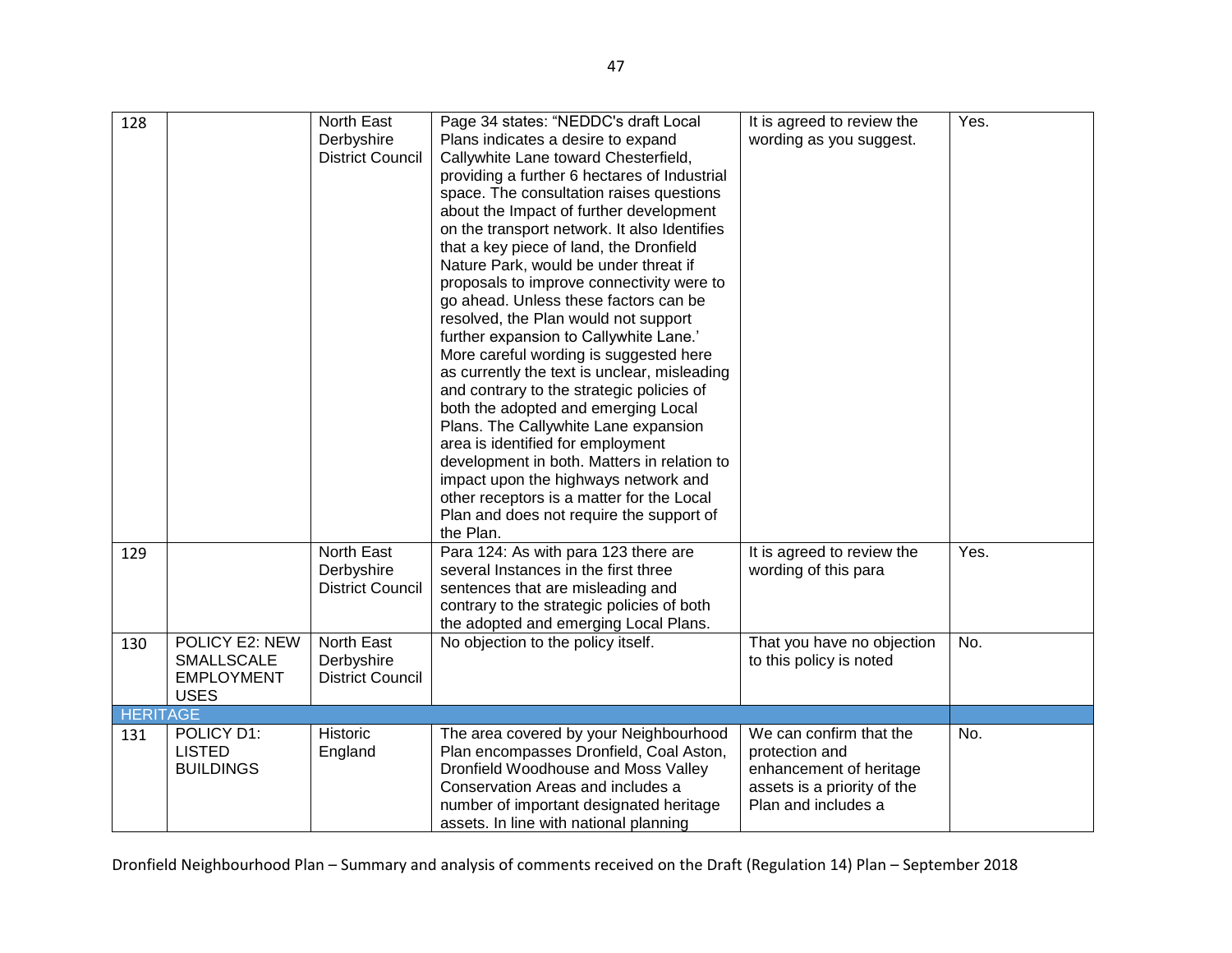|     |                                                                                                                                                   |                                                     | policy, it will be important that the strategy<br>for this area safeguards those elements<br>which contribute to<br>the significance of these assets so that<br>they can be enjoyed by future generations<br>of the area.                                                                                                                                    | number of policies in<br>support of this.                                                                                                                                    |      |
|-----|---------------------------------------------------------------------------------------------------------------------------------------------------|-----------------------------------------------------|--------------------------------------------------------------------------------------------------------------------------------------------------------------------------------------------------------------------------------------------------------------------------------------------------------------------------------------------------------------|------------------------------------------------------------------------------------------------------------------------------------------------------------------------------|------|
| 132 |                                                                                                                                                   | North East<br>Derbyshire<br><b>District Council</b> | This is a statement of intent rather than a<br>clear policy. In addition general policies<br>for Listed Buildings are set out in the<br>Local Plan and NPPP. Such a policy is<br>only beneficial if it has a clear aim and is<br>locally specific.                                                                                                           | Its inclusion reflects that the<br>particular issue is of special<br>importance to the<br>community. It is based on<br>a policy contained in the<br>approved Wingerworth NP. | No.  |
| 133 |                                                                                                                                                   | North East<br>Derbyshire<br><b>District Council</b> | Page 38 - Para 137; The final sentence<br>includes the text:" in the light of current<br>levels of weak enforcement in the existing<br>conservation areas.' Such statements<br>which are overtly critical of the District<br>Council's actions have no place in an<br>emerging development plan document,<br>even in a draft<br>form, and should be removed. | While it is considered that<br>the text is fair and factually<br>correct is agreed to amend<br>it to reflect your concerns.                                                  | Yes. |
| 134 |                                                                                                                                                   | North East<br>Derbyshire<br><b>District Council</b> | Page 39 - Para 1.41: "It is, therefore,<br>requested that NEDDC undertake a<br>review of the conservation areas and seek<br>the views and co-operation of owners,<br>residents, businesses, amenity groups<br>and other organisations in conducting<br>such a review ' See comments relating to<br>para 137.                                                 | It is considered that this<br>statement is fair and<br>appropriate to a land use<br>document.                                                                                | No.  |
| 135 | POLICY D2:<br><b>DRONFIELD</b><br><b>CHARACTER</b><br><b>BUILDINGS AND</b><br><b>STRUCTURES</b><br>OF LOCAL<br><b>HERITAGE</b><br><b>INTEREST</b> | North East<br>Derbyshire<br><b>District Council</b> | The opening paragraph of this Policy Is<br>unnecessary and it is suggested that the<br>policy opens with: "Development<br>proposals relating to the heritage assets<br>in Appendix 7, 'Character Buildings and<br>Structures of Local Heritage Interest' will<br>be                                                                                          | It is agreed to remove the<br>opening paragraph.                                                                                                                             | Yes. |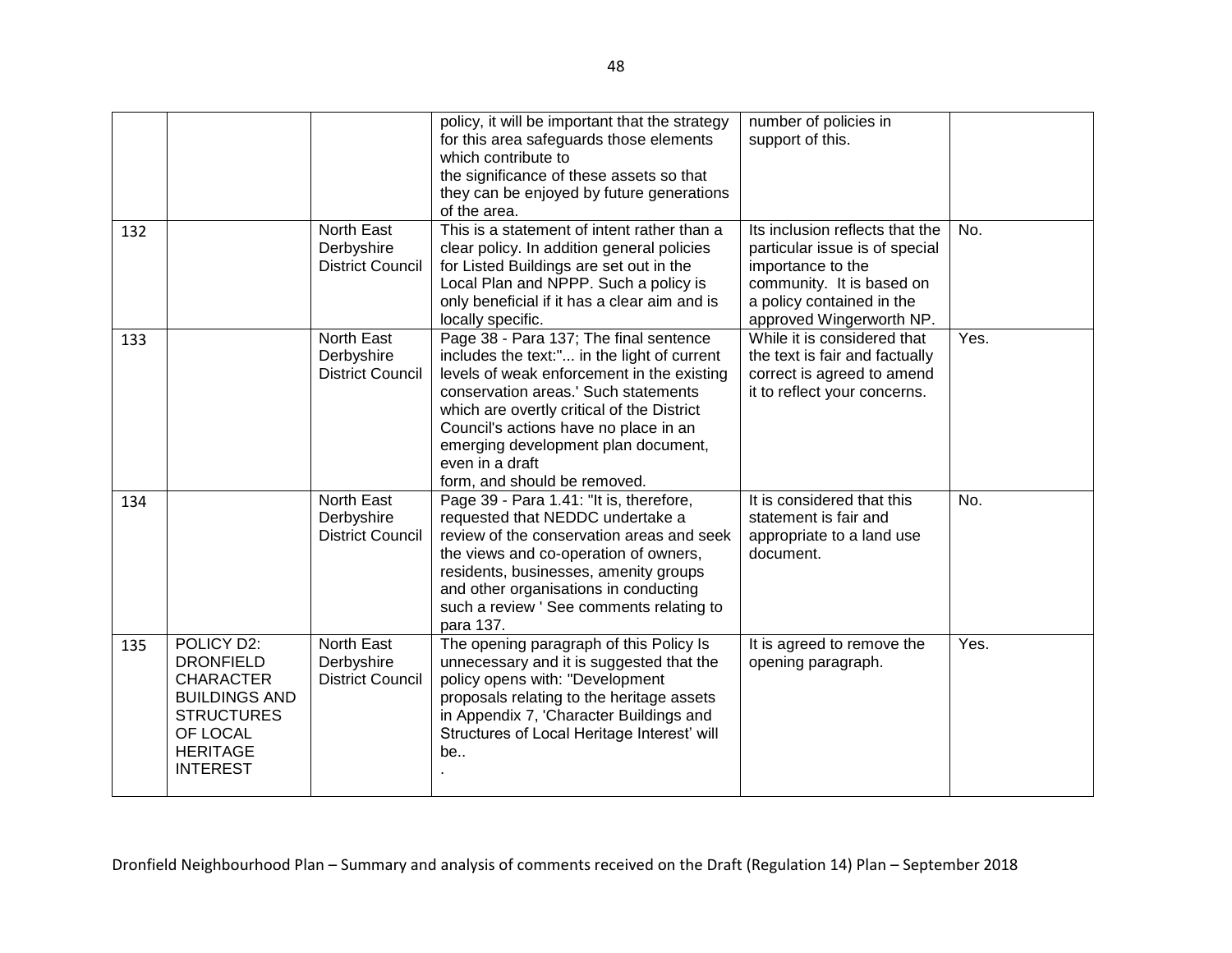| 136 | North East<br>Derbyshire<br><b>District Council</b> | The assets listed at Appendix 7 should<br>also be shown on a Map, so it is clear<br>which properties/features are affected                                                                                                                                                                                                                                                                                                                                                  | It is agreed in principle that<br>these should be shown on<br>a map.                                                                                                                           | Yes. |
|-----|-----------------------------------------------------|-----------------------------------------------------------------------------------------------------------------------------------------------------------------------------------------------------------------------------------------------------------------------------------------------------------------------------------------------------------------------------------------------------------------------------------------------------------------------------|------------------------------------------------------------------------------------------------------------------------------------------------------------------------------------------------|------|
| 137 | North East<br>Derbyshire<br><b>District Council</b> | Appendix 7 includes a list of each asset<br>and a brief description. However neither<br>this, or the evidence base document set<br>out how the assets perform in relation to<br>selection criteria set out in Appendix 6.<br>For the list to have any credibility It will<br>need to be supported by a robust<br>evidence base that clearly sets out the<br>reason for each asset's selection.                                                                              | It is considered that the<br>evidence provided is<br>reasonable and<br>proportionate.                                                                                                          | No.  |
| 138 | North East<br>Derbyshire<br><b>District Council</b> | Paragraph 138 indicates that the Dronfield<br>list of Character Buildings and Structures<br>of Local Heritage Interest is an iterative<br>list subject to continuous revision as new<br>assets are identified. It is wholly<br>reasonable that the evidence base is<br>maintained, however the list at Appendix<br>7 may only be<br>updated as part of a formal revision to the<br>Plan in order to ensure that the process is<br>open to public scrutiny and consultation. | It is agreed that the<br>supporting text should be<br>amended accordingly.                                                                                                                     | Yes. |
| 139 | Resident                                            | Additions to the list: Examples of stone<br>rows of Victorian workers cottages on Hill<br>Top Road 1) on the track looking to Guide<br>Acre; 2) near the top of Long Acre Road<br>(no's 63-71 Hill Top Road); 3) at the<br>junction of Salisbury Road and Hill Top<br>Road; 4) The last buildings on Hill Top<br>Road No's 128-132 (may be a former<br>isolation hospital).                                                                                                 | Thank you for your<br>suggestions. These have<br>been considered and its<br>agreed that some merit<br>inclusion to the draft list.                                                             | Yes. |
| 140 | Resident                                            | Also preserve and protect the old stone<br>garden walls - relics of the farmland<br>around Dronfield town.                                                                                                                                                                                                                                                                                                                                                                  | Thank you for your<br>suggestions. These have<br>been considered and its<br>agreed that some of the<br>better examples merit<br>inclusion to the draft list. It<br>should be noted that Policy | Yes. |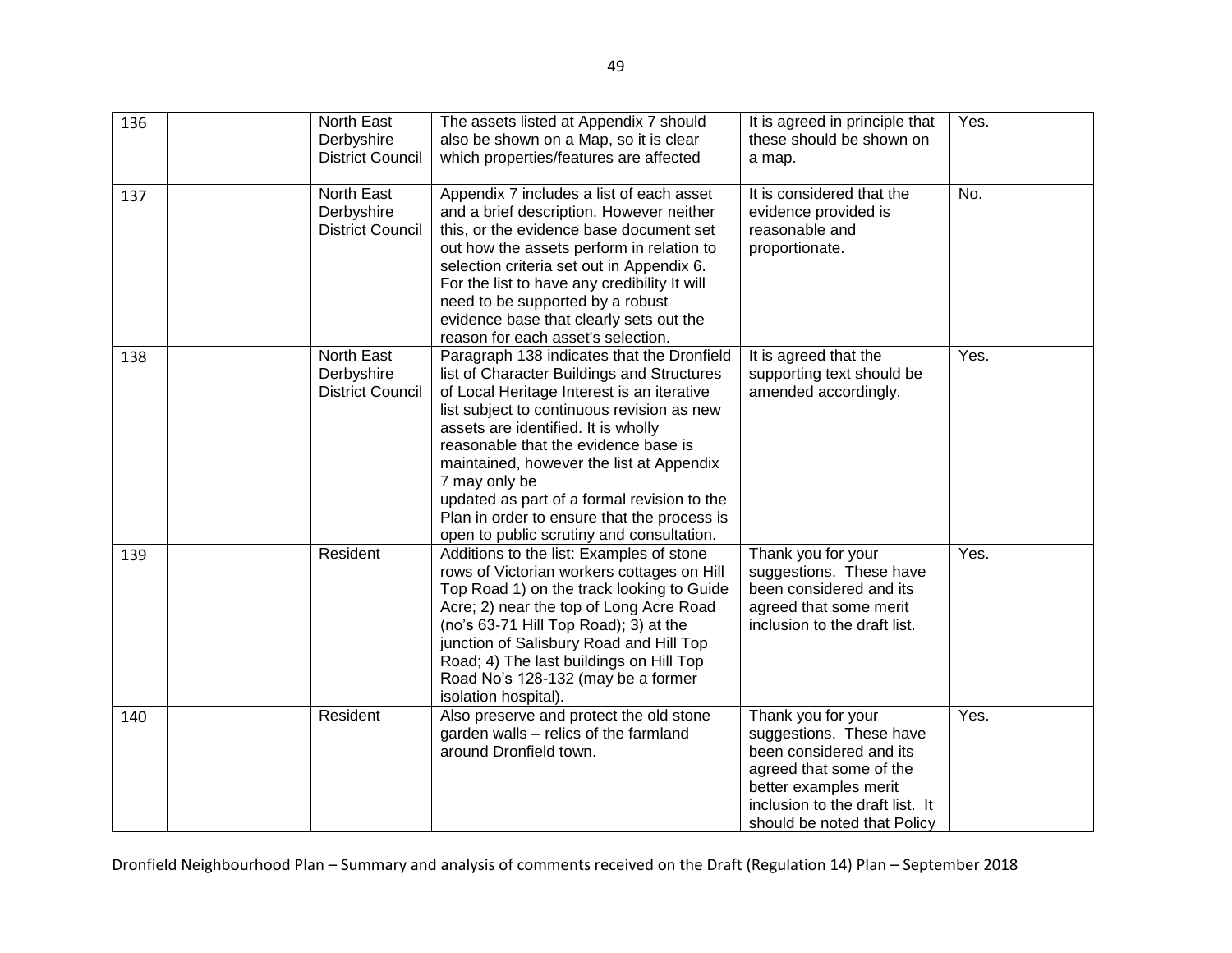|     |                                  |                                |                                                                                                                                                                                                                                                                                                                                                                                                                                                                                                                                                                                                                                                                                                                                                                  | Env 2 Landscape<br>Character seeks to protect<br>stonewalls that are<br>important to the landscape.                                                                                                           |      |
|-----|----------------------------------|--------------------------------|------------------------------------------------------------------------------------------------------------------------------------------------------------------------------------------------------------------------------------------------------------------------------------------------------------------------------------------------------------------------------------------------------------------------------------------------------------------------------------------------------------------------------------------------------------------------------------------------------------------------------------------------------------------------------------------------------------------------------------------------------------------|---------------------------------------------------------------------------------------------------------------------------------------------------------------------------------------------------------------|------|
| 141 | POLICY D3:<br><b>GOOD DESIGN</b> | Gladman<br>Developments<br>Ltd | Gladman are concerned that some of the<br>criterion in the policy are overly<br>prescriptive and could limit suitable<br>sustainable development coming<br>forwards. Gladman suggest more<br>flexibility is provided in the policy wording<br>to ensure high quality residential<br>developments are not compromised by<br>overly restrictive criteria. We suggest<br>regard should be had to paragraph 60 of<br>the previous Framework which states that;<br>"Planning policies and decisions should<br>not attempt to impose architectural styles<br>or particular tastes and they should not<br>stifle innovation, originality or initiative<br>through unsubstantiated requirements to<br>conform to certain development forms or<br>styles"                 | It is agreed to review the<br>wording some of the criteria<br>to ensure that they are not<br>overly prescriptive and<br>could limit suitable<br>sustainable development<br>coming forwards as you<br>suggest, | Yes. |
| 142 |                                  | Environment<br>Agency          | Flood Risk - The River Drone runs<br>through Dronfield and therefore there are<br>parts of the Dronfield NHP area that are in<br>flood zones. We note that there is no<br>mention of flood risk within the<br>Neighbourhood Plan. Whilst no housing<br>allocations have been suggested within<br>the document, we would suggest that<br>some mention of flood risk is added into<br>the NHP document given there is a policy<br>for future windfall sites. The currently<br>submitted North East Derbyshire Local<br>Plan contains flood risk policy SDC11<br>which could be referenced as well as the<br>requirements of the National Planning<br>Policy Framework (NPPF) and the<br>Planning Policy Guidance (PPG) for<br>development in the flood zones. This | It is agreed that it would be<br>helpful to make specific<br>reference to flood risk as<br>well as the supporting<br>documents you suggest.                                                                   | Yes. |